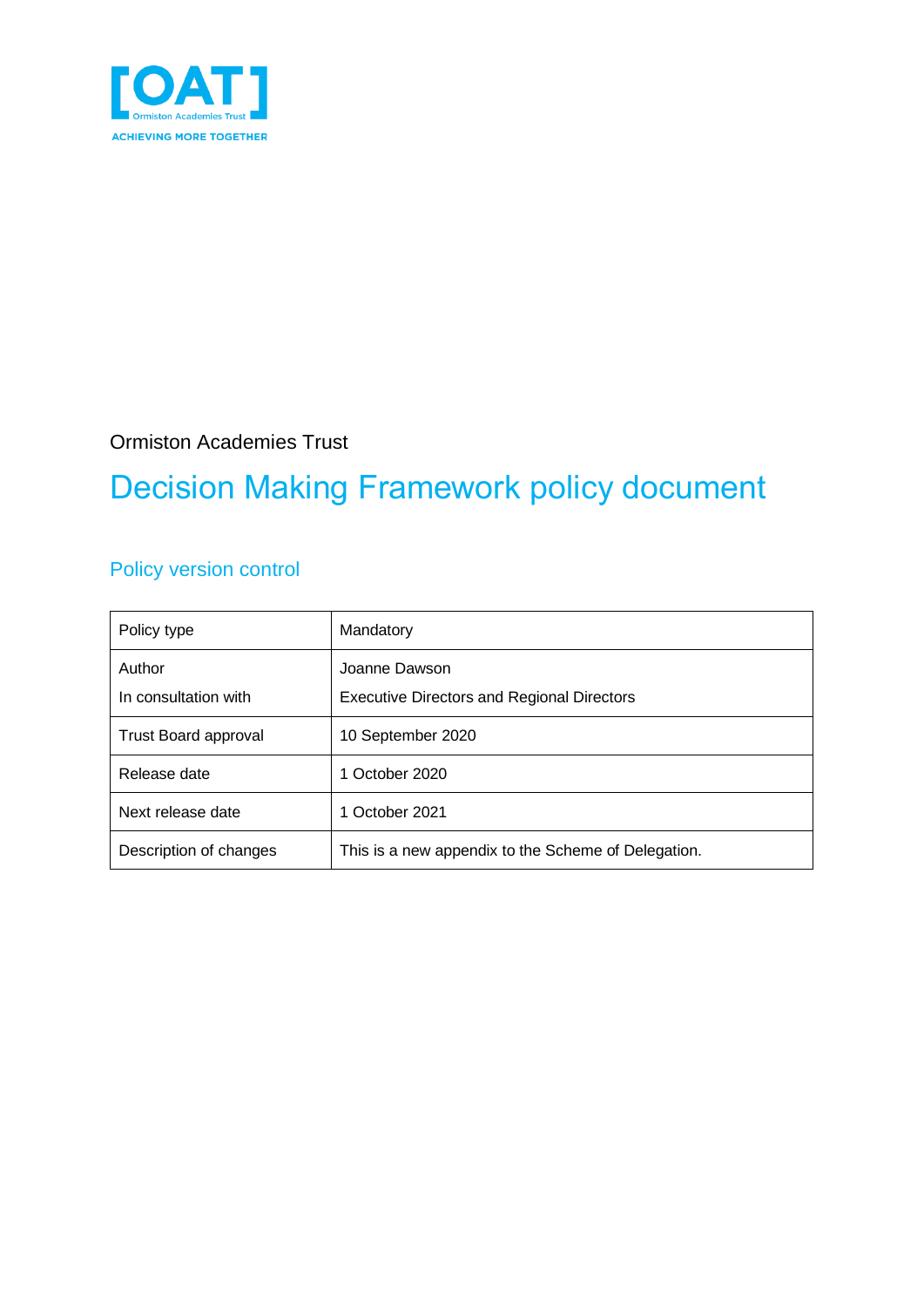

### 1.Purpose of policy document

The purpose of the decision framework is to clarify where responsibility and accountability sit for key functional areas across five sets of stakeholders (tiers of governance)

- OAT Board
- The executive within OAT and the Central Head Office Team
- Regional Directors
- Principals
- **Local Governing Bodies.**

#### 1.1. OAT Board

All OAT academies are part of Ormiston Academies Trust, a charitable company regulated by the Department for Education (DfE). As a multi-academy trust (MAT) all schools are held within one legal entity and Ormiston Academies Trust has a Master Funding Agreement for each individual school. Ormiston Academies Trust Board is the legal governing body for every school. The Board holds and fulfils all statutory responsibilities by approving and monitoring the implementation and impact of Trustwide educational and financial plans including the Operating Plan and budget.

#### 1.2. OAT Central Head Office Team

The OAT central head office team provides support to the schools. The executive leadership and staff are responsible for working with schools to deliver educational and operational outcomes. The Board discharges the provision of all support systems for schools to the executive team.

#### 1.3. Regional/Phase Directors (RDs)

The board discharges management of all schools and line management of principals and executive principals through the chief executive and directors of education to the regional directors. The RDs are also there to develop and maintain strong relationships with the chairs of governors and clerks to the governing bodies.

[Note strategic financial and operational management is provided by OAT central who will work closely with the Director of Education and Regional Directors. Note, this includes the implementation of financial processes, financial planning and reporting and dotted line management of finance staff]

#### 1.4. Principals

Principals are responsible for delivering all educational and operational outcomes in their individual school.

### 1.5. Local Governing Body (LGBs)

LGBs provide strategic input and challenge around individual academy plans and budgets, monitor alignment of academy processes and reporting with overall strategy and policies, and embed the academy ethos and values. Furthermore, governors provide continuity of care to our academies. As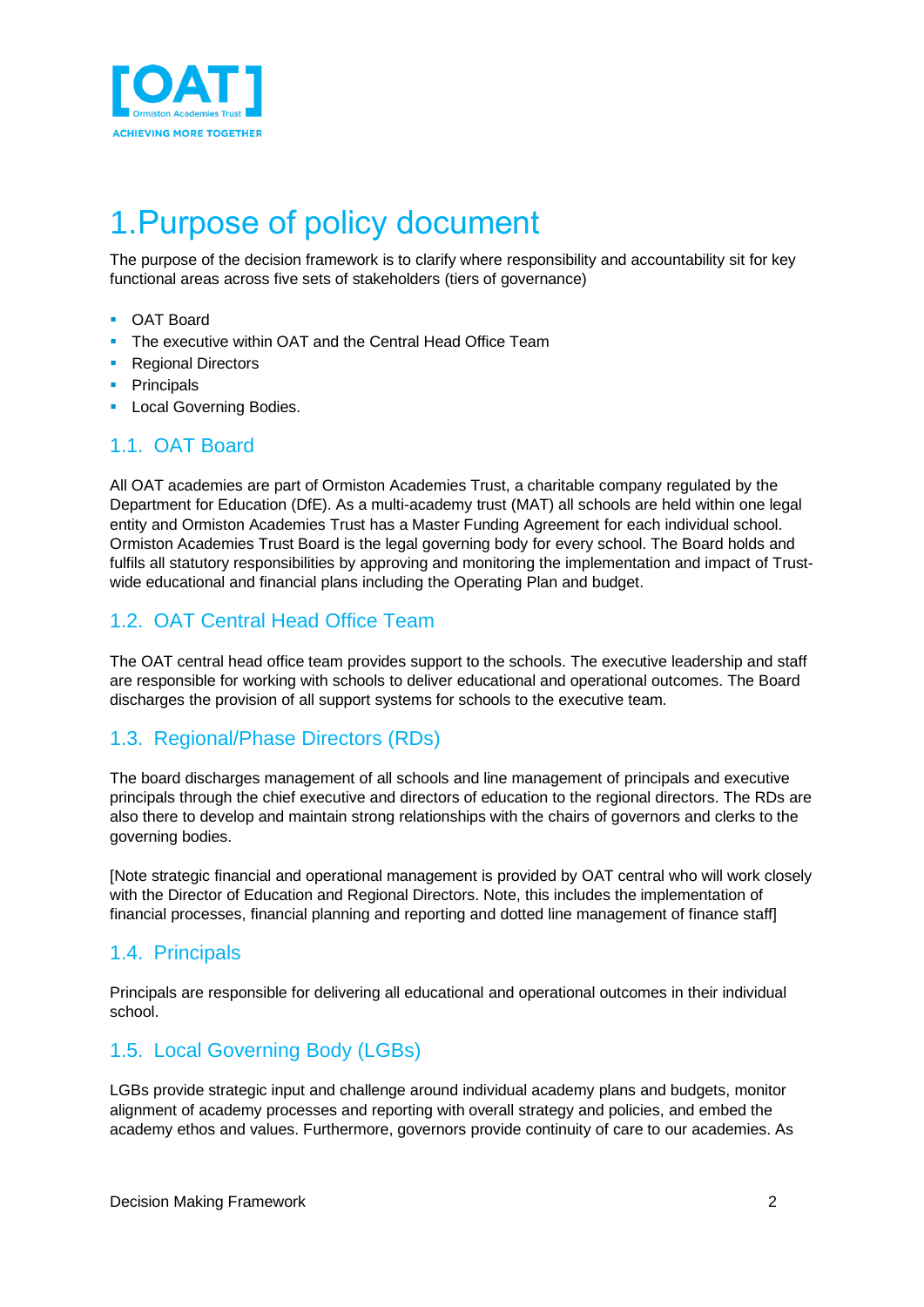

such, they are a continuing powerful advocate for the needs of their academy within the wider OAT family and for linking with their communities.

Flows of information and decision making are coordinated by the central governance team and are embedded into the scheme of delegation, meeting cycles, and agenda planners.

The Framework is designed to enable trustees, staff and governors to work together effectively to deliver the vision of OAT – to make the biggest difference to the lives of children.

#### **Note:**

This document does not lay out every legal responsibility of the Trust or every activity in the remit of individual stakeholders; rather it is concerned with the core activities that are carried out within each area of operational delivery and how they are coordinated between the various decision makers. The overriding legal assumption that sits behind this work is that all OAT academies are governed by one trust and a single board of directors. The board of directors is the legally accountable body but can delegate many of its functions (for example to a local governing body or an executive team). The MAT remains accountable for these functions.

This Framework does not dictate when responsibilities may be further delegated within sets of stakeholders –for example by a Principal to other staff within the school, or the OAT Chief Executive to other staff within the central team. Some regions operate with an Executive Principal/Head of School model; where this is the case, a separate document will set out how Principal responsibilities are discharged.

There will be circumstances where the rules may change. For example, in crisis situations, OAT central may take on a much more involved role.

Alternatively, stakeholders may go above and beyond in the level of support that is articulated here – for example members of an LGB may be engaged on a range of other aspects not explicitly referenced here.

The Decision-Making Framework will be reviewed on an annual basis to ensure that delegated responsibilities can be aligned with organisational need.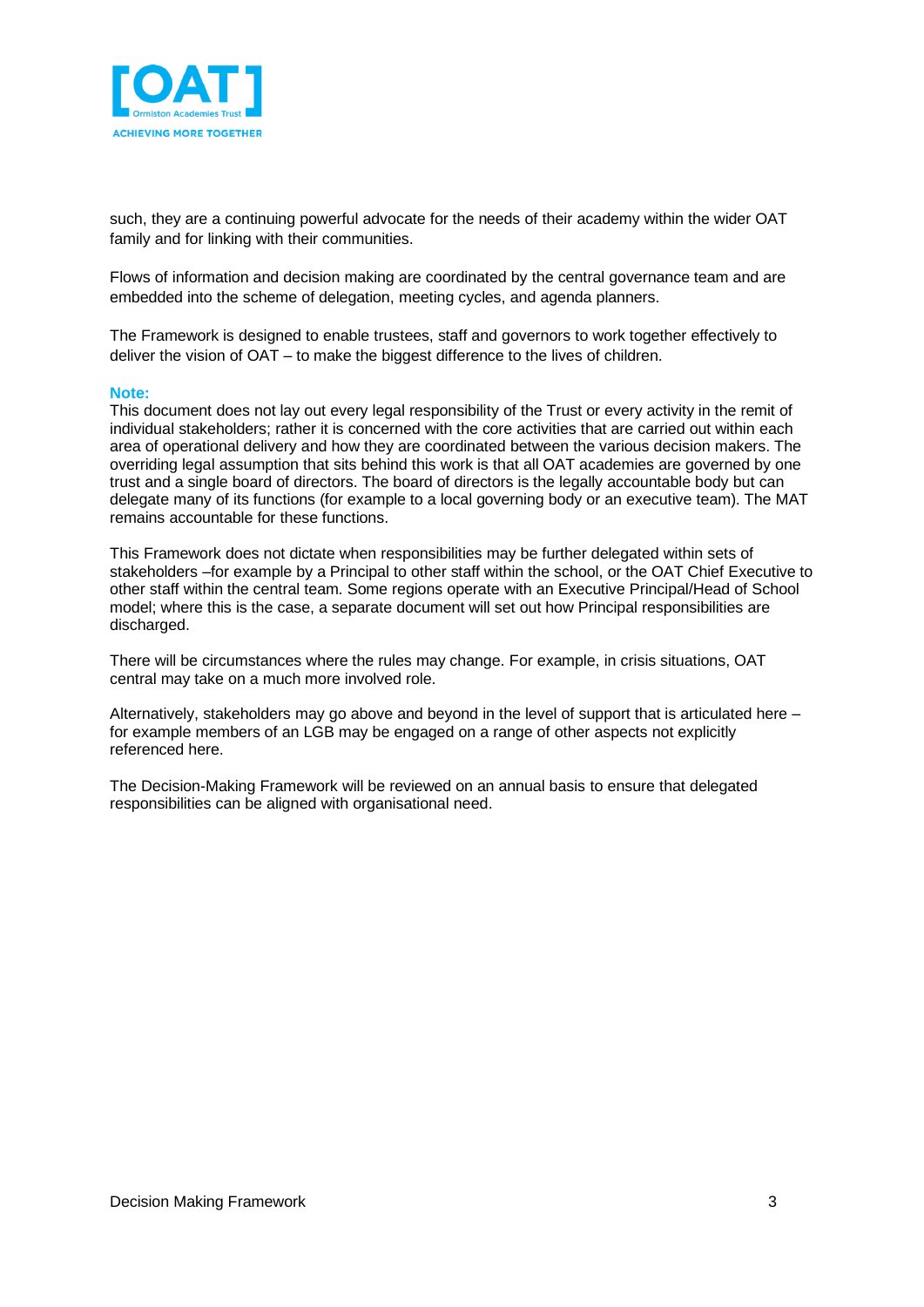

# 2. Division of responsibilities

| Activity                                                                   | <b>Board</b>                                                                                            | Executive/ Central<br>Team                                                                                                                                                                                          | Regional/ Phase (for<br>Primaries) Directors                                                         | Principals                                                                 | <b>Local Governing Body</b><br>(LGB)                                                                          |
|----------------------------------------------------------------------------|---------------------------------------------------------------------------------------------------------|---------------------------------------------------------------------------------------------------------------------------------------------------------------------------------------------------------------------|------------------------------------------------------------------------------------------------------|----------------------------------------------------------------------------|---------------------------------------------------------------------------------------------------------------|
| Trust Strategy, growth,<br>transformation and<br>stakeholder<br>engagement | Approve the strategic vision<br>for the Trust including<br>education, operating and<br>financial plans. | Set and deliver the strategic<br>vision for the Trust.                                                                                                                                                              | Set and deliver the strategic<br>vision for the region.                                              | Set and deliver the strategic<br>vision for the school.                    | Provide Strategic input and<br>challenge with regard to the<br>vision for the school and<br>associated plans. |
|                                                                            |                                                                                                         | Responsible for running the<br>strategic, operating and<br>financial planning process<br>for the Trust to ensure that<br>they are aligned between<br>functions and between<br>central teams, region and<br>schools. | Support school Principals in<br>setting the strategic vision<br>for their academy.                   |                                                                            |                                                                                                               |
|                                                                            | Approve the Strategy for<br>Growth or Consolidation as<br>appropriate.                                  | Responsible for OAT growth                                                                                                                                                                                          | Provide educational and<br>leadership strategy for<br>transition and new schools                     |                                                                            |                                                                                                               |
| <b>Admissions &amp; Pupil</b><br><b>Numbers</b>                            | <b>Approve Admissions Policy</b>                                                                        | <b>Set Admissions Policy</b>                                                                                                                                                                                        | With support from OAT<br>Head Office, manage<br>external relationships with<br>local authorities and | Prepare the Academy<br>Admissions Policy using the<br>OAT standard policy. | Review and Approve the<br><b>Academy Admissions</b><br>Policy.                                                |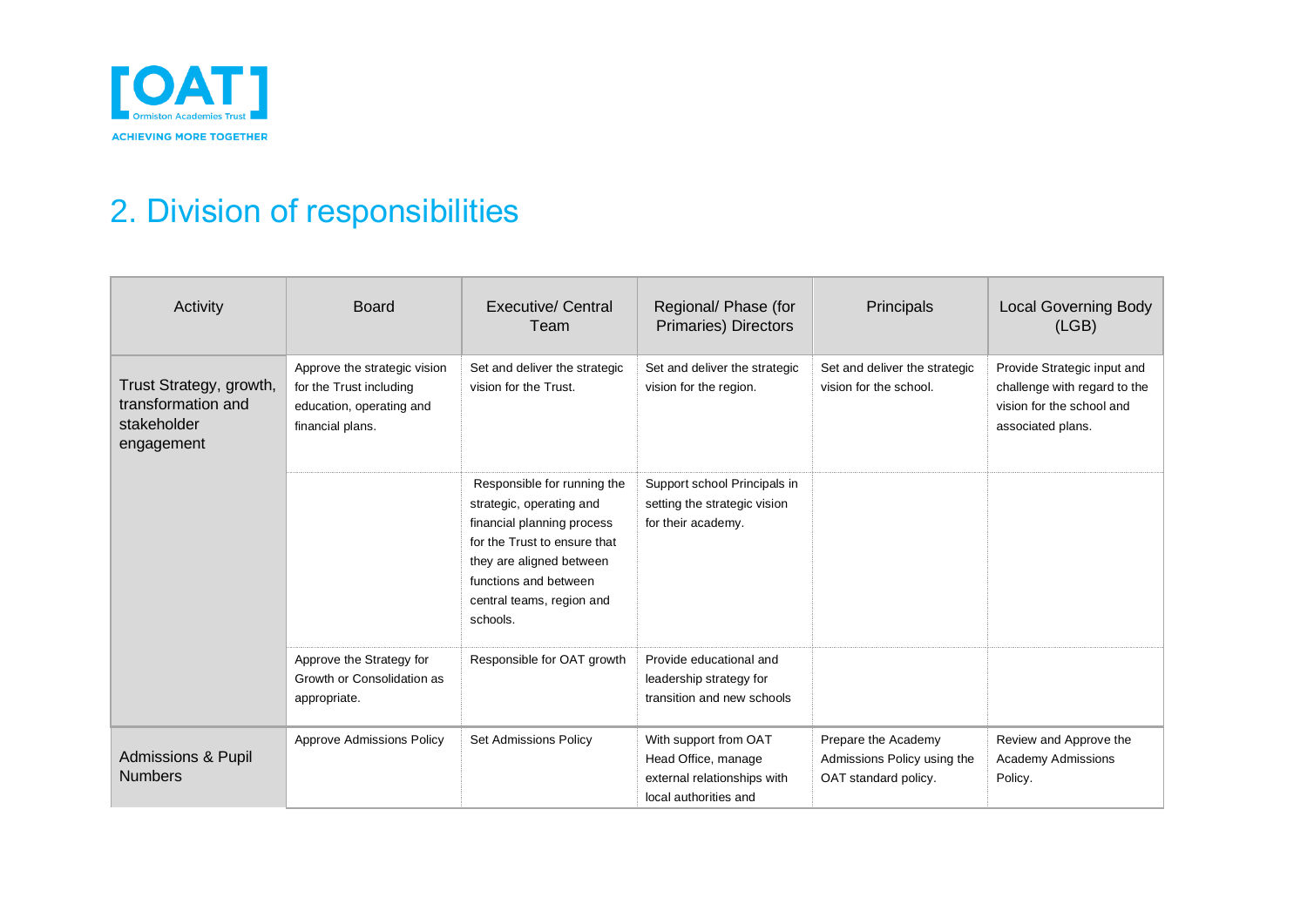

| Activity                                           | <b>Board</b>                                                                                                                                                      | <b>Executive/ Central</b><br>Team                                                                                                                                                   | Regional/ Phase (for<br><b>Primaries) Directors</b>                                                                                                                  | Principals                                                                                                                                                                       | <b>Local Governing Body</b><br>(LEB)                                                                                                                                                         |
|----------------------------------------------------|-------------------------------------------------------------------------------------------------------------------------------------------------------------------|-------------------------------------------------------------------------------------------------------------------------------------------------------------------------------------|----------------------------------------------------------------------------------------------------------------------------------------------------------------------|----------------------------------------------------------------------------------------------------------------------------------------------------------------------------------|----------------------------------------------------------------------------------------------------------------------------------------------------------------------------------------------|
|                                                    |                                                                                                                                                                   |                                                                                                                                                                                     | <b>Regional Schools</b><br>Commissioner on all matters<br>including PAN.                                                                                             |                                                                                                                                                                                  |                                                                                                                                                                                              |
| <b>Admissions &amp; Pupil</b><br>Numbers continued | Accountable for meeting<br>statutory admissions<br>requirements                                                                                                   | Responsible for meeting<br>statutory admissions and<br>publication requirements                                                                                                     |                                                                                                                                                                      | Manage school admissions<br>arrangements including<br>appeals in line with<br>guidance.                                                                                          | Review Admissions Data.                                                                                                                                                                      |
|                                                    |                                                                                                                                                                   | Set and agree admissions<br>arrangements including<br>appeals.                                                                                                                      |                                                                                                                                                                      | Plan and deliver open days,<br>offer and acceptance<br>process and parental<br>engagement                                                                                        | Support parental<br>engagement events as<br>appropriate.                                                                                                                                     |
| Culture, Ethos and<br>Wellbeing                    | Approve the purpose, vision<br>and values of the trust.<br>ensuring that equality,<br>diversity, human rights and<br>inclusion are at the heart of<br>our values. | Set and deliver the strategic<br>vision for our trust, ensuring<br>that we comply with all anti-<br>discrimination legislation<br>and embrace equality,<br>diversity and inclusion. | Provide guidance to schools<br>on a positive approach to<br>culture, ethos and wellbeing,<br>ensuring schools comply<br>with all anti-discrimination<br>legislation. | Set school approaches to<br>partnership working to<br>advance equality of<br>opportunity and ensure that<br>all staff and pupils are<br>treated fairly and on an<br>equal basis. | Review school approach to<br>culture, ethos and wellbeing<br>including behaviour model<br>and routines, attendance<br>and inclusion and approach<br>to equality, diversity and<br>inclusion. |
| Safeguarding                                       | Approve Safeguarding<br>Policies                                                                                                                                  | Agree and set Safeguarding<br>policies                                                                                                                                              |                                                                                                                                                                      |                                                                                                                                                                                  | Review and approve<br>relevant policies (e.g.<br>Children Missing Education,                                                                                                                 |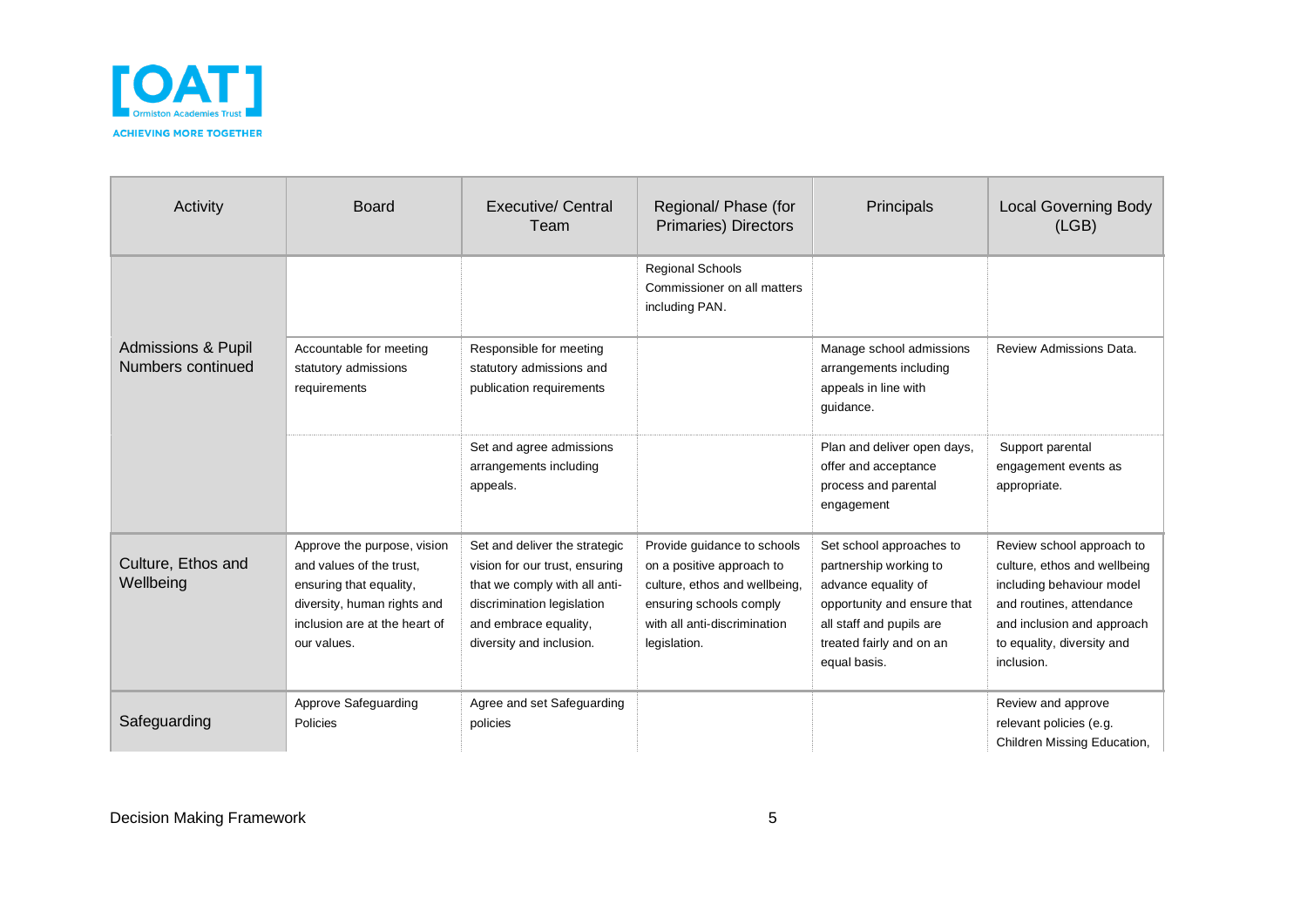

| Activity                  | <b>Board</b>                                                                                        | Executive/ Central<br>Team                                                                          | Regional/ Phase (for<br>Primaries) Directors                                                                       | Principals                                                                                                                 | <b>Local Governing Body</b><br>(LGB)                                               |
|---------------------------|-----------------------------------------------------------------------------------------------------|-----------------------------------------------------------------------------------------------------|--------------------------------------------------------------------------------------------------------------------|----------------------------------------------------------------------------------------------------------------------------|------------------------------------------------------------------------------------|
| Safeguarding<br>continued | Accountable for<br>safeguarding, meeting<br>national requirements laid<br>out in statutory guidance | Responsible for<br>safeguarding, meeting<br>national requirements laid<br>out in statutory guidance | Provide guidance to<br>Principals to ensure<br>effective pastoral<br>arrangements and<br>adherence to safeguarding | Ensure compliance with<br>OAT policies on<br>Safeguarding and guidance<br>on statutory responsibilities                    | Child Protection and<br>Safeguarding).<br>Appoint a Safeguarding Link<br>Governor. |
|                           |                                                                                                     |                                                                                                     | and child protection policies.                                                                                     | Oversee referral of at-risk<br>children to Local Authority<br>and other agencies                                           | Link governor review<br>safeguarding SEF, Audit<br>and action plan                 |
|                           |                                                                                                     |                                                                                                     |                                                                                                                    | Implement effective school<br>safeguarding procedures<br>including training and DBS<br>processes within Trust<br>policies. | Complete appropriate<br>safeguarding Training.                                     |
|                           |                                                                                                     | Undertake annual<br>safeguarding audits and<br>report to the Board                                  | Review safeguarding SEF<br>and ensure support is in<br>place where required.                                       | Complete annual<br>safeguarding SEF and<br>participate in OAT<br>safeguarding review                                       |                                                                                    |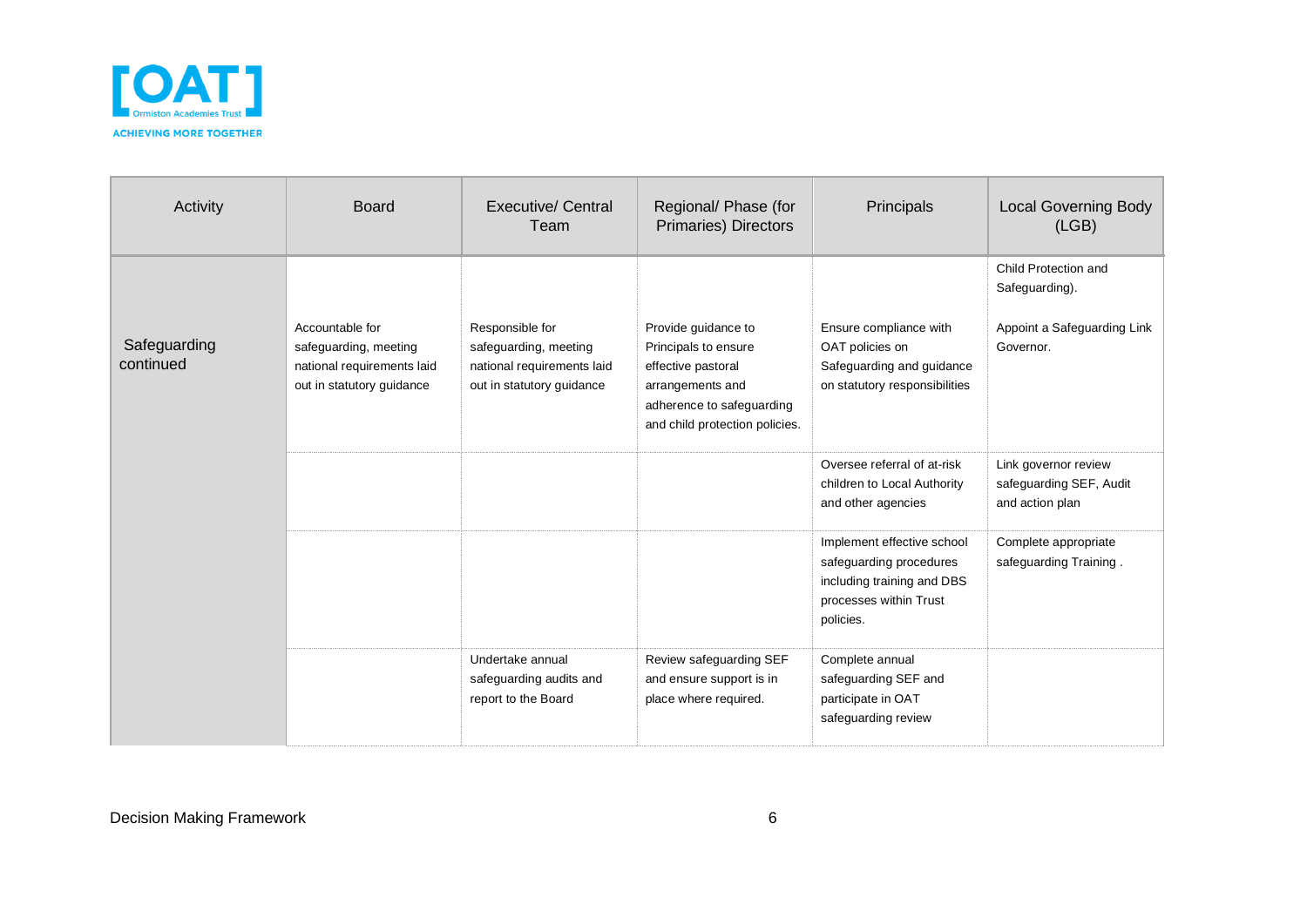

| Activity                                           | <b>Board</b>           | <b>Executive/ Central</b><br>Team                                                                | Regional/ Phase (for<br>Primaries) Directors                                                                                                                               | Principals                                                       | <b>Local Governing Body</b><br>(LEB)                                                                                                          |
|----------------------------------------------------|------------------------|--------------------------------------------------------------------------------------------------|----------------------------------------------------------------------------------------------------------------------------------------------------------------------------|------------------------------------------------------------------|-----------------------------------------------------------------------------------------------------------------------------------------------|
| Safeguarding<br>continued                          |                        | Respond to issues flagged<br>by DBS                                                              | Hold schools to account<br>following outcomes of OAT<br>Safeguarding review                                                                                                |                                                                  | Review Annual and Termly<br>Safeguarding Reports.                                                                                             |
|                                                    |                        | Ensure OAT SCR and<br>academies' SCRs (which<br>should be accessible<br>centrally) are compliant |                                                                                                                                                                            | Responsible for ensuring the<br>academy SCR is compliant         |                                                                                                                                               |
|                                                    |                        |                                                                                                  | Respond to any complaints<br>against Principal and<br>support school in event of<br>complaints against staff                                                               | Respond to safeguarding<br>and other complaints<br>against staff | Link governor informed of<br>safeguarding complaints,<br>referrals and training within<br>school and report actions to<br>LGB at each meeting |
| Attendance,<br>Behaviours and<br><b>Exclusions</b> | Review attendance data | Review attendance data                                                                           | Receive Attendance<br>Reports, review trends and<br>challenge levels of absence<br>vs targets. Support<br>principals in taking<br>appropriate action to<br>improve trends. | Ensure attendance statutory<br>guidance is met                   | Monitor Attendance Reports,<br>review trends and challenge<br>levels of absence vs targets.                                                   |
|                                                    |                        |                                                                                                  | Review school mobility<br>trends                                                                                                                                           |                                                                  |                                                                                                                                               |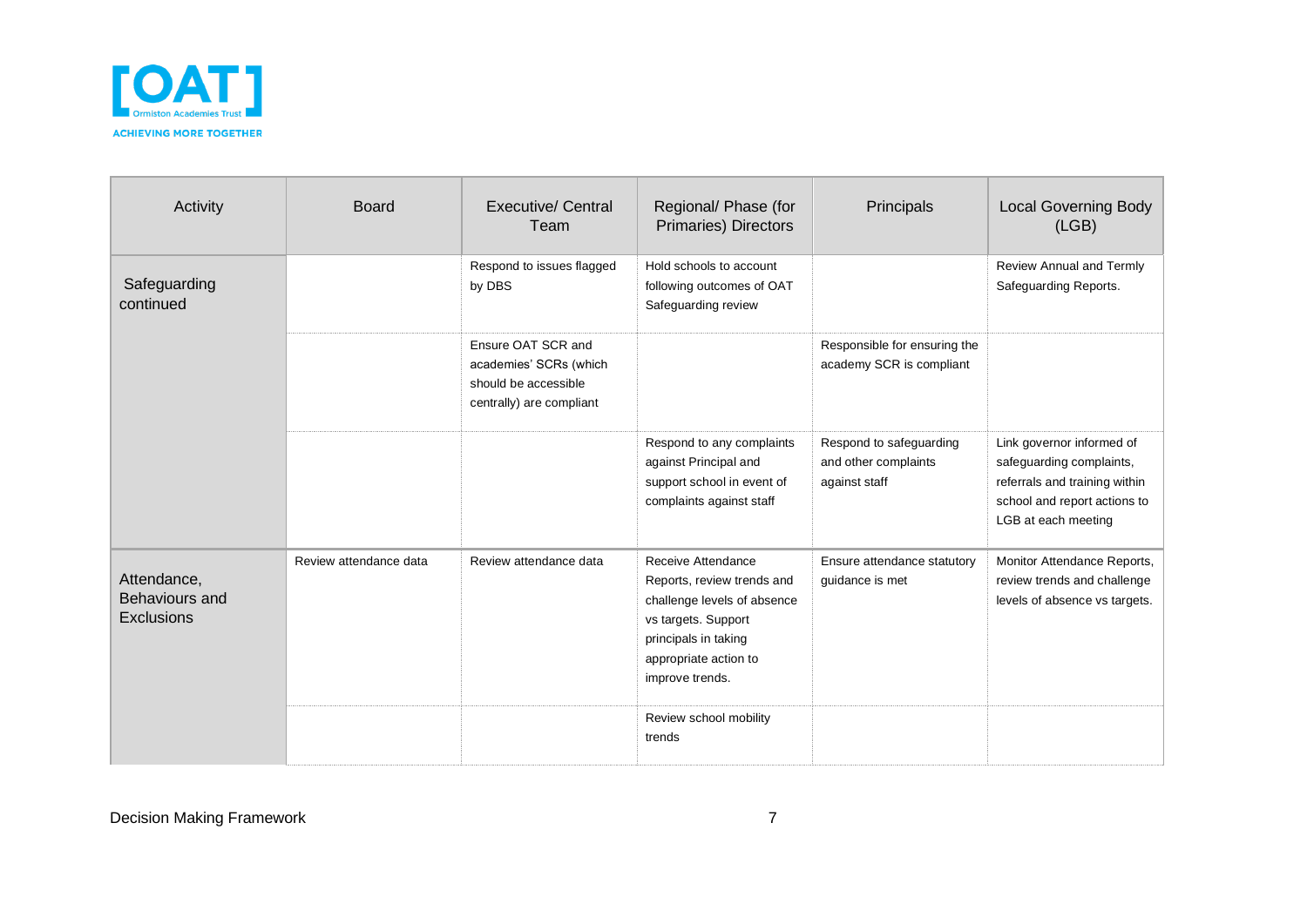

| Activity                                                     | <b>Board</b>                                                                                      | <b>Executive/ Central</b><br>Team                                                                 | Regional/ Phase (for<br>Primaries) Directors | Principals                                                                                                                                                                 | <b>Local Governing Body</b><br>(LGB)                                              |
|--------------------------------------------------------------|---------------------------------------------------------------------------------------------------|---------------------------------------------------------------------------------------------------|----------------------------------------------|----------------------------------------------------------------------------------------------------------------------------------------------------------------------------|-----------------------------------------------------------------------------------|
|                                                              |                                                                                                   |                                                                                                   |                                              |                                                                                                                                                                            | Review and Adopt<br>Behaviour Policy.                                             |
| Attendance,<br>Behaviours and<br><b>Exclusions continued</b> | Approve Exclusions Policy                                                                         | Agree and set Exclusions<br>policy                                                                |                                              |                                                                                                                                                                            | Review and adopt<br>Exclusions policy                                             |
|                                                              | Accountable for exclusions,<br>meeting national<br>requirements laid out in<br>statutory guidance | Responsible for exclusions,<br>meeting national<br>requirements laid out in<br>statutory guidance |                                              | Set internal exclusions<br>procedures and ensure<br>exclusion administration<br>fulfils all relevant<br>requirements for these, fixed<br>term and permanent<br>exclusions. | <b>Support Exclusion Meetings</b><br>as required.                                 |
|                                                              |                                                                                                   | Arrange Exclusions training.                                                                      |                                              | Implement effective school<br>attendance and inclusion<br>procedures including<br>training and DBS processes<br>within Trust policies.                                     | Support an inclusive<br>approach to schooling for<br>pupils at risk of exclusion. |
|                                                              |                                                                                                   | Oversee and facilitate<br>independent review panels<br>(IRPs)                                     | Sign off Permanent<br>Exclusions.            |                                                                                                                                                                            | <b>Review Exclusion decisions</b><br>through governor panels                      |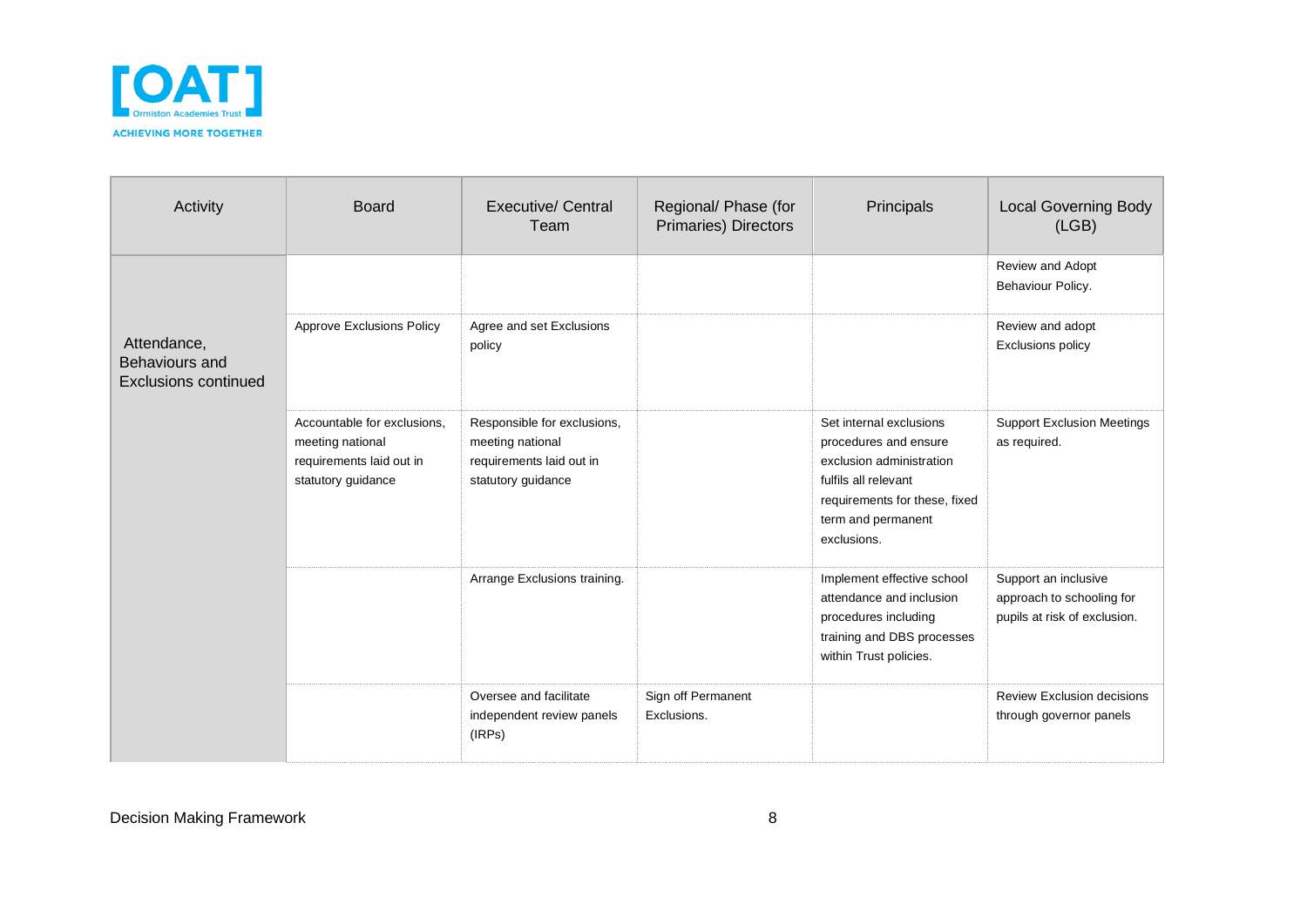

| Activity                                                     | <b>Board</b>        | Executive/ Central<br>Team                               | Regional/ Phase (for<br>Primaries) Directors                                                                                                                                                   | Principals                                       | <b>Local Governing Body</b><br>(LGB)                                    |
|--------------------------------------------------------------|---------------------|----------------------------------------------------------|------------------------------------------------------------------------------------------------------------------------------------------------------------------------------------------------|--------------------------------------------------|-------------------------------------------------------------------------|
|                                                              |                     |                                                          |                                                                                                                                                                                                |                                                  | and engage in IRP process<br>if required.                               |
| Attendance,<br>Behaviours and<br><b>Exclusions continued</b> |                     |                                                          | Monitor and review fixed<br>term exclusion data.                                                                                                                                               |                                                  | Review Half-Termly<br>Exclusions Information for<br>review within LGBs. |
| <b>SEND</b>                                                  | Approve SEND Policy | Agree and set SEND Policy                                | Adhere to SEND Policy                                                                                                                                                                          | Adhere to SEND Policy                            | Review and adopt SEND<br>policy                                         |
|                                                              |                     | Set Annual strategic plan for<br>SEND including targets. | Review SEND SEF and<br>ADP and liaise with SEND<br>Director to ensure support is<br>in place as required.                                                                                      | Prepare Academy SEND<br>SEF and ADP.             |                                                                         |
|                                                              |                     |                                                          | Review progress against<br>SEND objectives and<br>priorities and provision with<br>Progress Boards. Liaise with<br>SEND Director as necessary<br>to ensure support is in place<br>as required. | Develop and monitor<br>academy SEND action plans | Review and monitor<br>progress against academy<br>SEND action plans.    |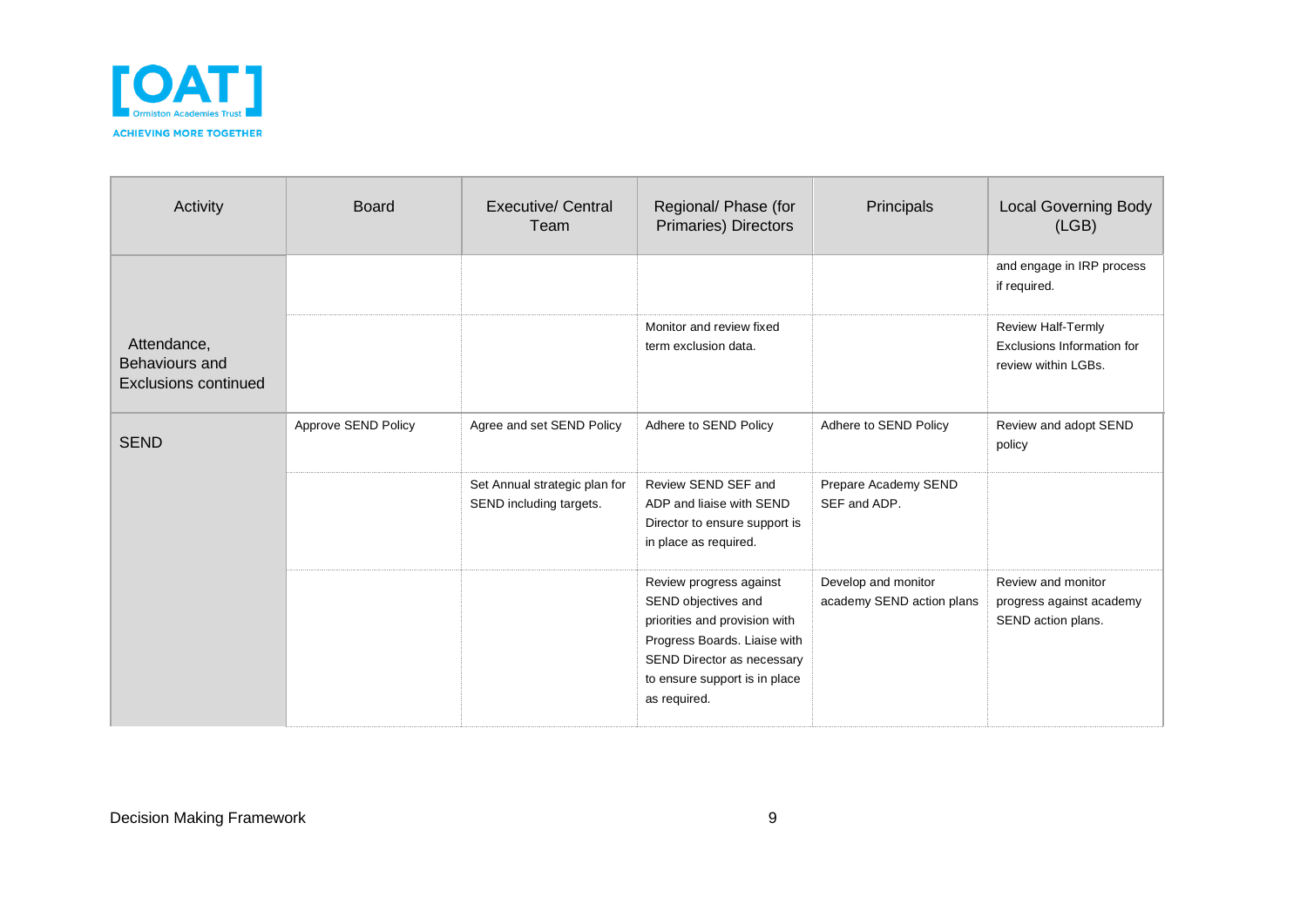

| Activity                                       | <b>Board</b>                                                                            | Executive/ Central<br>Team                                                               | Regional/ Phase (for<br><b>Primaries) Directors</b>                                                      | Principals                                                                                           | <b>Local Governing Body</b><br>(LGB)                                     |
|------------------------------------------------|-----------------------------------------------------------------------------------------|------------------------------------------------------------------------------------------|----------------------------------------------------------------------------------------------------------|------------------------------------------------------------------------------------------------------|--------------------------------------------------------------------------|
| <b>SEND continued</b>                          | Monitor all SEND<br>information submitted<br>[included within other activity<br>lines]. | Monitor SEND specific data<br>(attendance, behaviour,<br>exclusion, mobility).           | Monitor SEND specific data<br>(attendance, behaviour,<br>exclusion, mobility) within<br>Progress Boards. | As part of wider data<br>compliance procedures,<br>ensure all SEND data is<br>complete and accurate. |                                                                          |
|                                                |                                                                                         | Report on SEND complaints<br>including tribunal outcomes.                                |                                                                                                          |                                                                                                      |                                                                          |
|                                                |                                                                                         | Develop and Deliver<br>National CPD programme<br>for SEND and monitor<br>impact of this. | Review success of national<br>CPD programme as part of<br>progress boards.                               |                                                                                                      |                                                                          |
|                                                |                                                                                         |                                                                                          | Review access to<br>curriculum.                                                                          |                                                                                                      |                                                                          |
| Parent and other<br>external<br>communications | Accountable for meeting all<br>publication requirements.                                | Set an OAT wide<br>communications plan for<br>parents and external<br>communications     | Support school engagement<br>with parents and the wider<br>community                                     | Maintain effective<br>engagement and<br>communication with parents<br>and the wider community        | Support engagement with<br>parents, community and LA                     |
|                                                |                                                                                         | Oversee compliance with<br>website publication<br>requirements                           | Support schools in<br>engagement with parents as<br>part of the OAT family                               | Maintain school website in<br>line with compliance<br>requirement                                    | Engage with parents to<br>communicate the OAT<br>values and aspirations. |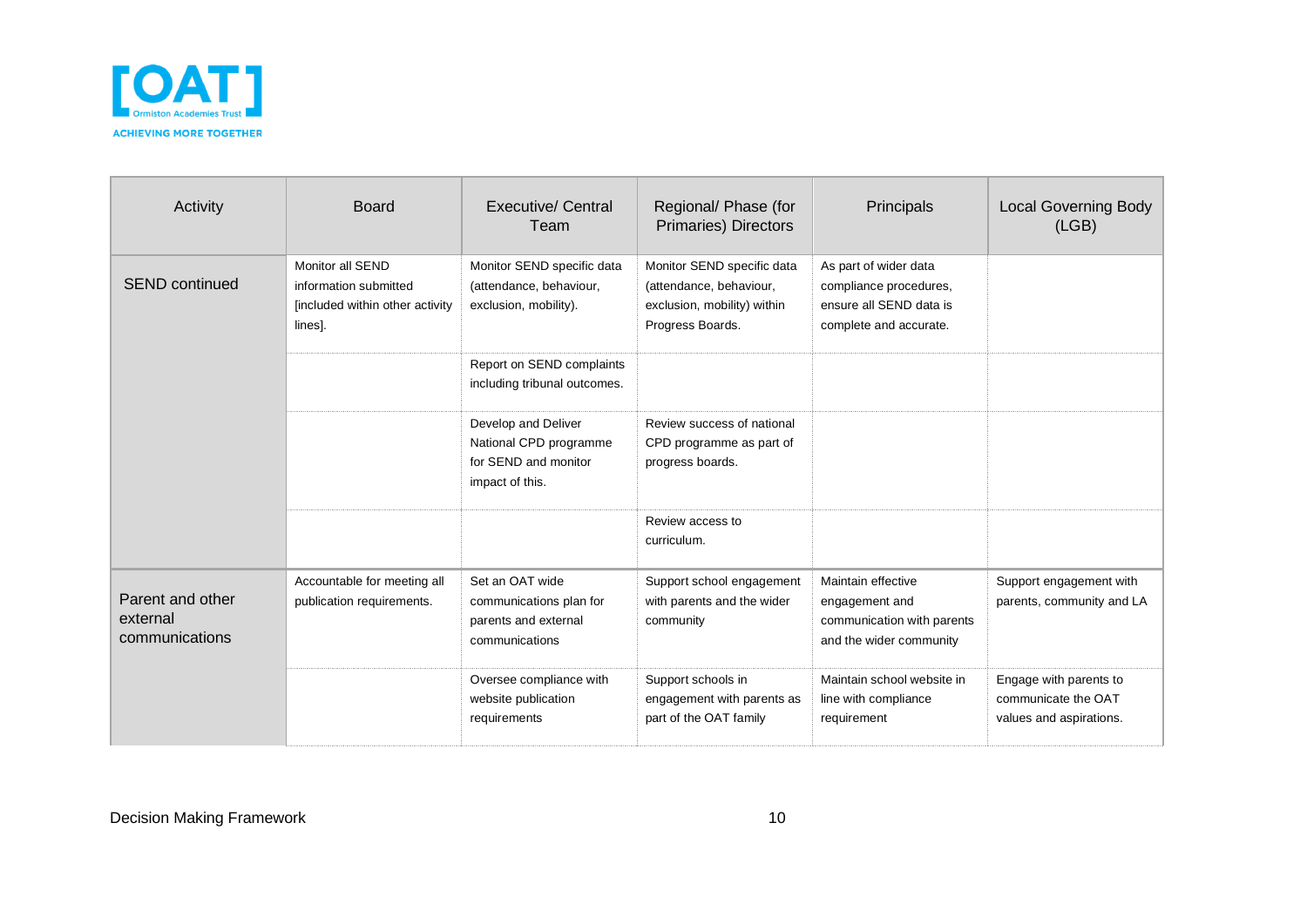

| Activity                                                    | <b>Board</b>                                                                                           | <b>Executive/ Central</b><br>Team                                                           | Regional/ Phase (for<br>Primaries) Directors                                               | Principals                                         | <b>Local Governing Body</b><br>(LGB)                                                               |
|-------------------------------------------------------------|--------------------------------------------------------------------------------------------------------|---------------------------------------------------------------------------------------------|--------------------------------------------------------------------------------------------|----------------------------------------------------|----------------------------------------------------------------------------------------------------|
| Parent and other<br>external<br>communications<br>continued |                                                                                                        | Provide advice/guidance on<br>media communications,<br>ensuring consistency                 |                                                                                            | Manage local media,<br>community, LA relations     | Engage with parents to<br>communicate that the<br>academy is part of a wider<br>family of schools. |
|                                                             |                                                                                                        | Manage crisis<br>communications                                                             |                                                                                            |                                                    |                                                                                                    |
|                                                             |                                                                                                        | Set school brand guidelines<br>and website design                                           |                                                                                            |                                                    |                                                                                                    |
|                                                             |                                                                                                        | Provide guidance and<br>examples of best practice on<br>communication with parents          |                                                                                            |                                                    |                                                                                                    |
| Pupil Target &<br>Assessment                                | Approve pupil performance<br>targets.                                                                  | Responsible for OAT<br>targets, approve academy<br>and regional targets<br>(including SEND) | Accountable for regional and<br>phase (primaries) targets                                  | Propose school targets to<br>the executive via RDs | Consulted on school targets<br>(Chair)                                                             |
|                                                             | Accountable for all<br>assessment practices<br>meeting requirements laid<br>out in statutory guidance. | Determine the assessment<br>cycle                                                           | Review and propose school<br>targets to executive in line<br>with the target setting model | Accountable for meeting<br>school targets          | Monitor and challenge<br>progress towards school<br>targets                                        |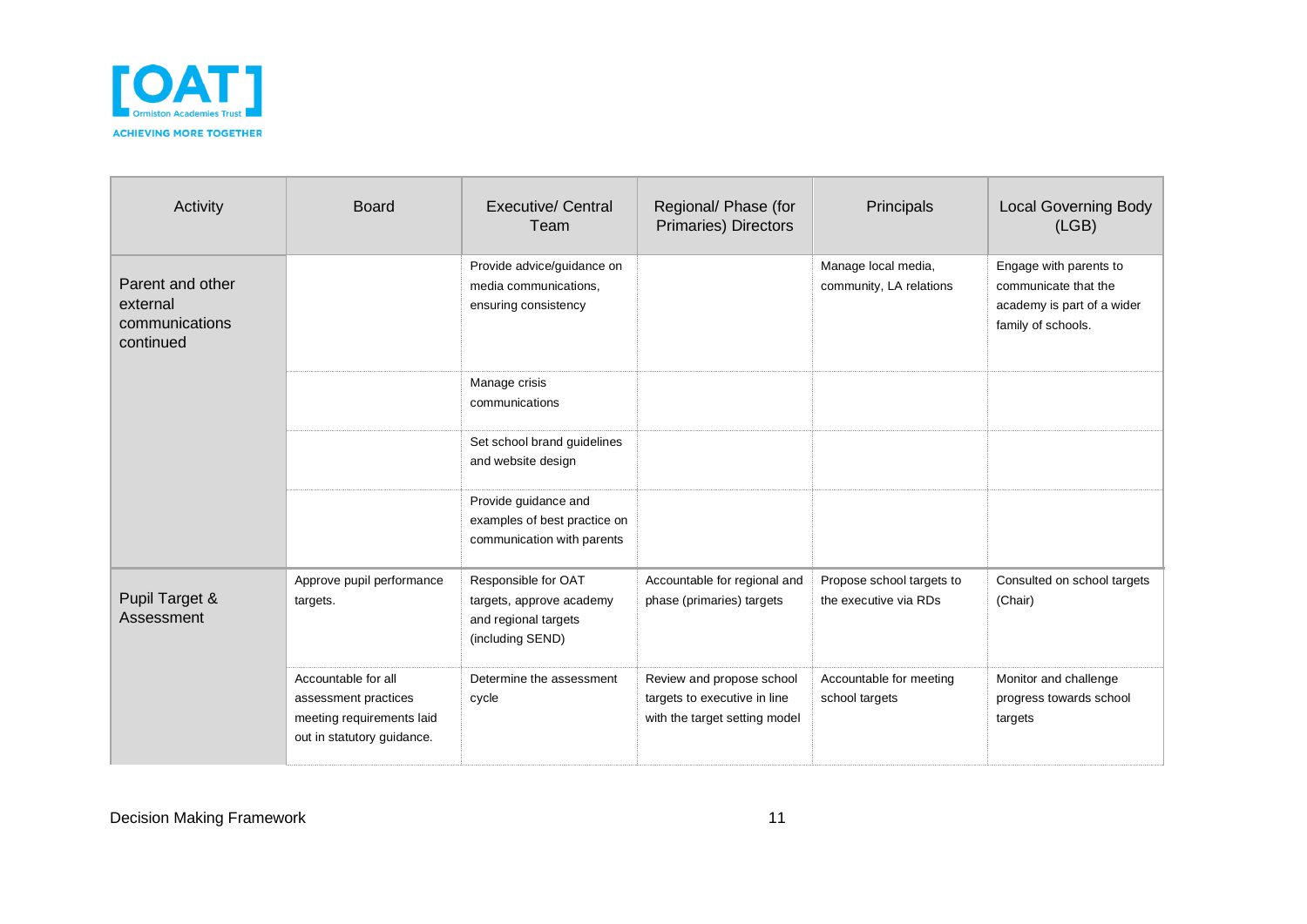

| Activity                                       | <b>Board</b>                                              | <b>Executive/ Central</b><br>Team                                                        | Regional/ Phase (for<br>Primaries) Directors                                                             | Principals                                                                                              | <b>Local Governing Body</b><br>(LGB)                                                                         |
|------------------------------------------------|-----------------------------------------------------------|------------------------------------------------------------------------------------------|----------------------------------------------------------------------------------------------------------|---------------------------------------------------------------------------------------------------------|--------------------------------------------------------------------------------------------------------------|
| Pupil Target &<br>Assessment continued         | Monitor progress against<br>targets (including for SEND). | Responsible for all<br>assessment required by<br>statutory guidance                      | Undertake OAT Reviews in<br>line with review cycle                                                       | Ensure that school targets<br>relate to individual pupil<br>targets                                     | <b>Consulted on OAT Reviews</b>                                                                              |
|                                                |                                                           |                                                                                          |                                                                                                          | Implement the assessment<br>cycle                                                                       |                                                                                                              |
|                                                |                                                           |                                                                                          |                                                                                                          | Engage with OAT reviews                                                                                 |                                                                                                              |
| Monitoring &<br>Reporting<br>(Assessment Data) | <b>Review Trust wide</b><br><b>Improvement Plans</b>      | Set improvement planning<br>templates                                                    | Develop RIP (Regional<br>Improvement Plan)                                                               | Develop Self Evaluation and<br>Academy Improvement Plan                                                 | Review school performance<br>data                                                                            |
|                                                |                                                           | Generate Board reports                                                                   | Sign off school SEFs and<br><b>AIPs</b>                                                                  | Provide regular analysis of<br>school performance data to<br>the RD and LGB via<br>Principal's report   | Informed of, challenge and<br>follow-up on the actions<br>relating to the outcomes of<br>external monitoring |
|                                                |                                                           | Set standards for schools in<br>terms of their use of data to<br>support decision making | Undertake Strategic<br>Progress Boards (SPBs) to<br>monitor progress vs plan on<br>underlying drivers of | Ensure that any issues with<br>data collection (as<br>highlighted through annual<br>audit) are actioned | Informed of any issues with<br>data quality                                                                  |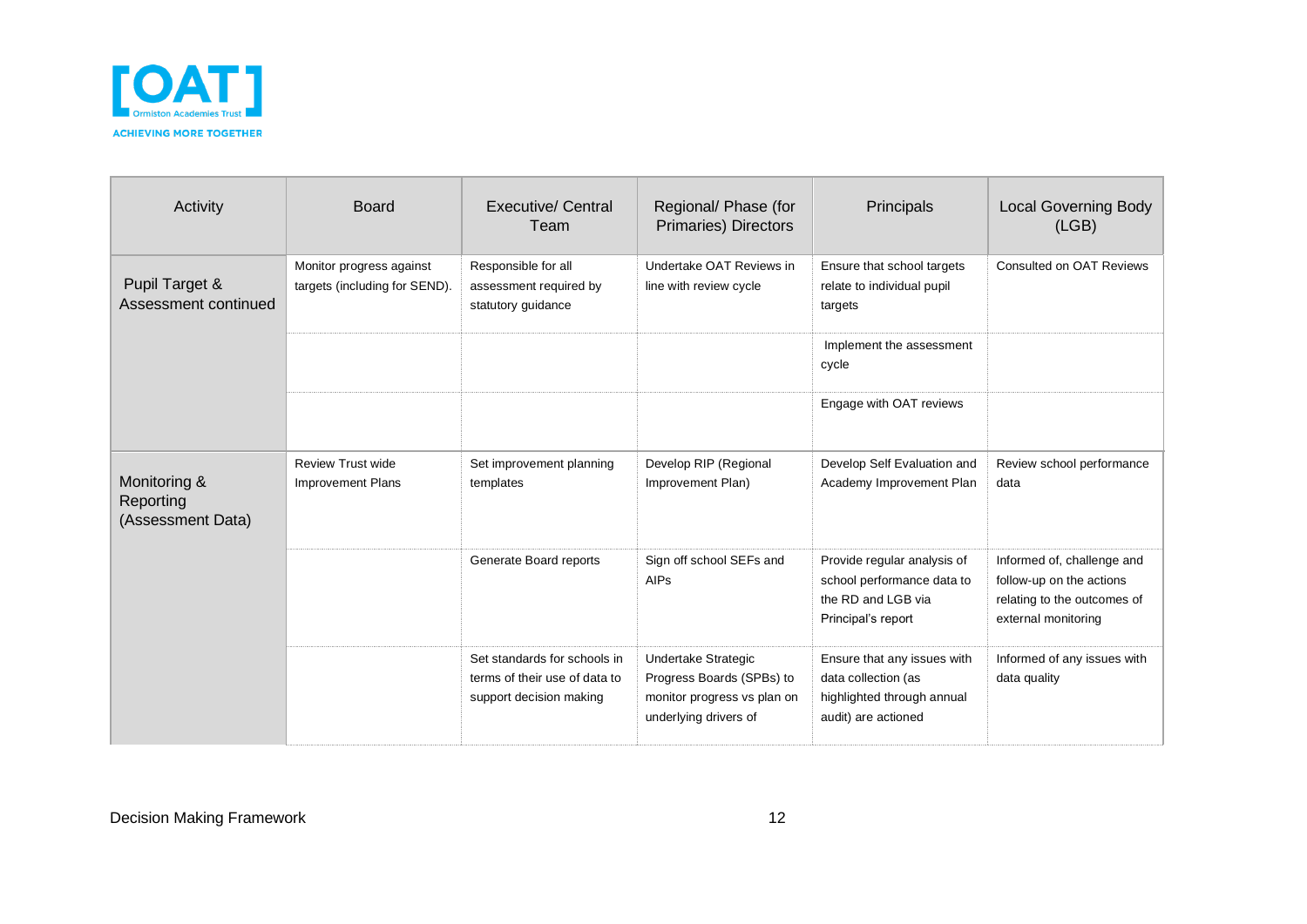

| Activity                                                    | <b>Board</b> | <b>Executive/ Central</b><br>Team                                                                                                              | Regional/ Phase (for<br>Primaries) Directors                                  | Principals | <b>Local Governing Body</b><br>(LGB)                                                                  |
|-------------------------------------------------------------|--------------|------------------------------------------------------------------------------------------------------------------------------------------------|-------------------------------------------------------------------------------|------------|-------------------------------------------------------------------------------------------------------|
|                                                             |              |                                                                                                                                                | success and agree actions<br>to bring back on track.                          |            |                                                                                                       |
| Monitoring &<br>Reporting<br>(Assessment Data)<br>continued |              | Support schools in<br>implementing our approach<br>to data                                                                                     | Lead on OAT Reviews                                                           |            | Undertake Ofsted training<br>and attend inspection where<br>possible (Chair and<br>Safeguarding link) |
|                                                             |              | Publish guidance and<br>training materials on how to<br>use data systems                                                                       | Support Principals preparing<br>for Ofsted inspections &<br>monitoring visits |            |                                                                                                       |
|                                                             |              | Support third party data<br>integrations and procure<br>data tools for use across the<br>Trust.                                                | Provide an annual report to<br>LGBs on comparative<br>school performance      |            |                                                                                                       |
|                                                             |              | Monitor quality of data<br>through annual audit and<br>share action, ensuring the<br>work of the Education Team<br>informs the planning of the |                                                                               |            |                                                                                                       |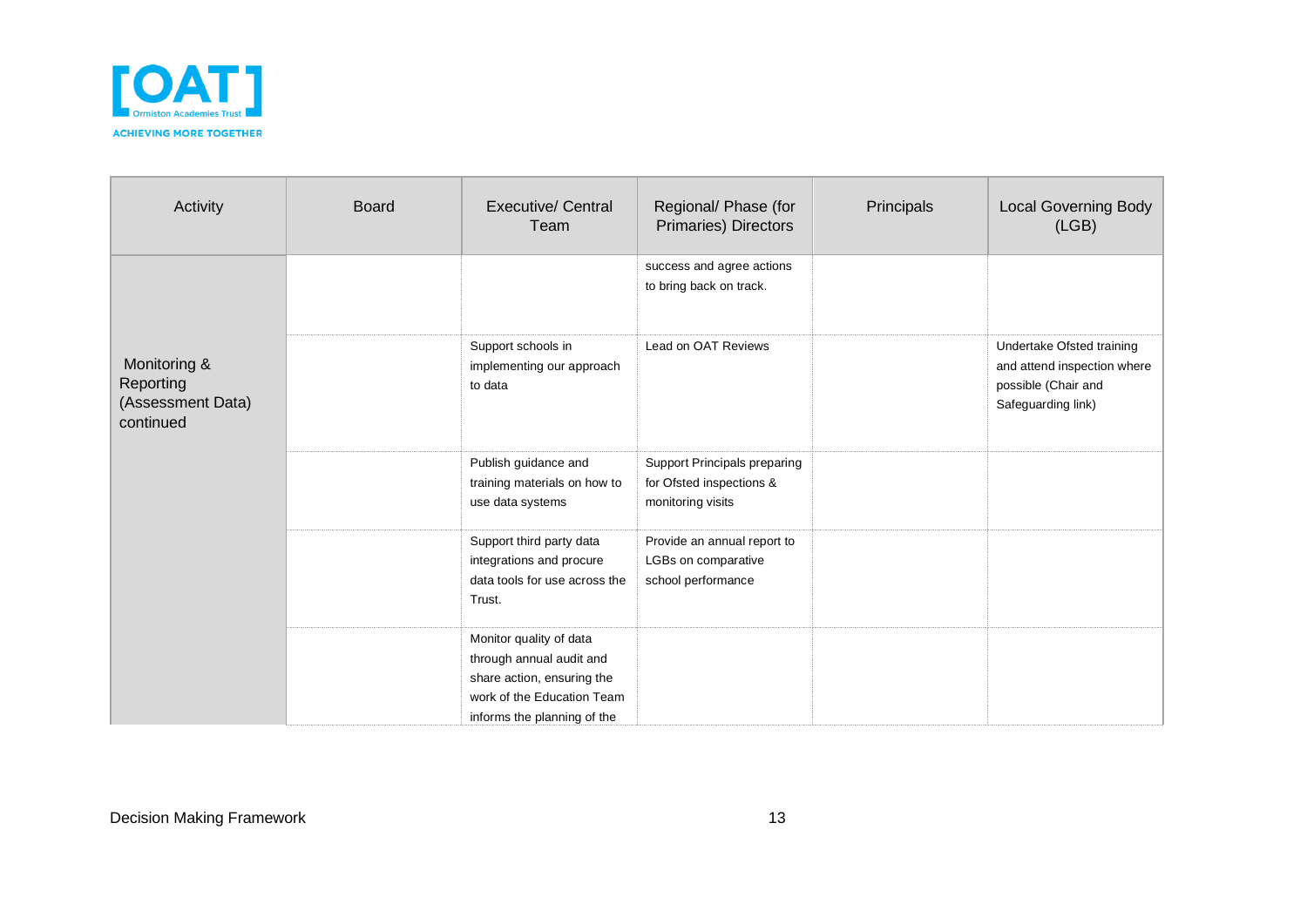

| Activity                                                    | <b>Board</b>                                                      | Executive/ Central<br>Team                                                          | Regional/ Phase (for<br>Primaries) Directors                                                          | Principals                                                                                                      | <b>Local Governing Body</b><br>(LGB)                                                                                                                                               |
|-------------------------------------------------------------|-------------------------------------------------------------------|-------------------------------------------------------------------------------------|-------------------------------------------------------------------------------------------------------|-----------------------------------------------------------------------------------------------------------------|------------------------------------------------------------------------------------------------------------------------------------------------------------------------------------|
|                                                             |                                                                   | School Improvement<br>Working Group.                                                |                                                                                                       |                                                                                                                 |                                                                                                                                                                                    |
| Monitoring &<br>Reporting<br>(Assessment Data)<br>continued |                                                                   | Direct annual OAT reviews<br>and report to the Board.                               |                                                                                                       |                                                                                                                 |                                                                                                                                                                                    |
| Teaching & Learning                                         | Accountable for the overall<br>impact of the quality<br>teaching. | Responsible for the overall<br>quality and impact of<br>teaching across the Trust.  | Support school Principals in<br>managing teacher<br>performance.                                      | Implement OAT approaches<br>to managing teacher<br>performance                                                  | Monitor and provide<br>effective challenge of the<br>academy approach to<br>securing the quality and<br>impact of teaching, including<br>the effectiveness of CPD for<br>teachers. |
|                                                             |                                                                   | Responsible for maintaining<br>a view of the quality of<br>teaching in all schools. | Collaborate with Exec to<br>develop plans to optimise<br>and improve school teaching<br>and learning. | Set and deliver the vision<br>and model for developing<br>teaching and approach to<br>improving teacher quality |                                                                                                                                                                                    |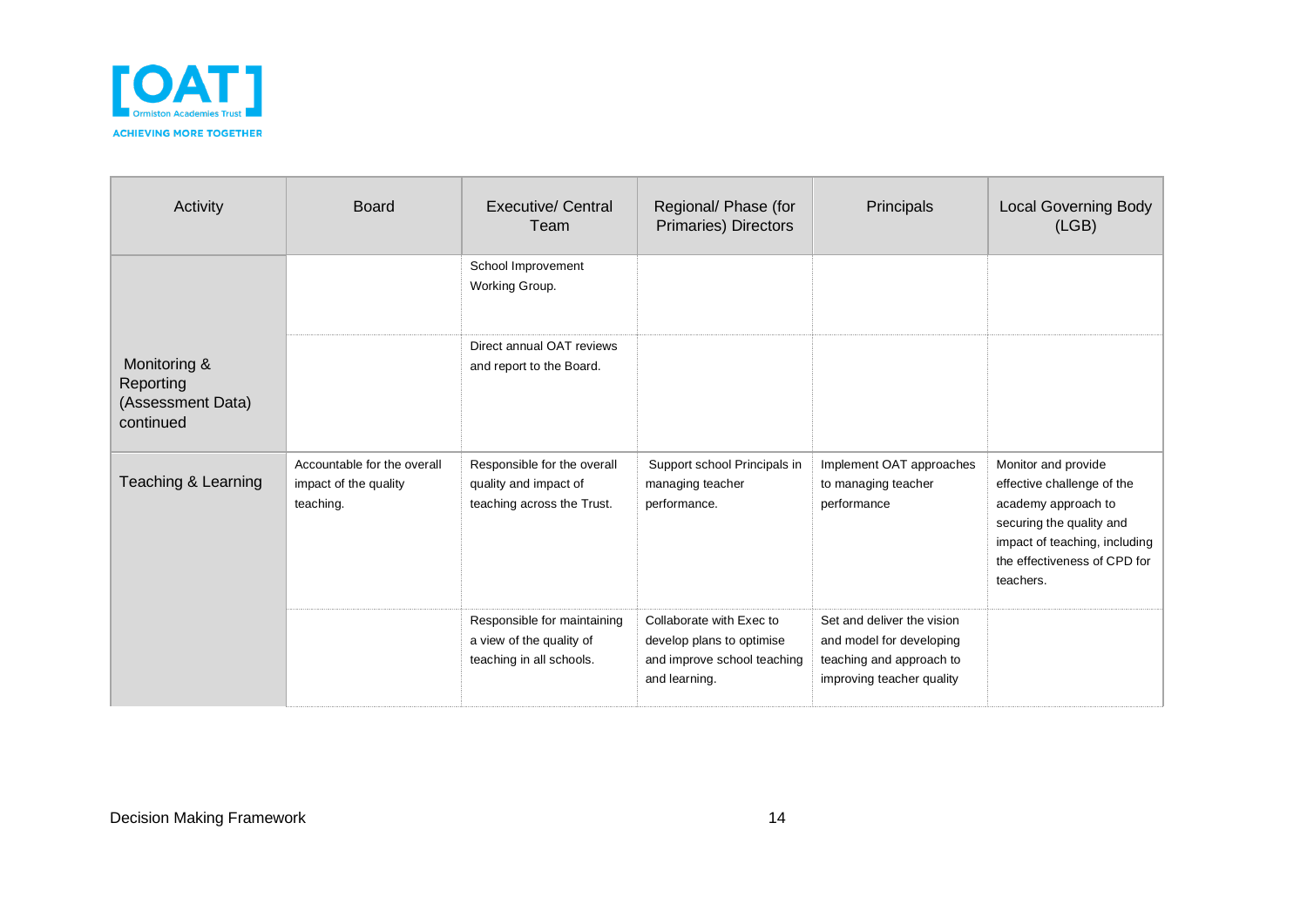

| Activity                         | <b>Board</b>                                                                                           | <b>Executive/ Central</b><br>Team                                                                                                                        | Regional/ Phase (for<br>Primaries) Directors                                                                                                                                                  | Principals                                                                         | <b>Local Governing Body</b><br>(LGB)                                                                                                                                                                             |
|----------------------------------|--------------------------------------------------------------------------------------------------------|----------------------------------------------------------------------------------------------------------------------------------------------------------|-----------------------------------------------------------------------------------------------------------------------------------------------------------------------------------------------|------------------------------------------------------------------------------------|------------------------------------------------------------------------------------------------------------------------------------------------------------------------------------------------------------------|
| Teaching & Learning<br>continued |                                                                                                        | Responsible for<br>development and<br>implementation of improved<br>delivery of teaching and<br>learning through the central-<br>led Lead Practitioners. |                                                                                                                                                                                               | Arrange CPD for teachers,<br>making use of regional and<br>national opportunities. |                                                                                                                                                                                                                  |
|                                  |                                                                                                        | Delivery of OAT professional<br>development and leadership<br>pathways.                                                                                  |                                                                                                                                                                                               |                                                                                    |                                                                                                                                                                                                                  |
|                                  |                                                                                                        | Responsible for Initial<br>Teacher Training offer and<br>curriculum through The<br>OAKS.                                                                 |                                                                                                                                                                                               |                                                                                    |                                                                                                                                                                                                                  |
| Curriculum                       | Accountable for all<br>curriculum practices meeting<br>requirements laid out in<br>statutory guidance. | Responsible for all<br>curriculum practices,<br>meeting requirements laid<br>out in statutory guidance                                                   | Evaluate and review the<br>school's curriculum, through<br>SPBs and OAT Reviews,<br>ensuring that<br>recommendations are fed<br>through to the School<br><b>Improvement Working</b><br>Group. | Implement school approach<br>to OAT curriculum.                                    | Review and challenge<br>school approach to<br>curriculum within the wider<br>context of target setting,<br>curriculum (including<br>enrichment), careers and<br>teaching development,<br>coaching and mentoring. |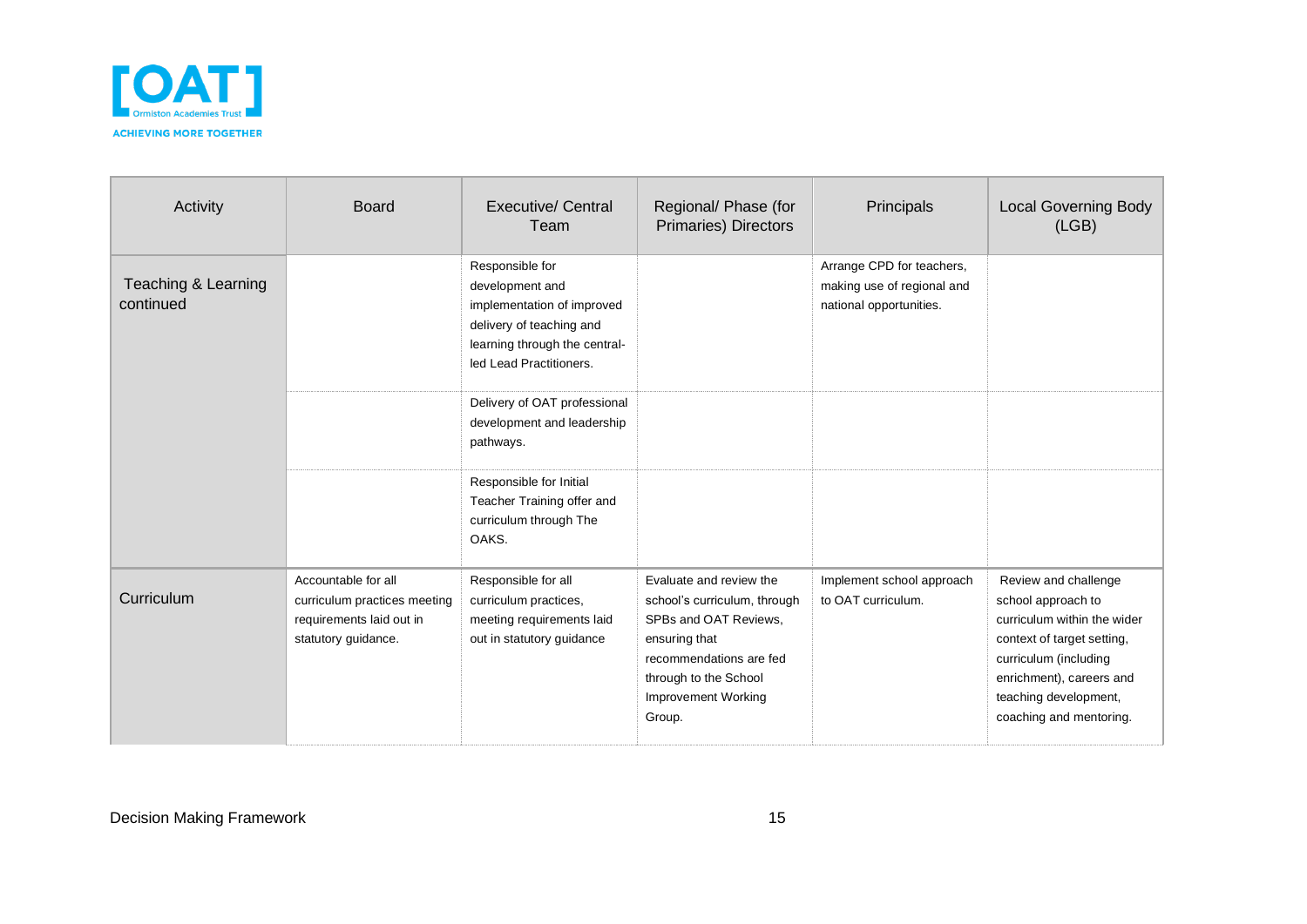

| Activity                                   | <b>Board</b>                                                                                       | Executive/ Central<br>Team                                                                                         | Regional/ Phase (for<br>Primaries) Directors                                                                  | Principals                                                                                                                                   | <b>Local Governing Body</b><br>(LGB)                                                                           |
|--------------------------------------------|----------------------------------------------------------------------------------------------------|--------------------------------------------------------------------------------------------------------------------|---------------------------------------------------------------------------------------------------------------|----------------------------------------------------------------------------------------------------------------------------------------------|----------------------------------------------------------------------------------------------------------------|
| Curriculum continued                       |                                                                                                    | Determine the OAT<br>curriculum.                                                                                   | Approve school curriculum<br>and assessment models                                                            | Contribute to the ongoing<br>development of the OAT<br>curriculum.                                                                           |                                                                                                                |
|                                            |                                                                                                    | Develop curriculum<br>materials for schools.                                                                       |                                                                                                               |                                                                                                                                              |                                                                                                                |
|                                            |                                                                                                    | Responsible for sharing of<br>best practice and associated<br>training.                                            |                                                                                                               |                                                                                                                                              |                                                                                                                |
| Organisation Planning/<br><b>Structure</b> | Approve integrated strategic<br>and financial plans including<br>the underlying resource<br>plans. | Set Head Office staff<br>structure and structure of<br>regional staff                                              | Ensure effective use of<br>resources across the region<br>to the benefit of all schools<br>within that region |                                                                                                                                              |                                                                                                                |
|                                            |                                                                                                    | Establish and manage<br>resource planning process<br>including provision of<br>standard templates and<br>guidance. | Adhere to OAT resource<br>planning processes.                                                                 | Perform bottom-up<br>curriculum led resource and<br>financial planning in line with<br>the OAT approach to<br>integrated financial planning. | Review and challenge<br>curriculum led resource<br>plans, support staff resource<br>plans and associated KPIs. |
|                                            |                                                                                                    | Approve academy resource<br>plans.                                                                                 | Ensure staffing structures,<br>skills sets and future                                                         |                                                                                                                                              |                                                                                                                |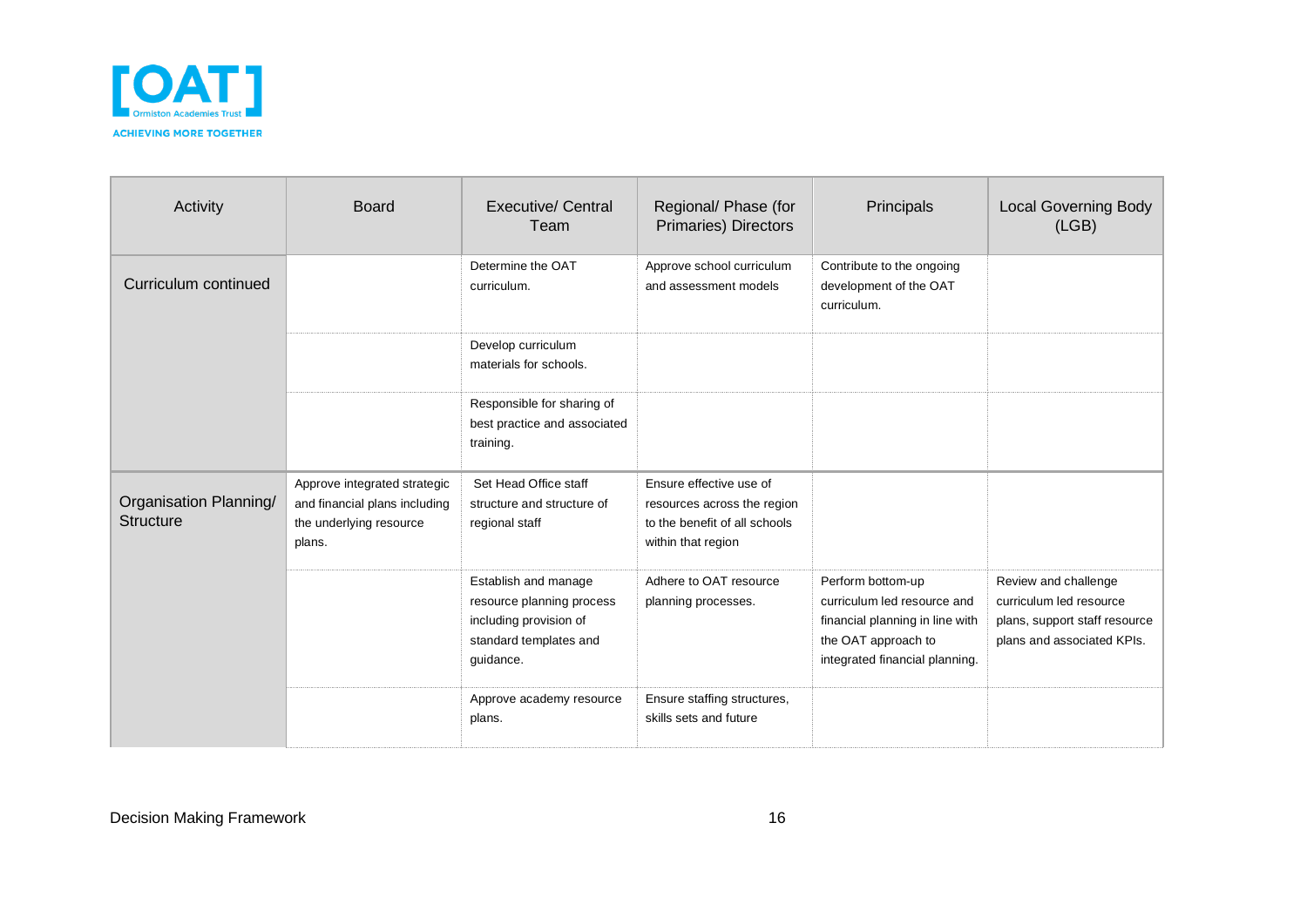

| Activity                                         | <b>Board</b>                            | <b>Executive/ Central</b><br>Team                                                                                                   | Regional/ Phase (for<br><b>Primaries) Directors</b>                                                                            | Principals                                                                                                                                                          | <b>Local Governing Body</b><br>(LGB)                                |
|--------------------------------------------------|-----------------------------------------|-------------------------------------------------------------------------------------------------------------------------------------|--------------------------------------------------------------------------------------------------------------------------------|---------------------------------------------------------------------------------------------------------------------------------------------------------------------|---------------------------------------------------------------------|
|                                                  |                                         |                                                                                                                                     | workforce plans are in place<br>and within budget.                                                                             |                                                                                                                                                                     |                                                                     |
| Organisation<br>Planning/ Structure<br>continued |                                         | Approve restructuring plans<br>including: financial impacts -<br>one off and on-going);<br>stakeholder communication<br>plans, etc. | Support the development of<br>restructuring proposals as<br>appropriate.                                                       | Develop restructuring<br>proposals as appropriate<br>and liaise with Central HR<br>and Finance Teams to<br>deliver any planned<br>restructures and<br>consultation. | Consulted on restructure<br>proposals                               |
|                                                  |                                         | Ensure there is a plan for<br>succession at all levels both<br>in OAT HO and in our<br>academies                                    | Develop regional succession<br>plans                                                                                           | Develop academy level<br>succession plan                                                                                                                            | Consulted on academy level<br>succession plans.                     |
| <b>Recruitment and On-</b><br><b>Boarding</b>    | Recruit for CEO and<br>Executive roles. | Set overarching approach to<br>attraction & recruitment.                                                                            | Provide second level<br>approval for all academy-<br>based recruitment<br>(replacement and new roles)<br>regardless of salary. | Provide first level approval<br>for all new recruitment<br>(replacement and new roles)<br>regardless of salary.                                                     | Review half-termly reports<br>on recruitment and retention<br>data. |
|                                                  |                                         | Responsible for developing<br>OAT wide recruitment<br>policies and processes.                                                       | Ensure that these are either<br>in line with approved<br><b>Curriculum Led Financial</b><br>Plans OR provide a                 | Ensure that these are either<br>in line with approved<br><b>Curriculum Led Financial</b><br>Plans OR provide a                                                      |                                                                     |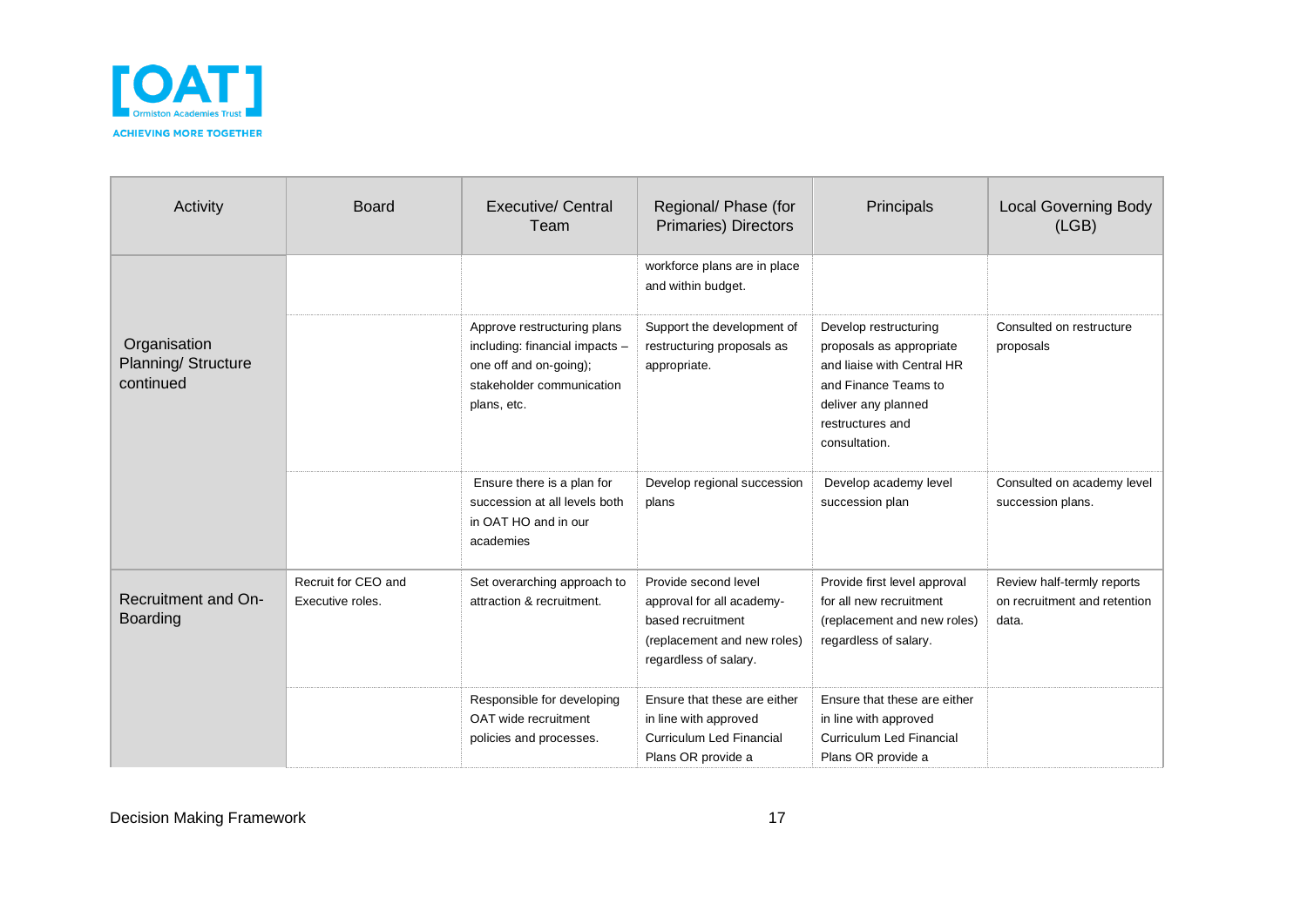

| Activity                                  | <b>Board</b> | <b>Executive/ Central</b><br>Team                                                                                                             | Regional/ Phase (for<br>Primaries) Directors                   | Principals                                                                                                      | <b>Local Governing Body</b><br>(LGB)                           |
|-------------------------------------------|--------------|-----------------------------------------------------------------------------------------------------------------------------------------------|----------------------------------------------------------------|-----------------------------------------------------------------------------------------------------------------|----------------------------------------------------------------|
|                                           |              |                                                                                                                                               | supporting explanation for<br>the deviation.                   | supporting explanation for<br>the deviation.                                                                    |                                                                |
| Recruitment and On-<br>Boarding continued |              | Recruit for central &<br>Principal roles                                                                                                      | Oversee Principal<br>appointments                              |                                                                                                                 | Involved in Principal<br>appointment and appraisal<br>(Chair). |
|                                           |              | Conduct pre-appointment<br>checks for central/ Principal<br>roles                                                                             | Be responsible for Principal<br>induction                      |                                                                                                                 |                                                                |
|                                           |              | Responsible for providing<br>final level approval on all<br>academy-based recruitment<br>(replacement and new roles)<br>regardless of salary. | Oversee appointments to<br>Academy Senior Leadership<br>teams. | Recruit for and induct to<br>school roles in line with<br>overall OAT approach to<br>attraction and recruitment |                                                                |
|                                           |              | Responsible for all HO<br>induction including RDs                                                                                             |                                                                |                                                                                                                 |                                                                |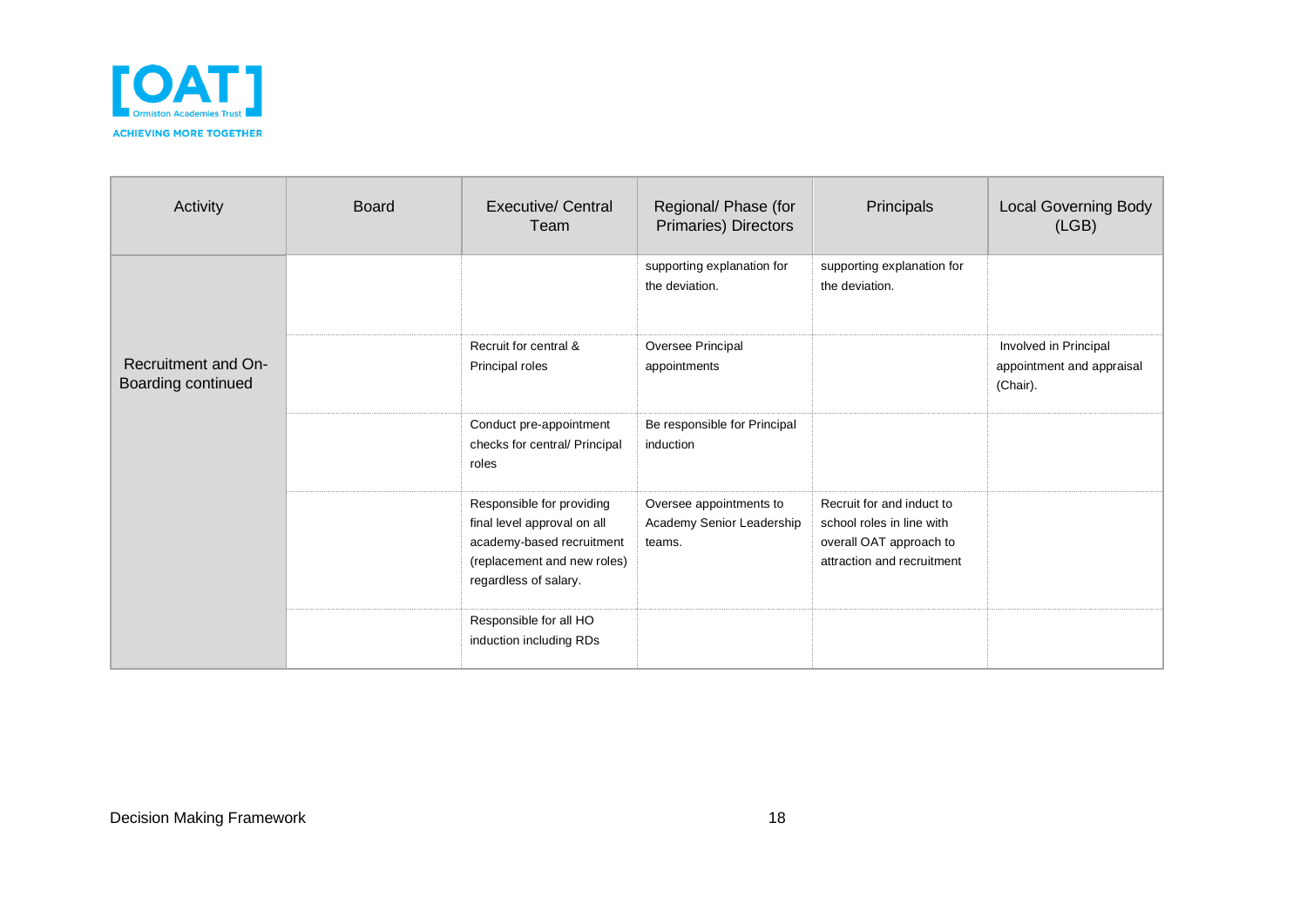

| Activity                                                                  | <b>Board</b>                                                    | Executive/ Central<br>Team                                                                                     | Regional/ Phase (for<br>Primaries) Directors                                                                        | Principals                                                                                                                                                                                                                                  | <b>Local Governing Body</b><br>(LGB)                                                                                      |
|---------------------------------------------------------------------------|-----------------------------------------------------------------|----------------------------------------------------------------------------------------------------------------|---------------------------------------------------------------------------------------------------------------------|---------------------------------------------------------------------------------------------------------------------------------------------------------------------------------------------------------------------------------------------|---------------------------------------------------------------------------------------------------------------------------|
| Performance<br>(Objective and<br>Behaviour setting;<br>Appraisal process) | Set and oversee the process<br>for CEO performance<br>appraisal | Set and oversee process for<br>performance appraisal<br>across OAT to ensure that it<br>is effective and fair. | Line manage Principals in<br>line with performance<br>targets;                                                      | Implement OAT approach to<br>performance appraisal,<br>probation etc. leadership<br>development, pay and<br>benefits, disciplinary and<br>grievance including<br>investigations at school level<br>and other People policies as<br>relevant | Review at LGB the<br>Teachers pay progression<br>recommendations at<br>academy level.                                     |
|                                                                           |                                                                 |                                                                                                                | Review regional talent and<br>growth opportunities                                                                  |                                                                                                                                                                                                                                             | Participate (Chair of<br>Governors) in principals<br>objective, development<br>plans, setting and<br>performance reviews. |
|                                                                           |                                                                 |                                                                                                                | Provide strategic guidance<br>to Principals to support staff<br>line management according<br>to performance targets |                                                                                                                                                                                                                                             |                                                                                                                           |
| <b>Staff Wellbeing</b>                                                    |                                                                 | Undertake an annual staff<br>wellbeing and workload<br>survey                                                  |                                                                                                                     | Establish a culture and level<br>of organisation which<br>actively contributes to staff<br>wellbeing.                                                                                                                                       |                                                                                                                           |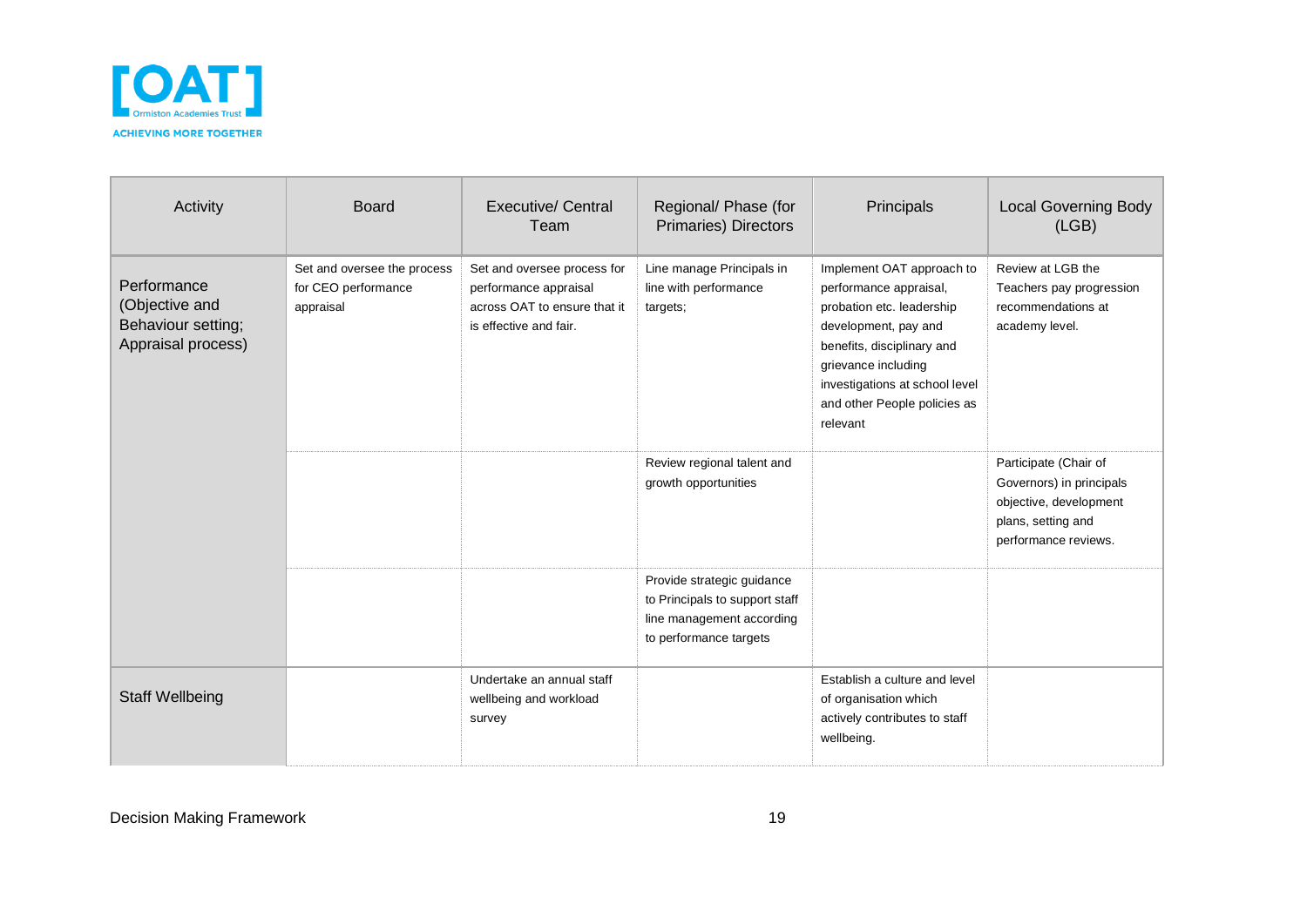

| Activity                                                | <b>Board</b>                                                                                                     | <b>Executive/ Central</b><br>Team                                                                                                           | Regional/ Phase (for<br><b>Primaries) Directors</b>                                                   | Principals                                                                                            | <b>Local Governing Body</b><br>(LEB)                                                                                                                                                                                                                         |
|---------------------------------------------------------|------------------------------------------------------------------------------------------------------------------|---------------------------------------------------------------------------------------------------------------------------------------------|-------------------------------------------------------------------------------------------------------|-------------------------------------------------------------------------------------------------------|--------------------------------------------------------------------------------------------------------------------------------------------------------------------------------------------------------------------------------------------------------------|
| <b>Staff Wellbeing</b><br>continued                     | Review and consider the<br>output of the annual staff<br>survey in the context of<br>wider strategy setting.     | Develop an action plan OAT<br>wide with inputs from<br>employee survey<br>development areas                                                 | Develop a regional action<br>plan for development areas<br>from the regional survey<br>results        | Develop an individual<br>academy level action plan<br>for development areas in the<br>employee survey | Review and consider the<br>output of the annual staff<br>survey at academy level in<br>the context of wider OAT<br>wide survey. Be aware of<br>actions that are being led<br>centrally by OAT and be<br>informed of what actions are<br>being taken locally. |
|                                                         |                                                                                                                  | Develop an OAT wide<br>process for internal<br>communications with our<br>staff.                                                            |                                                                                                       |                                                                                                       |                                                                                                                                                                                                                                                              |
| Development<br>(Training, Coaching,<br>Mentoring, etc.) | Review and consider uptake<br>of staff on development<br>programmes in the context<br>of wider strategy setting' | Set and oversee leadership<br>development programmes                                                                                        | Support with leadership<br>development programmes<br>and career succession<br>pathways for own region | Implement OAT approach to<br>development including but<br>not limited to leadership<br>development.   | Participate (Chair of<br>Governors) in principal's<br>objective, development<br>plans, setting and<br>performance reviews.                                                                                                                                   |
|                                                         |                                                                                                                  | Set and oversee the career<br>progression pathways and<br>development including<br>training opportunities for<br>teaching and support staff |                                                                                                       |                                                                                                       |                                                                                                                                                                                                                                                              |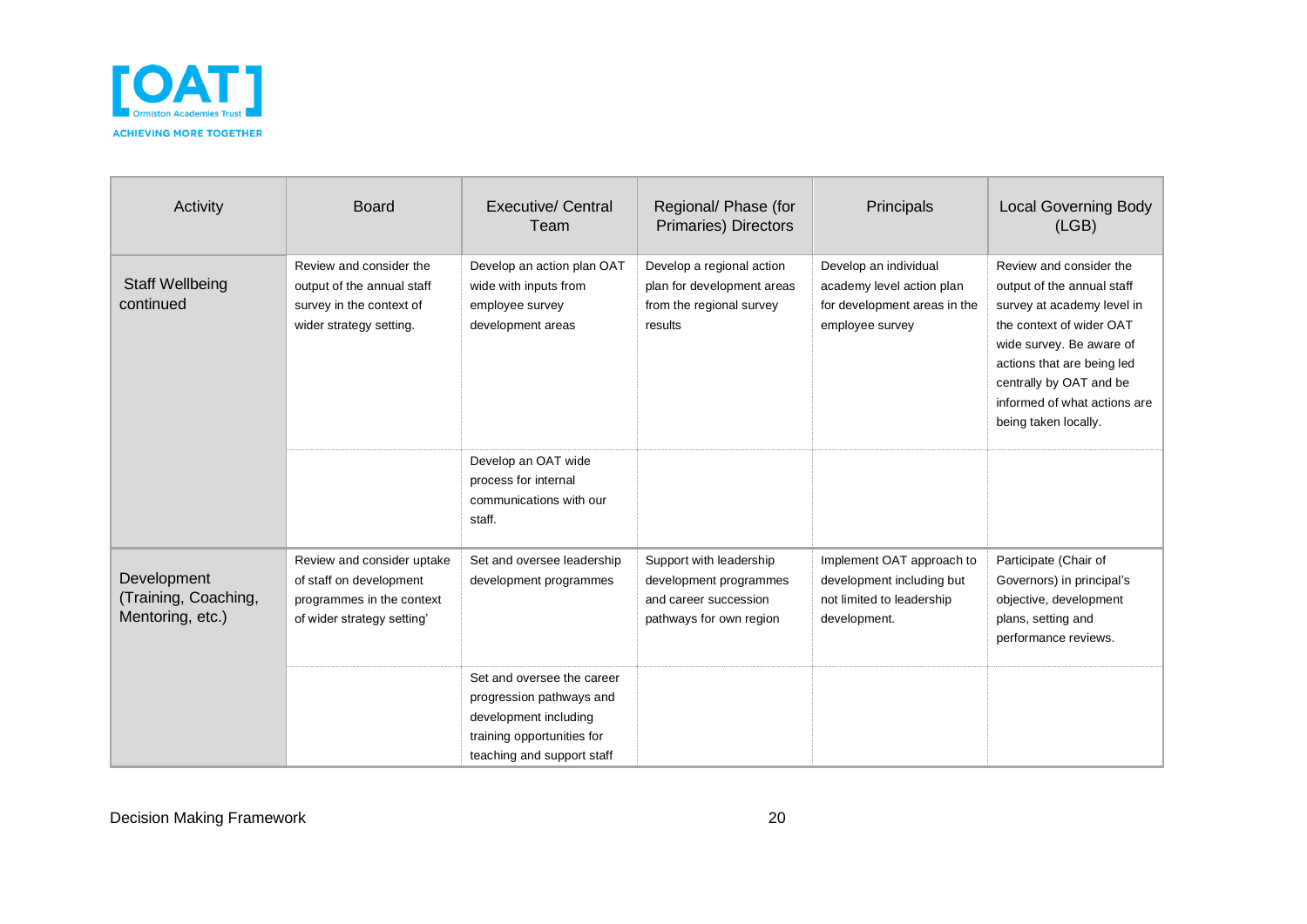

| Activity                         | <b>Board</b>                                                                        | <b>Executive/ Central</b><br>Team                                                                                                                                                       | Regional/ Phase (for<br><b>Primaries) Directors</b>                                                                                      | Principals                                                                                                                                                           | <b>Local Governing Body</b><br>(LEB)                                     |
|----------------------------------|-------------------------------------------------------------------------------------|-----------------------------------------------------------------------------------------------------------------------------------------------------------------------------------------|------------------------------------------------------------------------------------------------------------------------------------------|----------------------------------------------------------------------------------------------------------------------------------------------------------------------|--------------------------------------------------------------------------|
|                                  |                                                                                     | and OAT HO staff and<br>where appropriate,<br>apprenticeships                                                                                                                           |                                                                                                                                          |                                                                                                                                                                      |                                                                          |
| People Policies, Pay &<br>Legals | Approve all relevant People<br>policies.                                            | Set procedures which<br>encourage a diverse<br>workforce that ensure equal<br>access to job opportunities,<br>career development and<br>training opportunities.                         | Proactively manage people<br>risks identified in HR<br>monitoring and reports and<br>work with principals to take<br>appropriate action. | Engage with Teaching and<br>Support Staff unions locally<br>as)                                                                                                      | Monitor compliance with<br><b>SCR (Single Central</b><br>Record) process |
|                                  | Accountable for meeting<br>national requirements laid<br>out in statutory guidance. | Agree and set all OAT wide<br>People policies including<br>performance management,<br>capability, disciplinary/<br>grievance, pay, attendance<br>and reorganisation,<br>whistleblowing. | Engage in Disciplinary and<br>Grievance panels and<br>appeals                                                                            | Implement OAT approach to<br>pay and benefits,<br>disciplinary and grievance<br>including investigations at<br>school level and other<br>People policies as relevant |                                                                          |
|                                  |                                                                                     | Conduct a review of the<br><b>Teachers and Support Staff</b><br>Pay Award and Pay Scales<br>process annually in<br>consultation with unions                                             |                                                                                                                                          | Ensure effective SCR<br>(Single Central Record)<br>procedures are being<br>followed                                                                                  |                                                                          |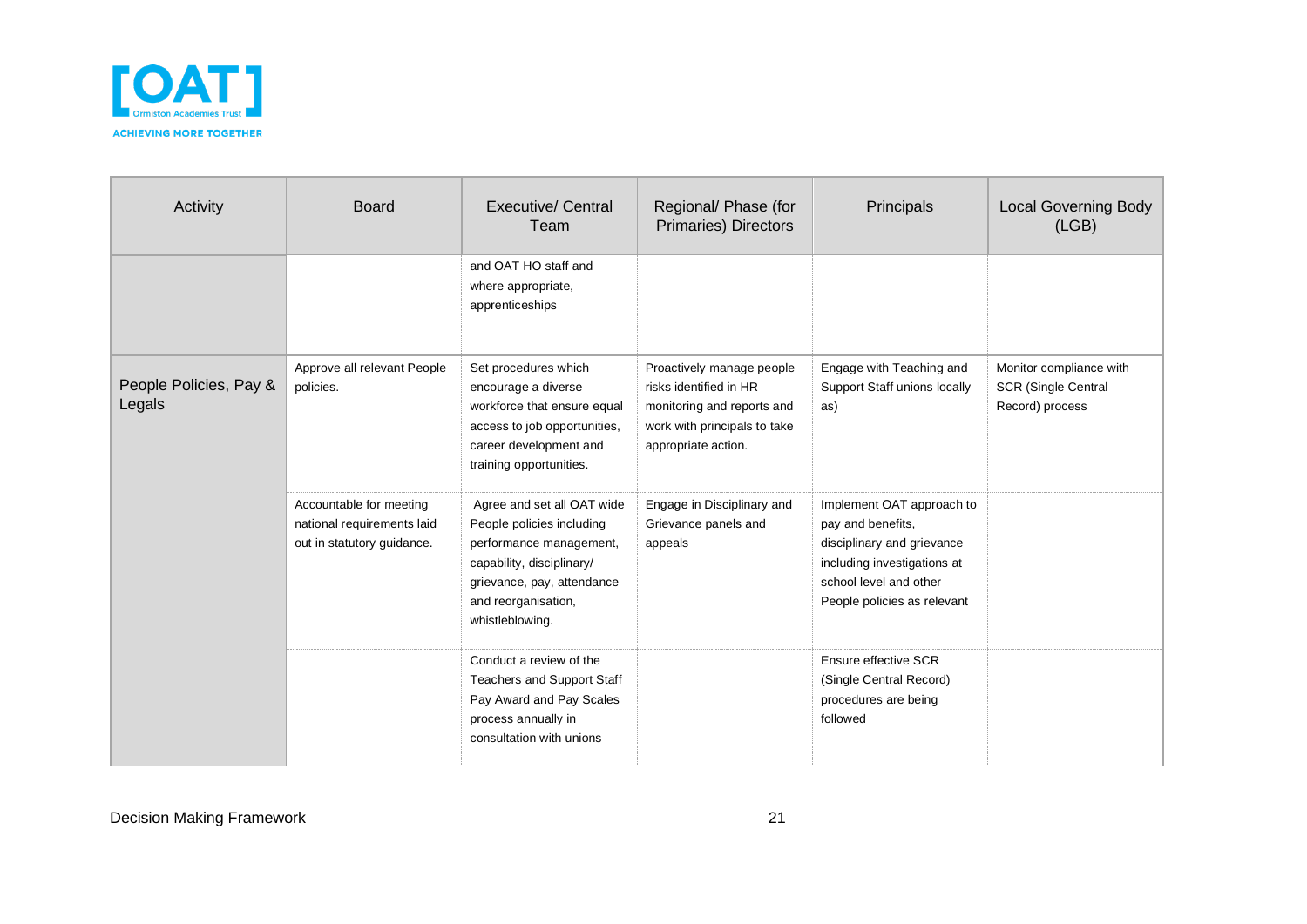

| Activity                                   | <b>Board</b> | <b>Executive/ Central</b><br>Team                                                                                                                                                                                | Regional/ Phase (for<br>Primaries) Directors | Principals | <b>Local Governing Body</b><br>(LGB) |
|--------------------------------------------|--------------|------------------------------------------------------------------------------------------------------------------------------------------------------------------------------------------------------------------|----------------------------------------------|------------|--------------------------------------|
| People Policies, Pay<br>& Legals continued |              | Provide employee relations,<br>KCSIE (Keeping Children<br>Safe in Education) checks<br>and SCR (Single Central<br>Record) reporting, payroll,<br>pensions and recruitment<br>training and guidance to<br>schools |                                              |            |                                      |
|                                            |              | Liaise with all Teaching and<br><b>Support Staff Trade Unions</b><br>and manage and chair the<br>national Joint Consultation<br>Committee                                                                        |                                              |            |                                      |
|                                            |              | Responsible for managing<br>levels of TUPE risk identified<br>during due diligence for new<br>schools                                                                                                            |                                              |            |                                      |
|                                            |              | Decide on tribunal and<br>settlement strategies                                                                                                                                                                  |                                              |            |                                      |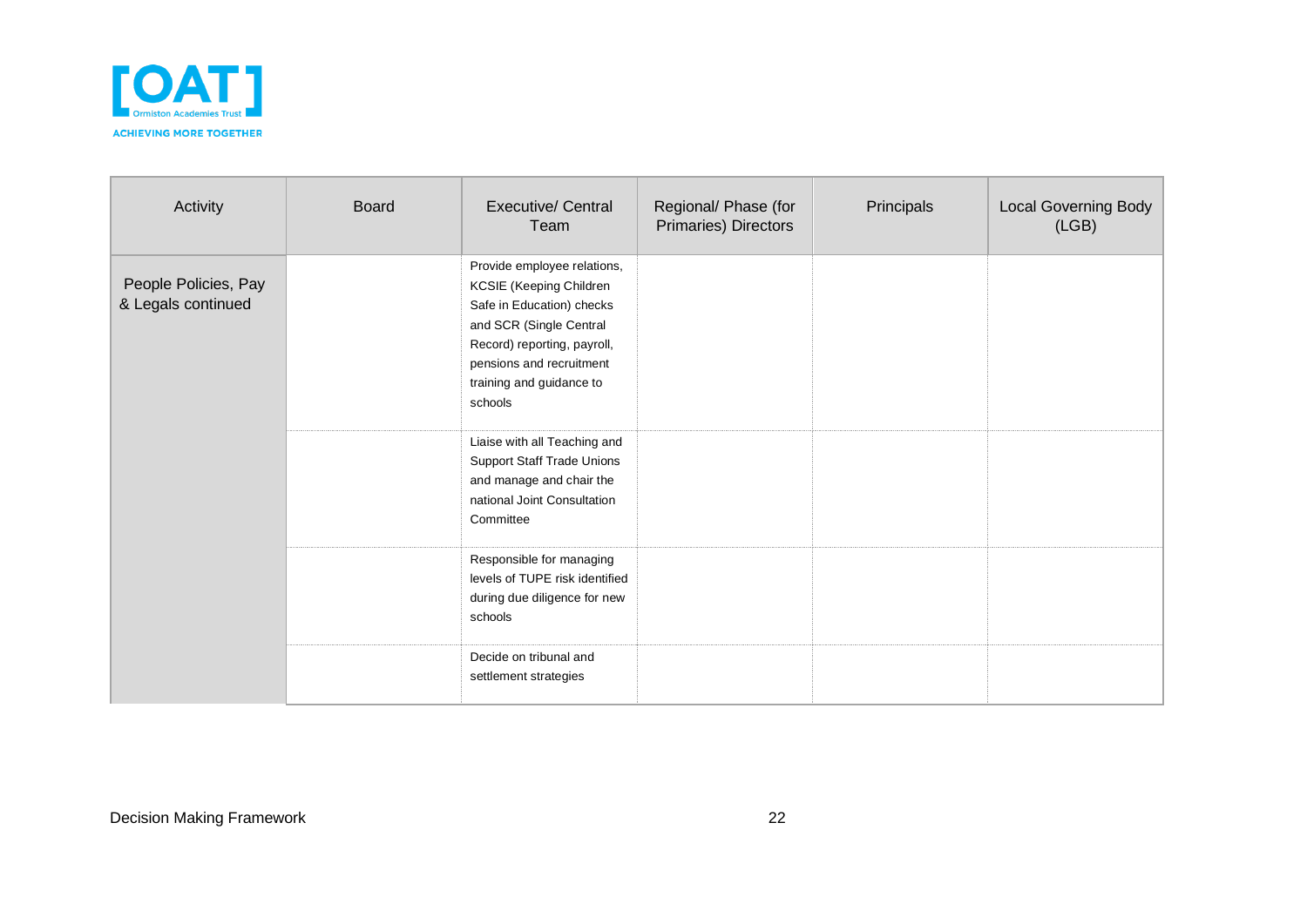

| Activity                                                                                         | <b>Board</b>                                                   | <b>Executive/ Central</b><br>Team                                                                                               | Regional/ Phase (for<br><b>Primaries) Directors</b>                                                                                      | Principals                                                                                                                                                                                    | <b>Local Governing Body</b><br>(LGB)                                                                                                  |
|--------------------------------------------------------------------------------------------------|----------------------------------------------------------------|---------------------------------------------------------------------------------------------------------------------------------|------------------------------------------------------------------------------------------------------------------------------------------|-----------------------------------------------------------------------------------------------------------------------------------------------------------------------------------------------|---------------------------------------------------------------------------------------------------------------------------------------|
| People Monitoring<br>(Information and<br>Data), Risk<br>Management and<br><b>Support Systems</b> | Accountable for meeting<br>statutory reporting<br>requirements | Accountable for meeting<br>statutory reporting<br>requirements                                                                  |                                                                                                                                          |                                                                                                                                                                                               |                                                                                                                                       |
|                                                                                                  |                                                                | Accountable for all HR<br>monitoring and reporting.                                                                             | Monitor trends in key<br>staffing information e.g.<br>number of academy level<br>vacancies, absence levels<br>and staff turnover         | Ensure academy level<br>people data is produced in a<br>timely manner is line with<br>requirements including but<br>not limited to Teachers pay<br>progression, staff absence<br>and turnover | Review and monitor trends<br>in key staffing information<br>e.g. number of vacancies;<br>staff sickness level; and staff<br>turnover. |
|                                                                                                  |                                                                |                                                                                                                                 | Proactively manage people<br>risks identified in HR<br>monitoring and reports and<br>work with principals to take<br>appropriate action. |                                                                                                                                                                                               |                                                                                                                                       |
|                                                                                                  |                                                                | Review, approve, deliver<br>and embed proposed<br>changes to OAT-wide<br>systems and processes (e.g.<br>Recruitment process) to | Support implementation of<br>changes to OAT-wide<br>systems and processes (e.g.<br>Recruitment process).                                 | Support implementation of<br>changes to OAT-wide<br>systems and processes (e.g.<br>Recruitment process).                                                                                      |                                                                                                                                       |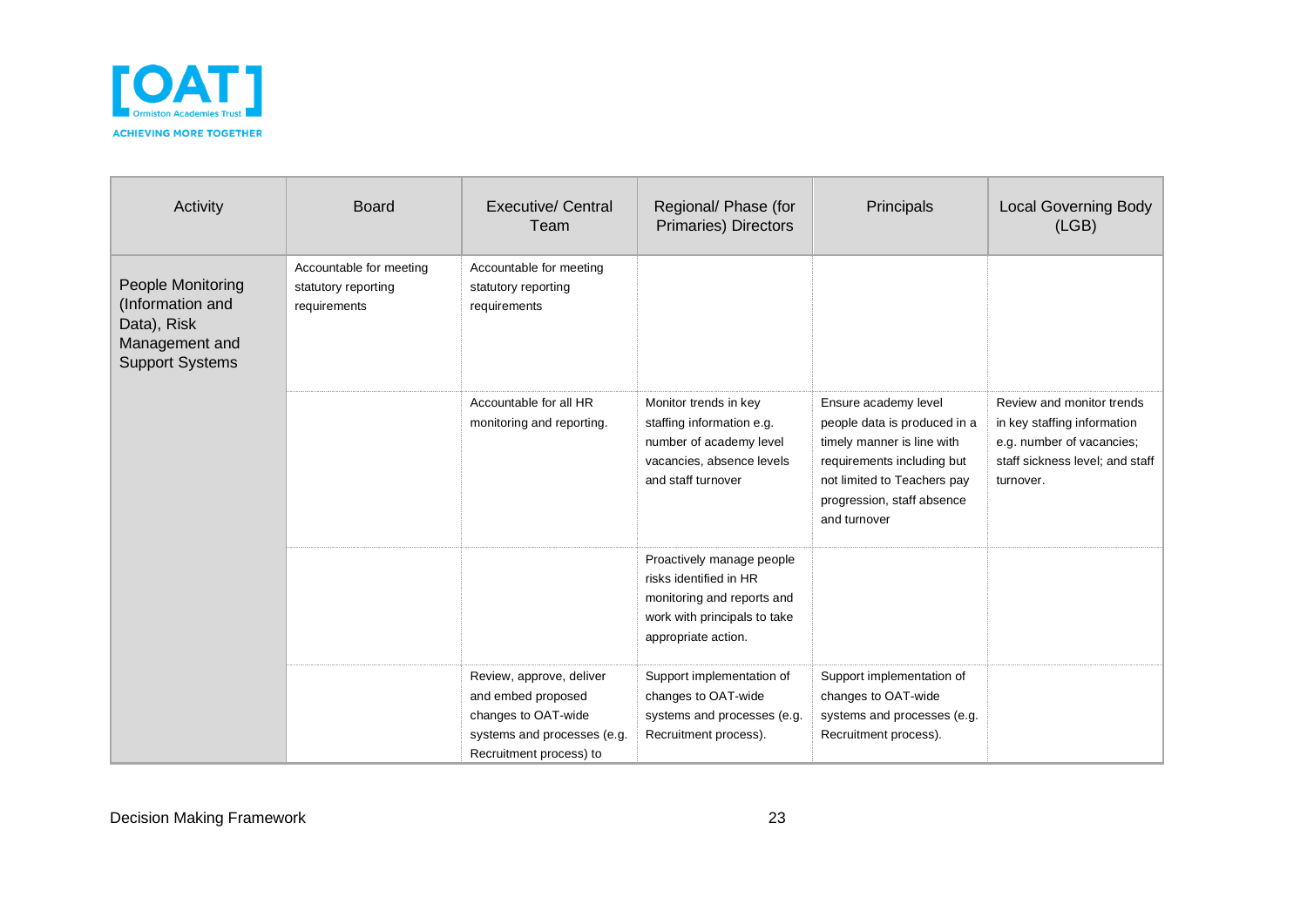

| Activity | <b>Board</b>                                                                                                           | Executive/ Central<br>Team                                                                                             | Regional/ Phase (for<br>Primaries) Directors                    | Principals                                                      | <b>Local Governing Body</b><br>(LGB)                            |
|----------|------------------------------------------------------------------------------------------------------------------------|------------------------------------------------------------------------------------------------------------------------|-----------------------------------------------------------------|-----------------------------------------------------------------|-----------------------------------------------------------------|
|          |                                                                                                                        | ensure that they are<br>effective and efficient.                                                                       |                                                                 |                                                                 |                                                                 |
| Finance  | Approve all relevant Finance<br>policies including Reserves<br>Policy.                                                 | Set all Finance policies<br>including policies and best<br>practice around financial<br>control                        | Adhere to all Finance<br>Policies.                              | Adhere to all Finance<br>Policies.                              | Informed of relevant finance<br>policies.                       |
|          | Accountable for meeting<br>statutory requirements<br>around reporting, budget<br>submissions and financial<br>controls | Responsible for meeting<br>statutory requirements<br>around reporting, budget<br>submissions and financial<br>controls |                                                                 |                                                                 |                                                                 |
|          | Approve the OAT Financial<br>Delegation of Authority                                                                   | Set the OAT Financial<br>Delegation of Authority.                                                                      | Operate within the OAT<br>Financial Delegation of<br>Authority. | Operate within the OAT<br>Financial Delegation of<br>Authority. |                                                                 |
|          | Approve finance targets<br>including reserves targets,<br>in-year surplus targets and<br>partnership fees.             | Set school and central<br>finance targets and budgets<br>including setting the "top<br>slice" partnership fee charge   |                                                                 |                                                                 | Informed of budget and 3<br>year financial planning<br>targets. |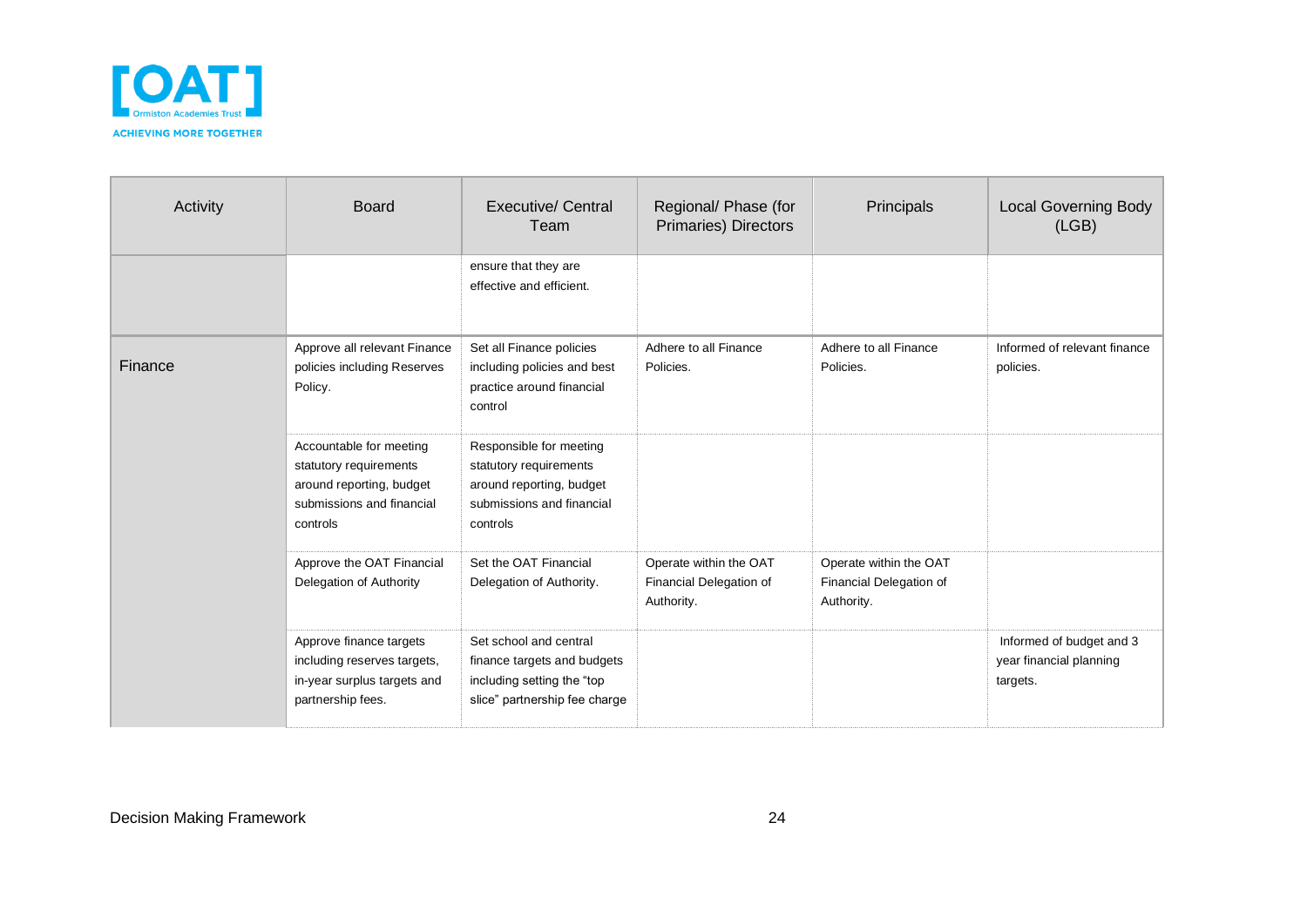

| Activity          | <b>Board</b> | Executive/ Central<br>Team                                                                                                                                                                                                                                    | Regional/ Phase (for<br>Primaries) Directors                                                                                                                                                                                                                                | Principals                                                                                                                                                                                                                                                                                   | <b>Local Governing Body</b><br>(LEB)                                                           |
|-------------------|--------------|---------------------------------------------------------------------------------------------------------------------------------------------------------------------------------------------------------------------------------------------------------------|-----------------------------------------------------------------------------------------------------------------------------------------------------------------------------------------------------------------------------------------------------------------------------|----------------------------------------------------------------------------------------------------------------------------------------------------------------------------------------------------------------------------------------------------------------------------------------------|------------------------------------------------------------------------------------------------|
| Finance continued |              | Accountable for managing<br>an integrated strategic and<br>financial planning process -<br>budgets and forecasts.                                                                                                                                             | Working with the regional<br>finance business partners,<br>support the delivery of<br>targets (planning and<br>actuals).                                                                                                                                                    | Develop and propose<br>integrated strategic and<br>financial academy budgets<br>supported by detailed<br>resource plans including<br>curriculum led resource<br>plans. This should cover<br>both revenue and capital<br>financial plans for 3 years<br>including the budget (first)<br>year. | Consulted on draft budget<br>and 3 year financial planning<br>targets.                         |
|                   |              | Responsible for delivering<br>OAT wide financial targets -<br>this includes highlighting any<br>financial risks or<br>opportunities to the Board in<br>a timely manner so that<br>appropriate action can be<br>agreed to mitigate/ optimise<br>the situation. | Support the delivery of<br>academy financial targets -<br>this includes highlighting any<br>financial risks or<br>opportunities to the central<br>finance team in a timely<br>manner so that appropriate<br>action can be agreed to<br>mitigate/ optimise the<br>situation. | Responsible for delivering<br>academy financial targets -<br>this includes highlighting any<br>financial risks or<br>opportunities to the central<br>finance team in a timely<br>manner so that appropriate<br>action can be agreed to<br>mitigate/ optimise the<br>situation.               | Receive termly updates on<br>financial status and<br>expected full year forecast<br>vs budget. |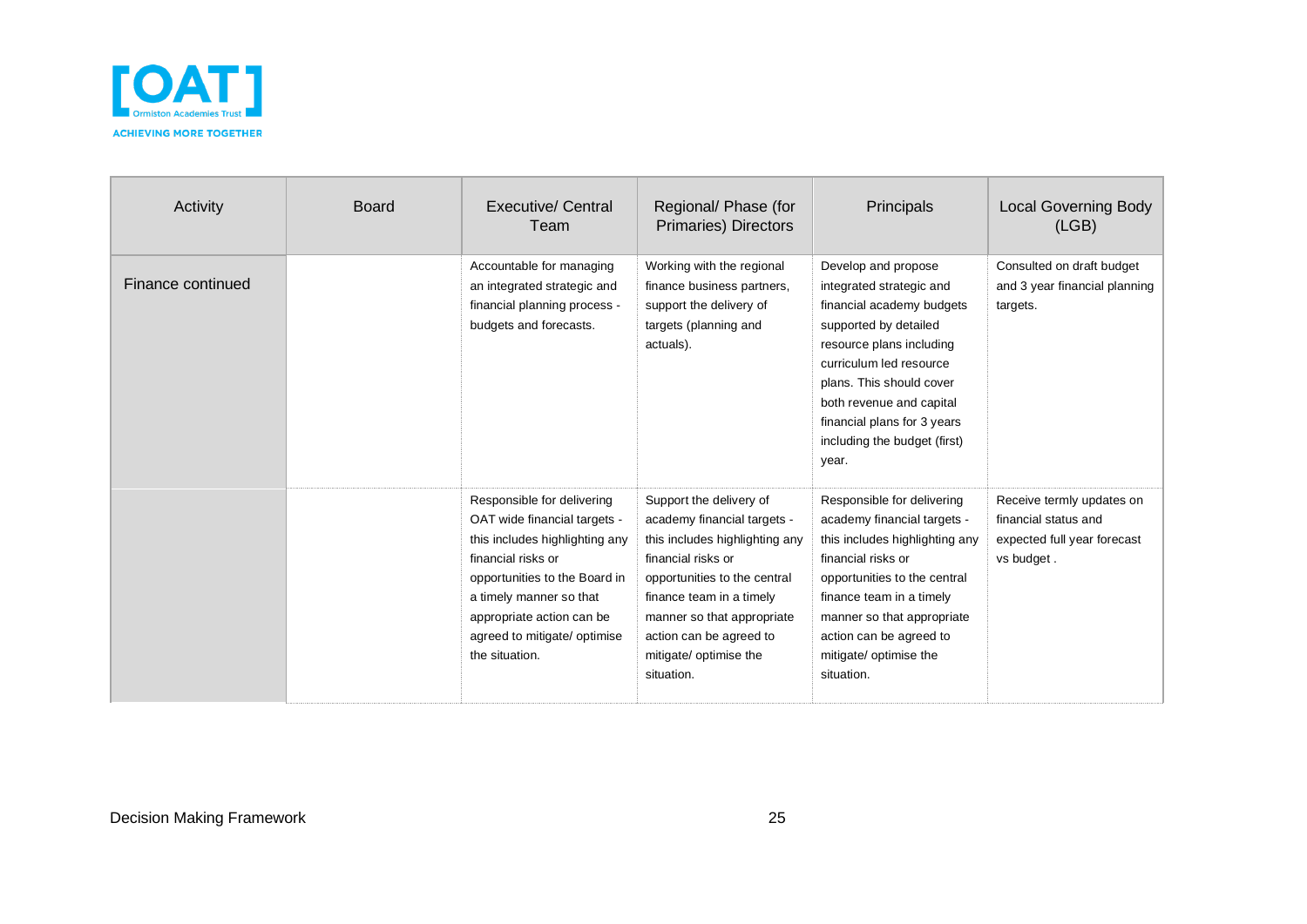

| Activity          | <b>Board</b>                                                                                                          | Executive/ Central<br>Team                                                                                                   | Regional/ Phase (for<br><b>Primaries) Directors</b>                                      | Principals                                                                                                                                                               | <b>Local Governing Body</b><br>(LGB)                                              |
|-------------------|-----------------------------------------------------------------------------------------------------------------------|------------------------------------------------------------------------------------------------------------------------------|------------------------------------------------------------------------------------------|--------------------------------------------------------------------------------------------------------------------------------------------------------------------------|-----------------------------------------------------------------------------------|
| Finance continued |                                                                                                                       | Responsible for managing<br>OAT wide reserves in line<br>with the approved Reserves<br>policy.                               |                                                                                          |                                                                                                                                                                          | Review and monitor<br>additional funding e.g. pupil<br>premium, catch-up funding. |
|                   |                                                                                                                       | Approve funding from<br>endowments and reserves                                                                              |                                                                                          |                                                                                                                                                                          |                                                                                   |
|                   | Review monthly<br>management accounts<br>(Chair of Trustees and Chair<br>of the Finance and<br>Operations Committee). | Consolidate and review<br>actuals and forecasts to<br>produce monthly<br>management accounts for<br>OAT.                     | Review actuals and<br>forecasts to produce<br>monthly management<br>accounts for region. | Prepare and review actuals<br>and forecasts to produce<br>monthly management<br>accounts for academy.<br>Ensure this is completed in<br>a timely and accurate<br>manner. | Monitor management<br>accounts.                                                   |
|                   |                                                                                                                       | Responsible for actual and<br>variance analysis for<br>external and internal<br>purposes - statutory, tax<br>and management. |                                                                                          |                                                                                                                                                                          |                                                                                   |
|                   |                                                                                                                       | Responsible of managing<br>OAT cash balances and<br>associated processes.                                                    |                                                                                          |                                                                                                                                                                          |                                                                                   |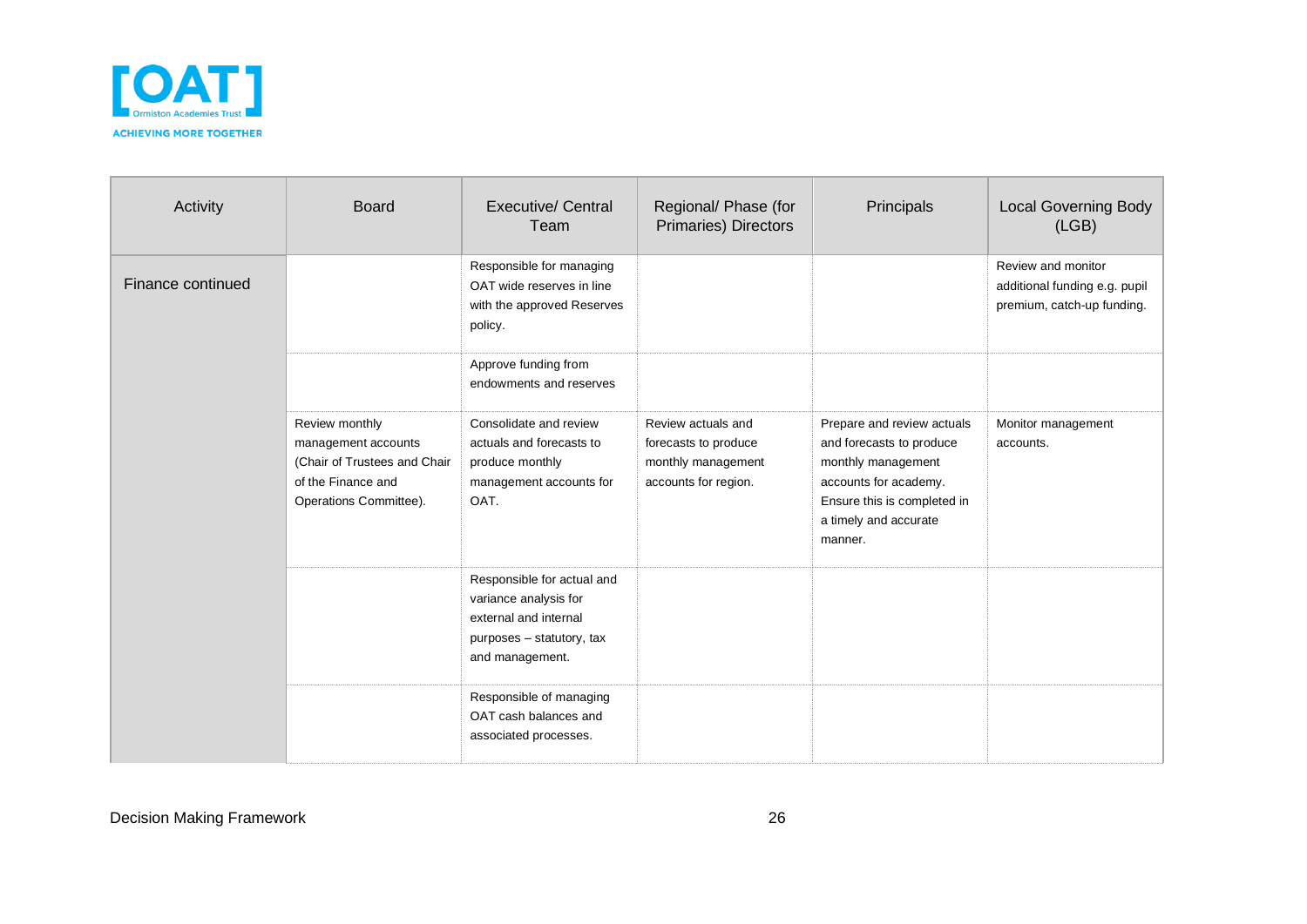

| Activity          | <b>Board</b>                                                                       | <b>Executive/ Central</b><br>Team                                                                                                                                                                                                 | Regional/ Phase (for<br>Primaries) Directors | Principals                                                                                           | <b>Local Governing Body</b><br>(LGB)                 |
|-------------------|------------------------------------------------------------------------------------|-----------------------------------------------------------------------------------------------------------------------------------------------------------------------------------------------------------------------------------|----------------------------------------------|------------------------------------------------------------------------------------------------------|------------------------------------------------------|
| Finance continued | Informed of internal and<br>external audit outcomes and<br>agree proposed actions. | Manage internal and<br>external audits                                                                                                                                                                                            |                                              | Engage in internal and<br>external audit activities at<br>school level                               | Informed of internal and<br>external audit outcomes. |
|                   |                                                                                    | Sign off year end packs.                                                                                                                                                                                                          |                                              |                                                                                                      |                                                      |
|                   |                                                                                    | Accountable for the<br>provision of effective finance<br>business partnering support<br>to ensure that financial<br>decisions are made in a<br>timely manner and made<br>using fit-for-purpose<br>information.                    |                                              |                                                                                                      |                                                      |
|                   |                                                                                    | Design, implement and<br>embed robust financial<br>processes across all areas<br>of finance (e.g. purchase to<br>pay; order to cash; projects;<br>payroll; recharges; record to<br>report; and financial<br>planning & analysis), |                                              | Deliver finance<br>administration and internal<br>controls arrangements in<br>line with OAT approach |                                                      |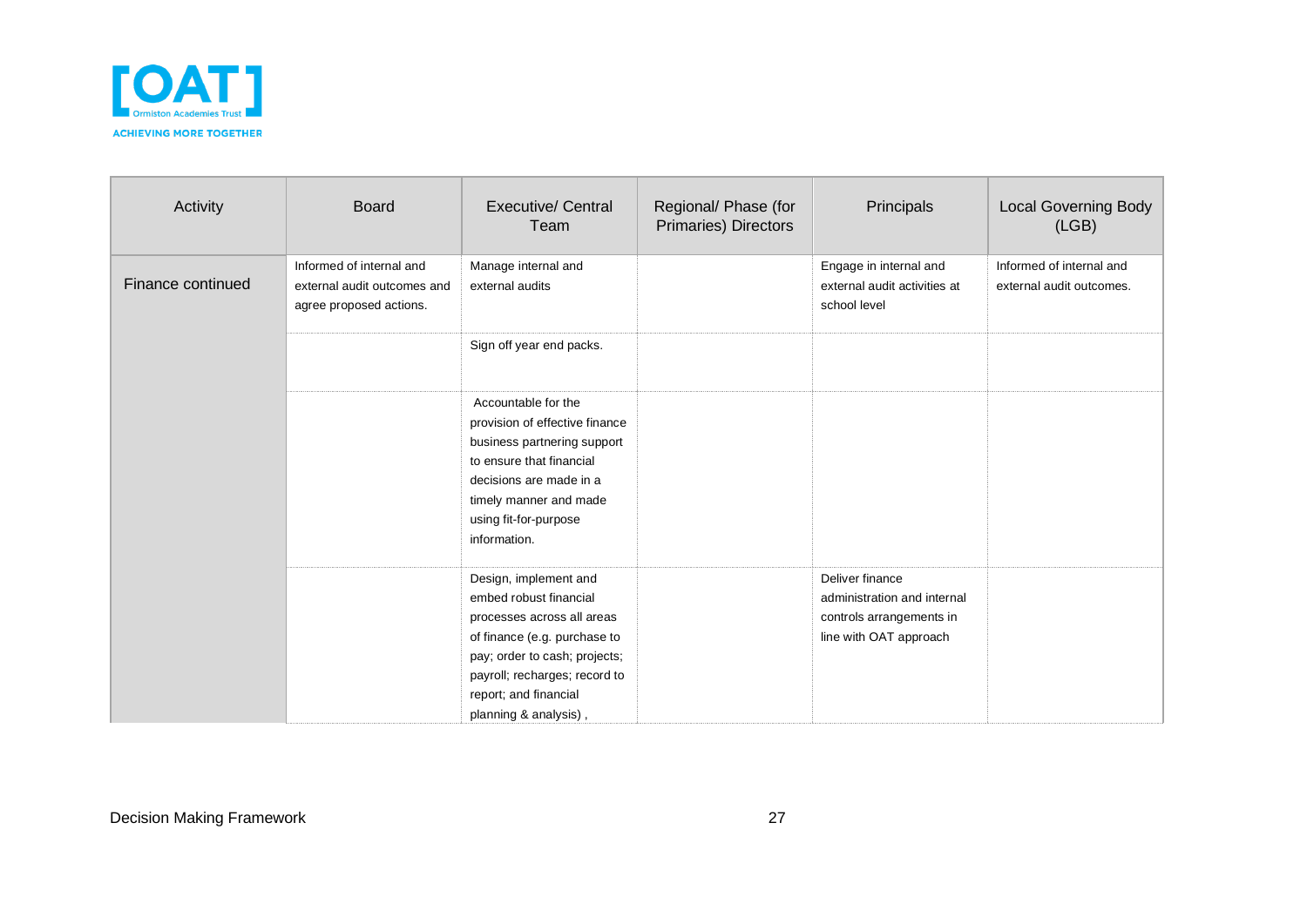

| Activity          | <b>Board</b>                                  | <b>Executive/ Central</b><br>Team                                                                | Regional/ Phase (for<br>Primaries) Directors  | Principals                                    | <b>Local Governing Body</b><br>(LGB)                |
|-------------------|-----------------------------------------------|--------------------------------------------------------------------------------------------------|-----------------------------------------------|-----------------------------------------------|-----------------------------------------------------|
|                   |                                               | ensuring that they are both<br>effective and efficient.                                          |                                               |                                               |                                                     |
| Finance continued |                                               | Approve procurement<br>strategy, including<br>mandating contracts and<br>frameworks for tenders. |                                               |                                               | Informed of procurement<br>activity                 |
|                   |                                               | Approve all contracts in line<br>with procurement policy.                                        |                                               |                                               |                                                     |
|                   | Approve capital plans.                        | Oversee capital planning<br>process.                                                             | Support capital plans and<br>request funding. | Propose capital plans and<br>request funding. | Consulted on capital plans<br>and proposed funding. |
|                   | Approve central senior staff<br>remuneration. |                                                                                                  |                                               |                                               |                                                     |
|                   | Approve Principal<br>remuneration.            | Set Principal pay and<br>benefit.                                                                |                                               |                                               |                                                     |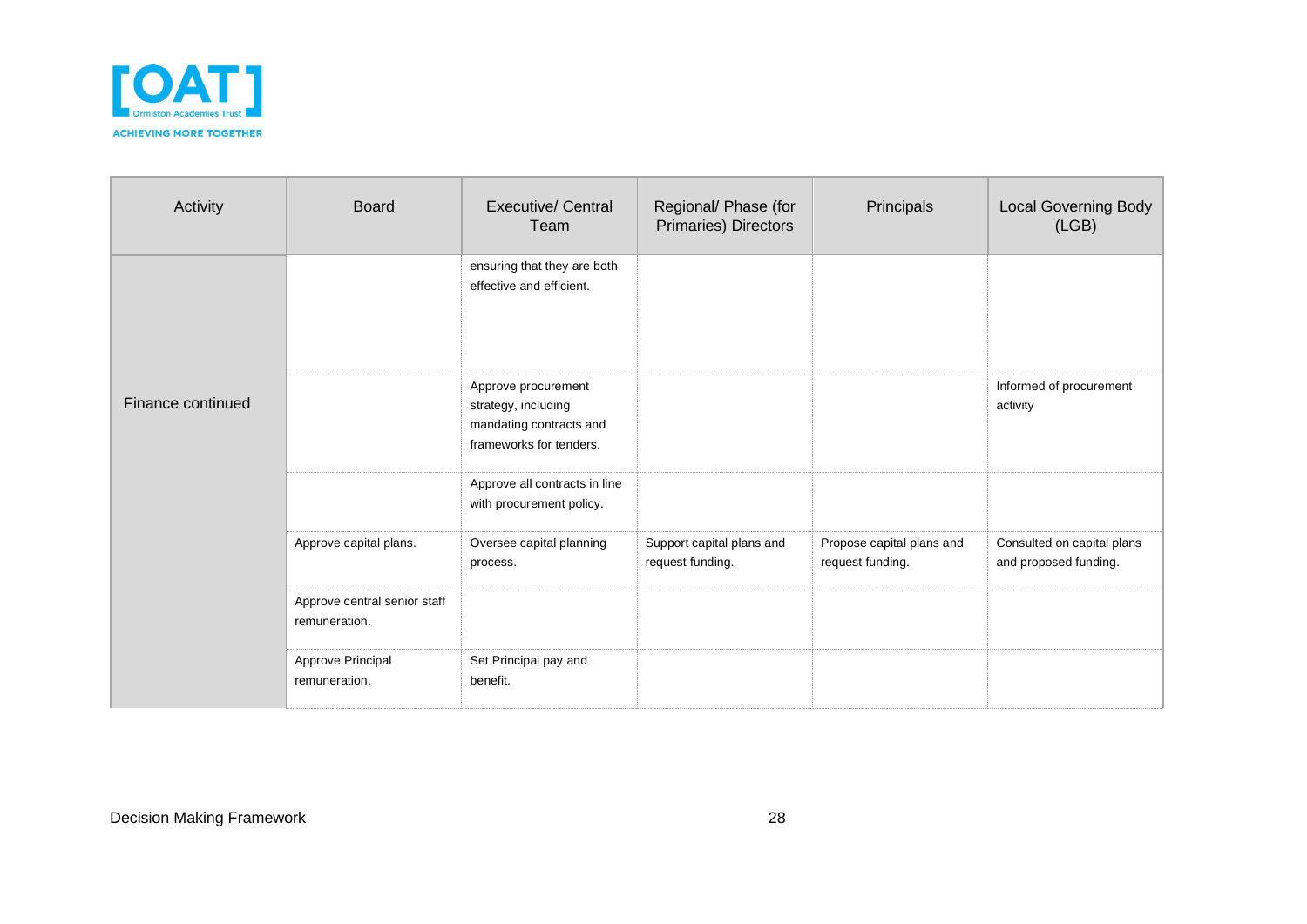

| Activity                                            | <b>Board</b>                                                    | Executive/ Central<br>Team                                                                                                | Regional/ Phase (for<br><b>Primaries) Directors</b>                     | Principals                                                                                                                         | <b>Local Governing Body</b><br>(LGB)                                                        |
|-----------------------------------------------------|-----------------------------------------------------------------|---------------------------------------------------------------------------------------------------------------------------|-------------------------------------------------------------------------|------------------------------------------------------------------------------------------------------------------------------------|---------------------------------------------------------------------------------------------|
|                                                     |                                                                 |                                                                                                                           |                                                                         | Prepare charging and<br>remissions policy and review<br>annually.                                                                  | Review and approve<br>charging and remissions<br>policy annually (e.g. lettings,<br>trips). |
| Funding                                             | Approve the Trust<br>Fundraising scope, targets<br>and approach | Set the Trust Fundraising<br>scope, targets and<br>approach.                                                              | Support funding<br>discussions as appropriate.                          | Identify and engage in<br>activities to generate<br>additional income, including<br>actively engaging in letting<br>opportunities. | Support activities to<br>generate additional income.                                        |
|                                                     | Oversight of execution of<br>major funding projects.            | Monitor execution of funding<br>projects.                                                                                 | Support national and local<br>led fundraising projects as<br>necessary. | Monitor execution of local<br>led fundraising projects.                                                                            | Oversight of execution of<br>local led fundraising<br>projects.                             |
| Procurement, contract<br>and Supplier<br>Management | Approve the Procurement<br>Policy.                              | Set all procurement policies.                                                                                             | Adhere to procurement<br>policies.                                      | Adhere to procurement<br>policies.                                                                                                 |                                                                                             |
|                                                     |                                                                 | Responsible for the<br>development and<br>maintenance of an OAT<br>contract database and<br>library of all OAT contracts. |                                                                         |                                                                                                                                    |                                                                                             |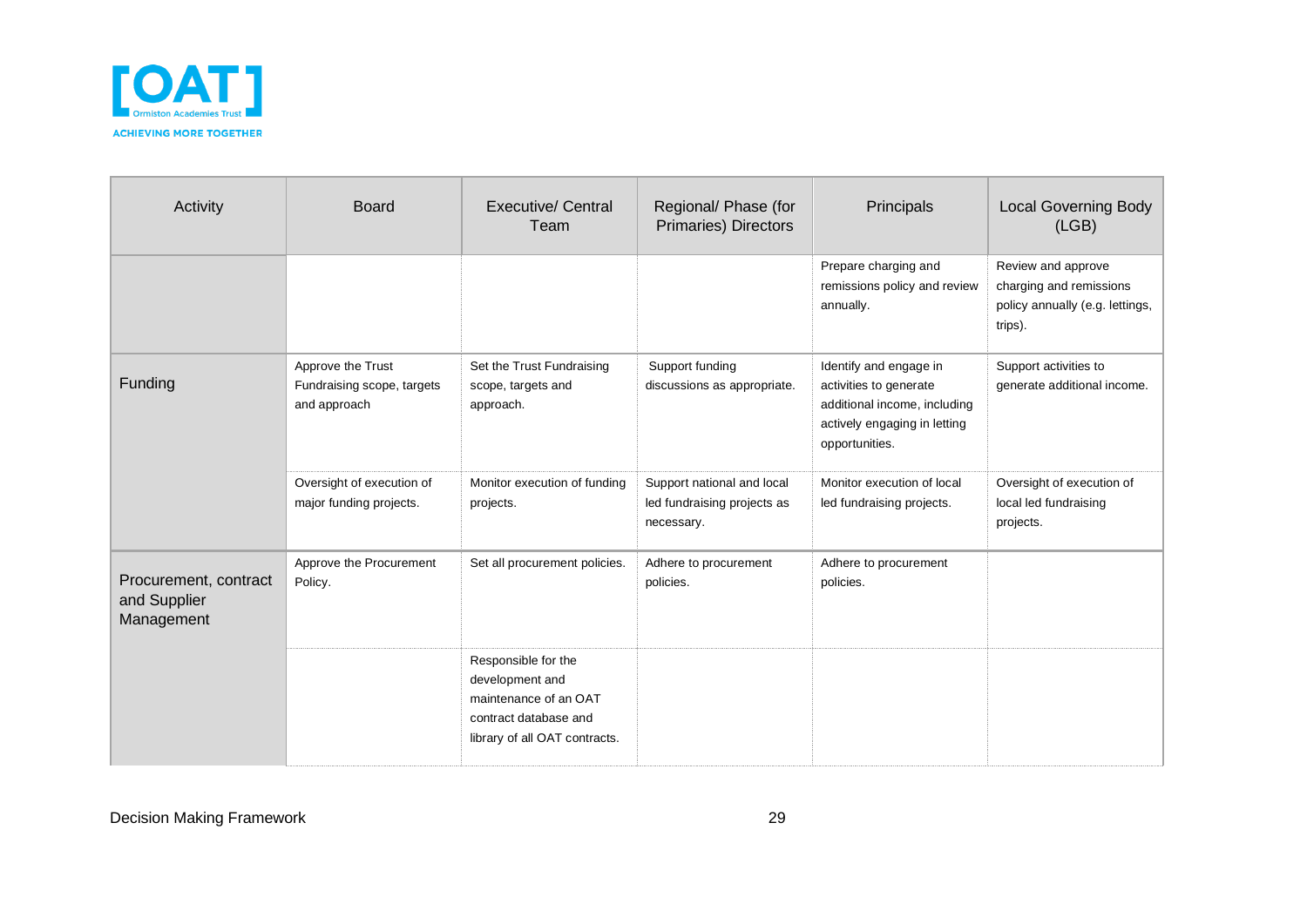

| Activity                                                         | <b>Board</b> | <b>Executive/ Central</b><br>Team                                                                                                              | Regional/ Phase (for<br>Primaries) Directors | Principals | <b>Local Governing Body</b><br>(LGB)               |
|------------------------------------------------------------------|--------------|------------------------------------------------------------------------------------------------------------------------------------------------|----------------------------------------------|------------|----------------------------------------------------|
| Procurement, contract<br>and Supplier<br>Management<br>continued |              | Responsible for developing<br>and deciding on<br><b>Procurement Strategy</b><br>including mandating<br>contracts and framework<br>and tenders. |                                              |            |                                                    |
|                                                                  |              | Design processes to be<br>followed across OAT that<br>ensure effectiveness<br>(mitigate risk), efficiency and<br>drive Value for Money.        |                                              |            |                                                    |
|                                                                  |              | Support academies on<br>procurement, contract and<br>supplier management<br>activity as appropriate.                                           |                                              |            |                                                    |
|                                                                  |              | Responsible for supplier<br>management on all OAT<br>wide contracts.                                                                           |                                              |            |                                                    |
|                                                                  |              | Monitor annual supplier<br>spend across the trust.                                                                                             |                                              |            | Review reports of annual<br>supplier spend > £10k. |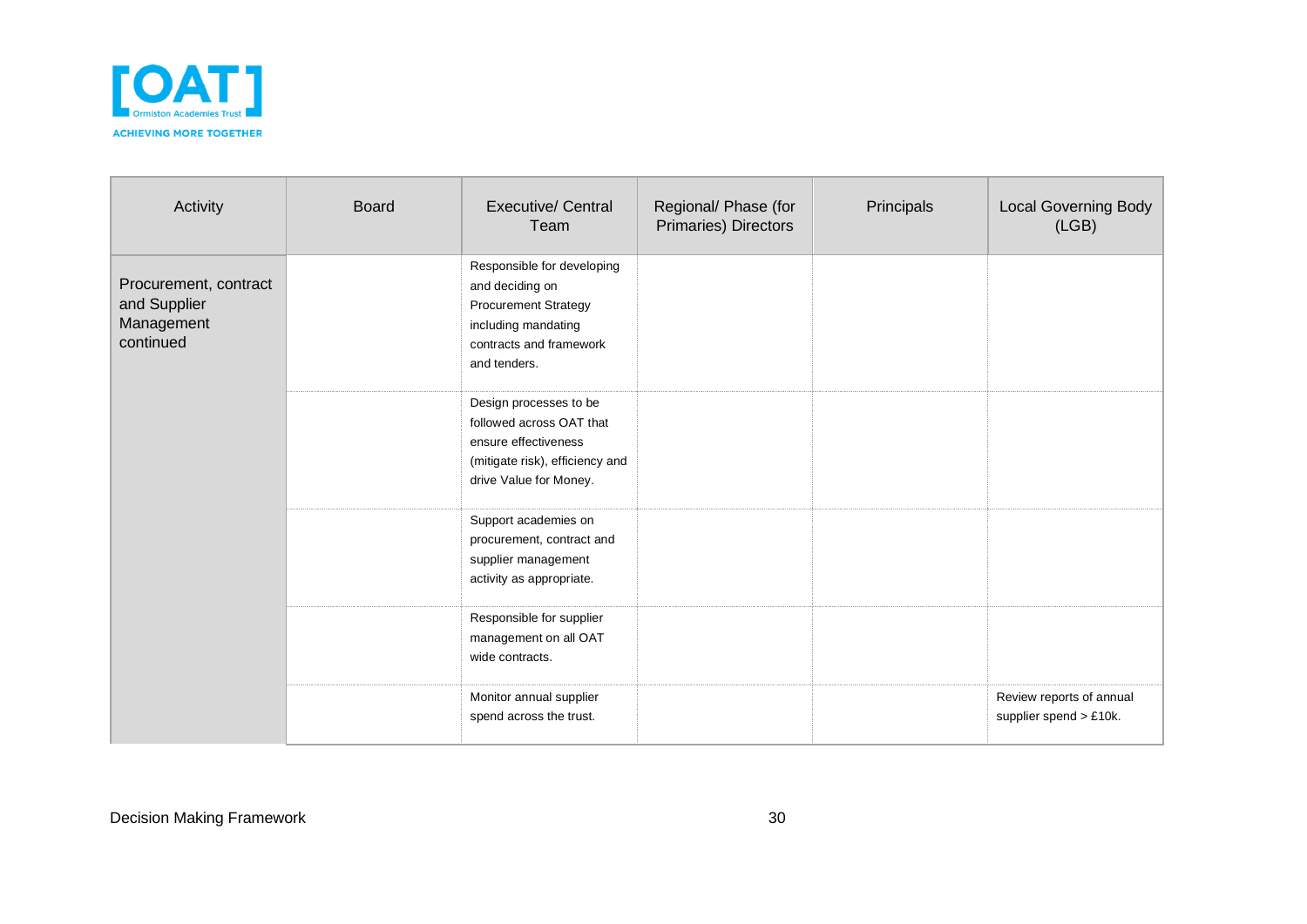

| Activity                    | <b>Board</b>                                                                         | <b>Executive/ Central</b><br>Team                                                                                                                           | Regional/ Phase (for<br>Primaries) Directors                                     | Principals                                                                       | <b>Local Governing Body</b><br>(LGB)                                             |
|-----------------------------|--------------------------------------------------------------------------------------|-------------------------------------------------------------------------------------------------------------------------------------------------------------|----------------------------------------------------------------------------------|----------------------------------------------------------------------------------|----------------------------------------------------------------------------------|
| Projects - All              | Oversight of Major Projects                                                          | Establish project processes,<br>governance and provide<br>project management and<br>change management<br>training as necessary.                             |                                                                                  |                                                                                  |                                                                                  |
|                             |                                                                                      | Monitor/deliver improvement<br>projects with a focus on key<br>enablers to success (e.g.                                                                    | Engage with, and support,<br>central led improvement<br>projects as appropriate. | Engage with, and support,<br>central led improvement<br>projects as appropriate. | Engage with, and support,<br>central led improvement<br>projects as appropriate. |
| Projects -<br>incorporation | Approve the Incorporation<br>Policy.                                                 | Set the Incorporation Policy.                                                                                                                               |                                                                                  |                                                                                  |                                                                                  |
|                             | Sign off stage of approvals<br>for new schools in line with<br>incorporation policy. | Accountable for pre-opening<br>financial/commercial<br>approvals including liabilities                                                                      | Approve Implementation<br>school plans as part of<br>Project Board               |                                                                                  |                                                                                  |
|                             | Accountable for signing new<br>school's legal<br>documentation                       | Responsible for ensuring<br>appropriate levels of due<br>diligence are performed in<br>advance of and to support<br>trustee level sign off on<br>decisions. | Oversee the post<br>implementation/follow up<br>plans                            |                                                                                  |                                                                                  |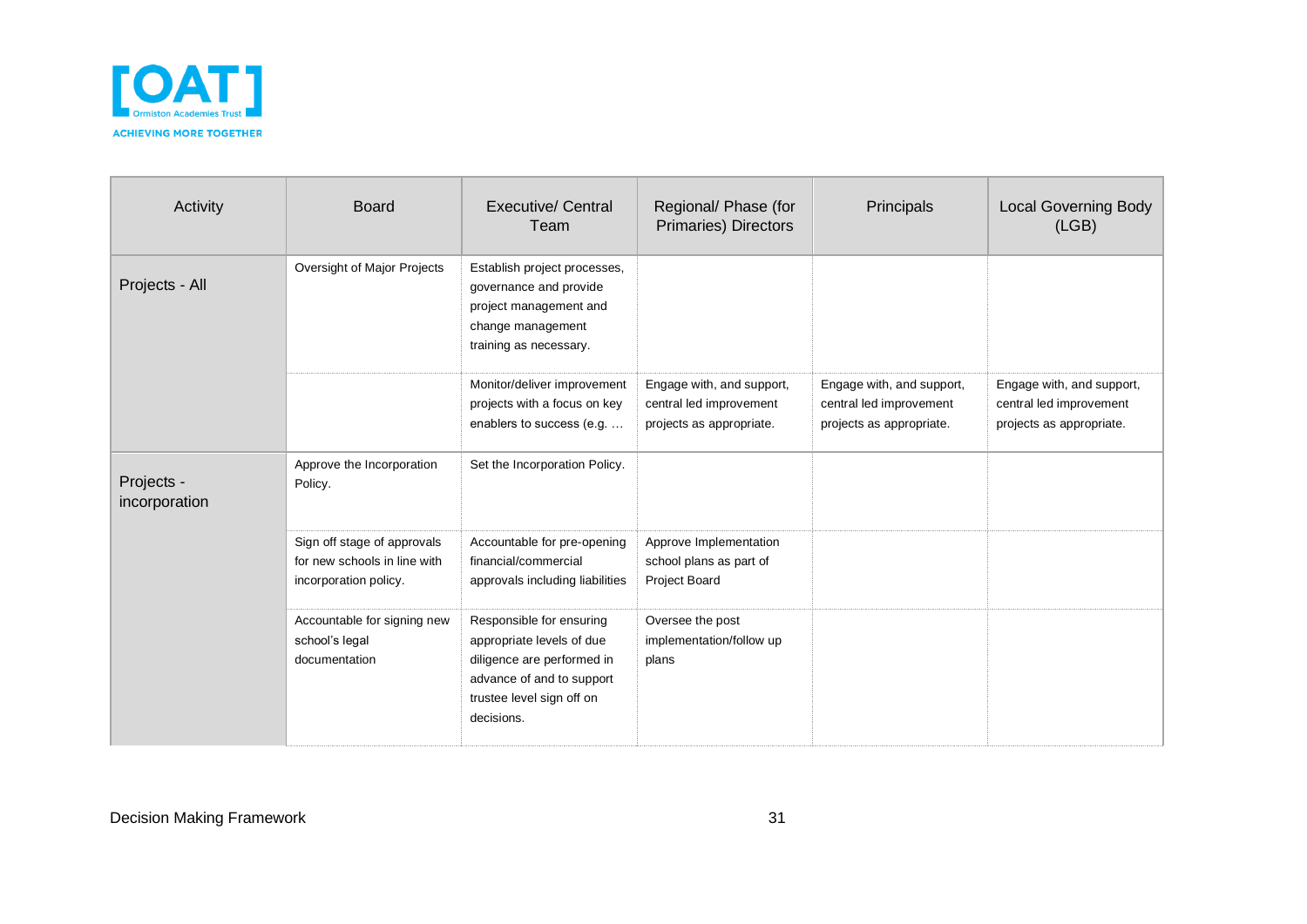

| Activity                                 | <b>Board</b>                         | <b>Executive/ Central</b><br>Team                                                                                                                           | Regional/ Phase (for<br>Primaries) Directors                                                                                       | Principals                                                                                                       | <b>Local Governing Body</b><br>(LGB)                                          |
|------------------------------------------|--------------------------------------|-------------------------------------------------------------------------------------------------------------------------------------------------------------|------------------------------------------------------------------------------------------------------------------------------------|------------------------------------------------------------------------------------------------------------------|-------------------------------------------------------------------------------|
|                                          | Oversight of New School<br>Projects. | Approve pre-opening legal<br>documents.                                                                                                                     |                                                                                                                                    |                                                                                                                  |                                                                               |
| Projects -<br>incorporation<br>continued |                                      | Approve strategic decisions<br>for a new school e.g.<br>change of leadership,<br>governance,                                                                |                                                                                                                                    |                                                                                                                  |                                                                               |
|                                          |                                      | Approve Implementation &<br>follow up plans including risk<br>and support plans as part of<br>the Project Board (National<br>Director of Finance to chair). |                                                                                                                                    |                                                                                                                  |                                                                               |
|                                          |                                      | Responsible for holistic<br>implementation plan to<br>include processes and<br>systems and "hyper care"<br>plans.                                           |                                                                                                                                    |                                                                                                                  |                                                                               |
| <b>ICT</b>                               | Approve ICT Trust wide<br>Strategy   | Set the ICT Trust wide<br>Strategy                                                                                                                          | Support positive<br>engagement with the ICT<br>Service (Central, Regional<br>and Academy level) so that<br>schools and ICT service | Set school IT strategy (in<br>line with OAT Trust strategy)<br>with support from Regional<br>Teams (ICT/Finance) | Consulted on the ICT<br>development strategy<br>including capital investments |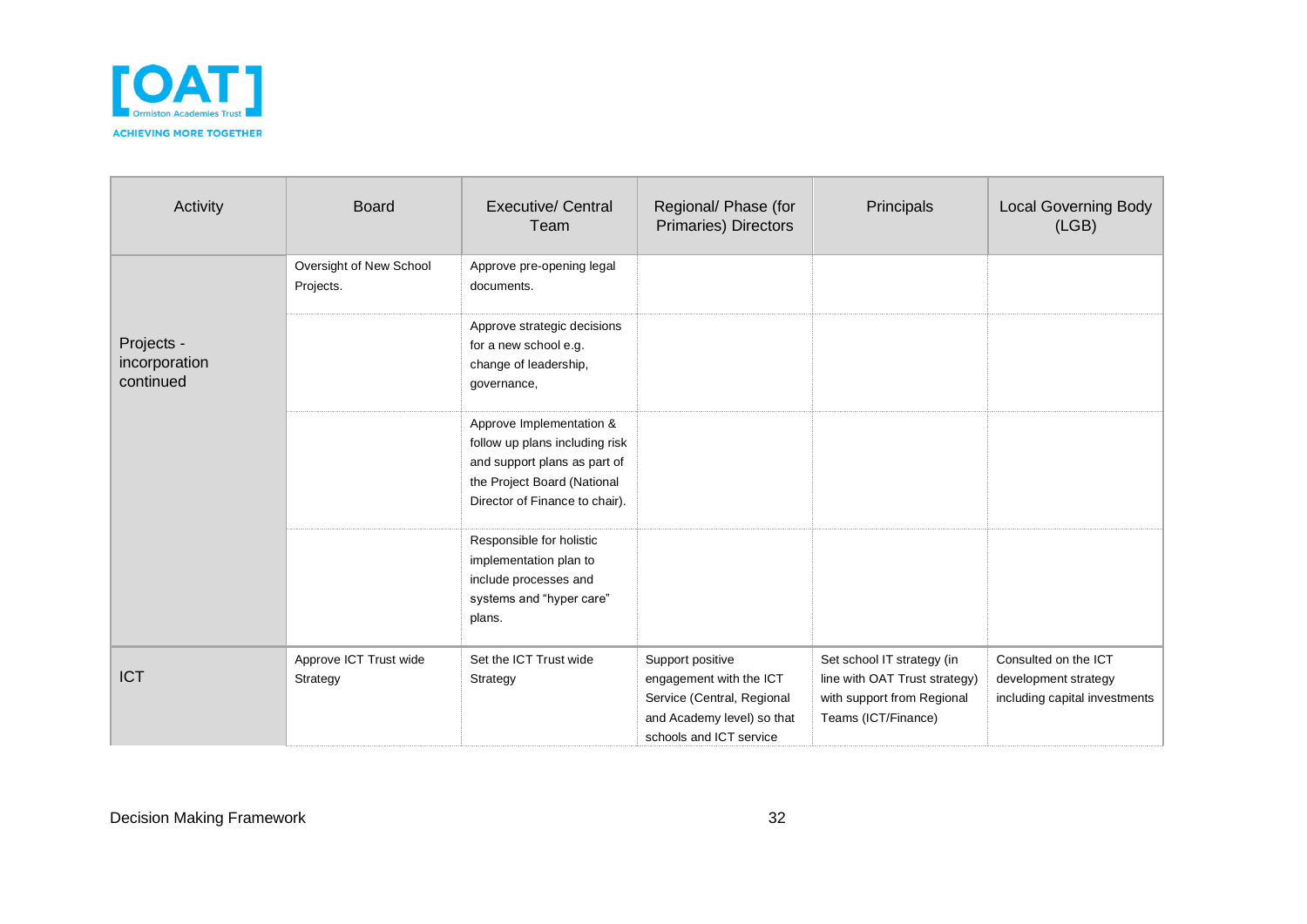

| Activity             | <b>Board</b>                                          | <b>Executive/ Central</b><br>Team                                                                                                                                                                                  | Regional/ Phase (for<br>Primaries) Directors                      | Principals                                                                                                          | <b>Local Governing Body</b><br>(LGB)                                     |
|----------------------|-------------------------------------------------------|--------------------------------------------------------------------------------------------------------------------------------------------------------------------------------------------------------------------|-------------------------------------------------------------------|---------------------------------------------------------------------------------------------------------------------|--------------------------------------------------------------------------|
|                      |                                                       |                                                                                                                                                                                                                    | work effectively together and<br>plan appropriately.              |                                                                                                                     |                                                                          |
| <b>ICT</b> continued | Approve and ratify ICT<br>related mandatory policies. | Set ICT policies (acceptable<br>use, back-up and disaster<br>recovery, security, incident<br>handling, Licencing,<br>disposal and anti-<br>virus/threat detection, codes<br>of conduct, content filtering<br>etc.) | Adhere to ICT Policies                                            | Adhere to ICT Policies                                                                                              | Adopt ICT polices and<br>processes                                       |
|                      | Oversight of ICT Services<br>performance.             | Lead on engagement with<br>ICT contractors/ service<br>providers at MAT and school<br>level                                                                                                                        | Support the resolution of<br>any ICT issues within the<br>region. | Propose Academy ICT<br>project budgets as part of<br>the wider budget process.<br>(input from Regional ICT<br>Team) | Informed on the quality of<br>both local and central ICT<br>performance. |
|                      |                                                       | Lead on performance<br>monitoring of ICT Services<br>central, regional and local                                                                                                                                   |                                                                   | Engage and approve<br>decisions for ICT Projects                                                                    |                                                                          |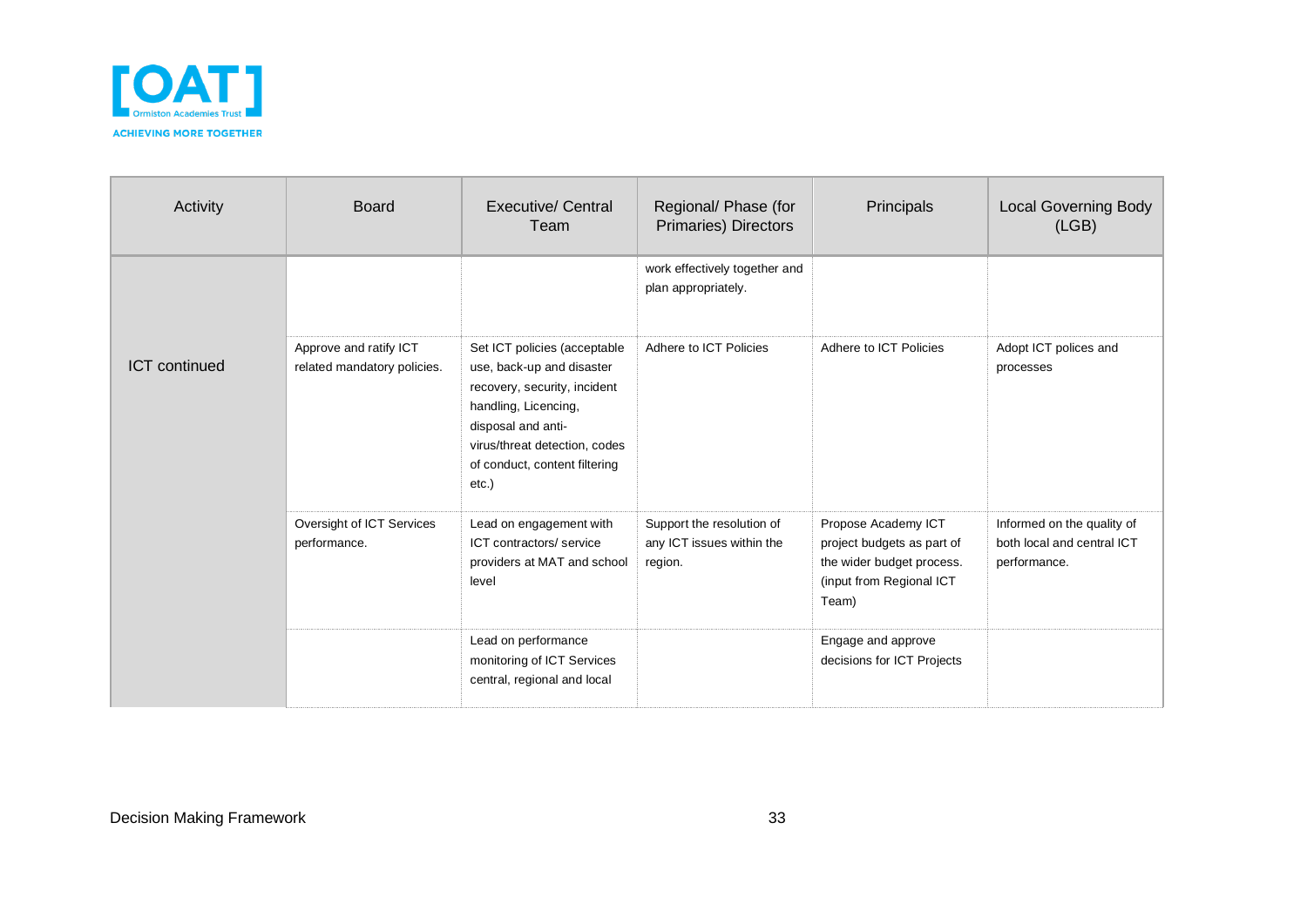

| Activity       | <b>Board</b>                                                      | <b>Executive/ Central</b><br>Team                                | Regional/ Phase (for<br>Primaries) Directors | Principals                                                                                     | <b>Local Governing Body</b><br>(LGB) |
|----------------|-------------------------------------------------------------------|------------------------------------------------------------------|----------------------------------------------|------------------------------------------------------------------------------------------------|--------------------------------------|
| ICT continued  |                                                                   | Lead on contract<br>management for overall ICT<br>service        |                                              | Ensure that procurement is<br>in line with the OAT ICT<br>Catalogue and procurement<br>policy. |                                      |
|                |                                                                   | Develop and set<br>standardised solutions<br>where advantageous  |                                              | Ensure performance<br>reporting is completed                                                   |                                      |
|                |                                                                   | Lead on ICT procurement                                          |                                              |                                                                                                |                                      |
|                |                                                                   | Responsible for training and<br>development of OAT ICT<br>staff. |                                              |                                                                                                |                                      |
| <b>Estates</b> | Approve Estates Trust Wide<br>Strategy                            | Set the Estates Strategy                                         |                                              |                                                                                                |                                      |
|                | Approve & ratify ICT related<br>mandatory policies &<br>processes | Set the Estates (including<br>H&S) Policies.                     | Adhere to Estates Policies.                  | Adhere to Estates Policies.                                                                    | Adopt Estates Policies.              |
|                |                                                                   |                                                                  |                                              |                                                                                                |                                      |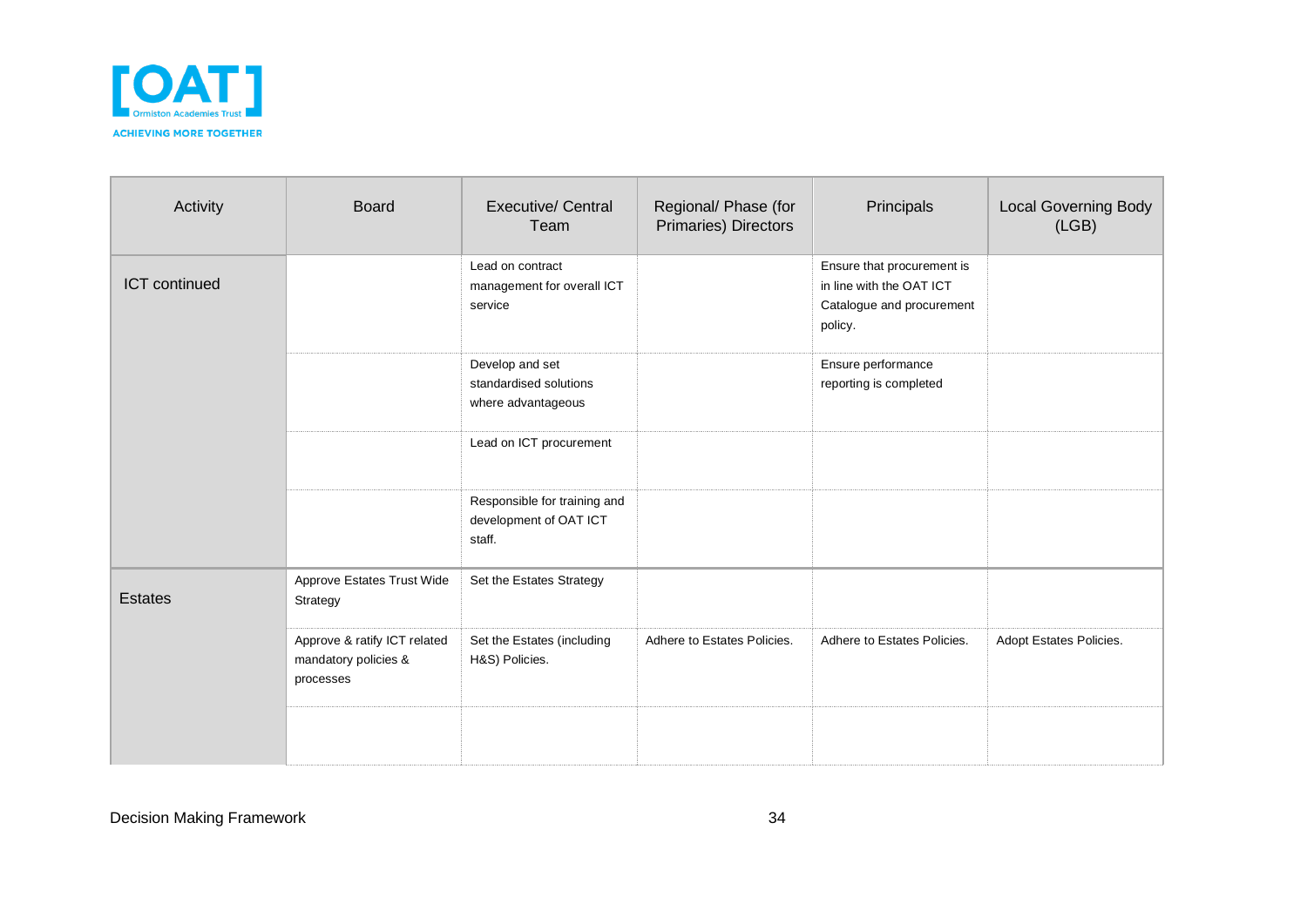

| Activity          | <b>Board</b>                                                                                                                | Executive/ Central<br>Team                                                                                 | Regional/ Phase (for<br><b>Primaries) Directors</b>                                           | Principals                                               | <b>Local Governing Body</b><br>(LGB)                                                  |
|-------------------|-----------------------------------------------------------------------------------------------------------------------------|------------------------------------------------------------------------------------------------------------|-----------------------------------------------------------------------------------------------|----------------------------------------------------------|---------------------------------------------------------------------------------------|
| Estates continued | Accountable for meeting<br>statutory requirements<br>around Health and Safety<br>(H&S) and building statutory<br>compliance | Responsible for meeting<br>statutory requirements<br>around Health and Safety &<br>building compliance     | Review the compliance<br>audits and the<br>implementation of action<br>plans                  | Implement school H&S<br>policies and procedures          | Informed of H&S<br>arrangements                                                       |
|                   |                                                                                                                             | Arrange H&S and other risk<br>audits for sites                                                             |                                                                                               | Engage in H&S, fire risk and<br>other audits             | Monitor H&S incidents and<br>review audit (including fire<br>safety) outcomes         |
|                   |                                                                                                                             |                                                                                                            |                                                                                               | Ensure that appropriate risk<br>assessments are in place |                                                                                       |
|                   |                                                                                                                             | Set Trust capital strategy<br>and SCA allocation                                                           | Input into long term strategic<br>site/ capital priorities & site<br>development plans        | Engage in capital build<br>projects as required          | Informed of capital build<br>project updates                                          |
|                   |                                                                                                                             | Oversee all aspects of initial<br>capital build including<br>procurement, legal and<br>project management. | Input into and support<br>capital expenditure plans<br>submitted to Executive for<br>Approval | Maintain an up to date<br>central asset register data    | Informed of the Estates<br>development site strategy<br>including capital investments |
|                   |                                                                                                                             | Support schools in arranging<br>contracts e.g. school<br>catering, M&E, energy etc.                        | <b>Support Regional Finance</b><br>Partners who will work with                                | Ensure compliance with<br>procurement and building       |                                                                                       |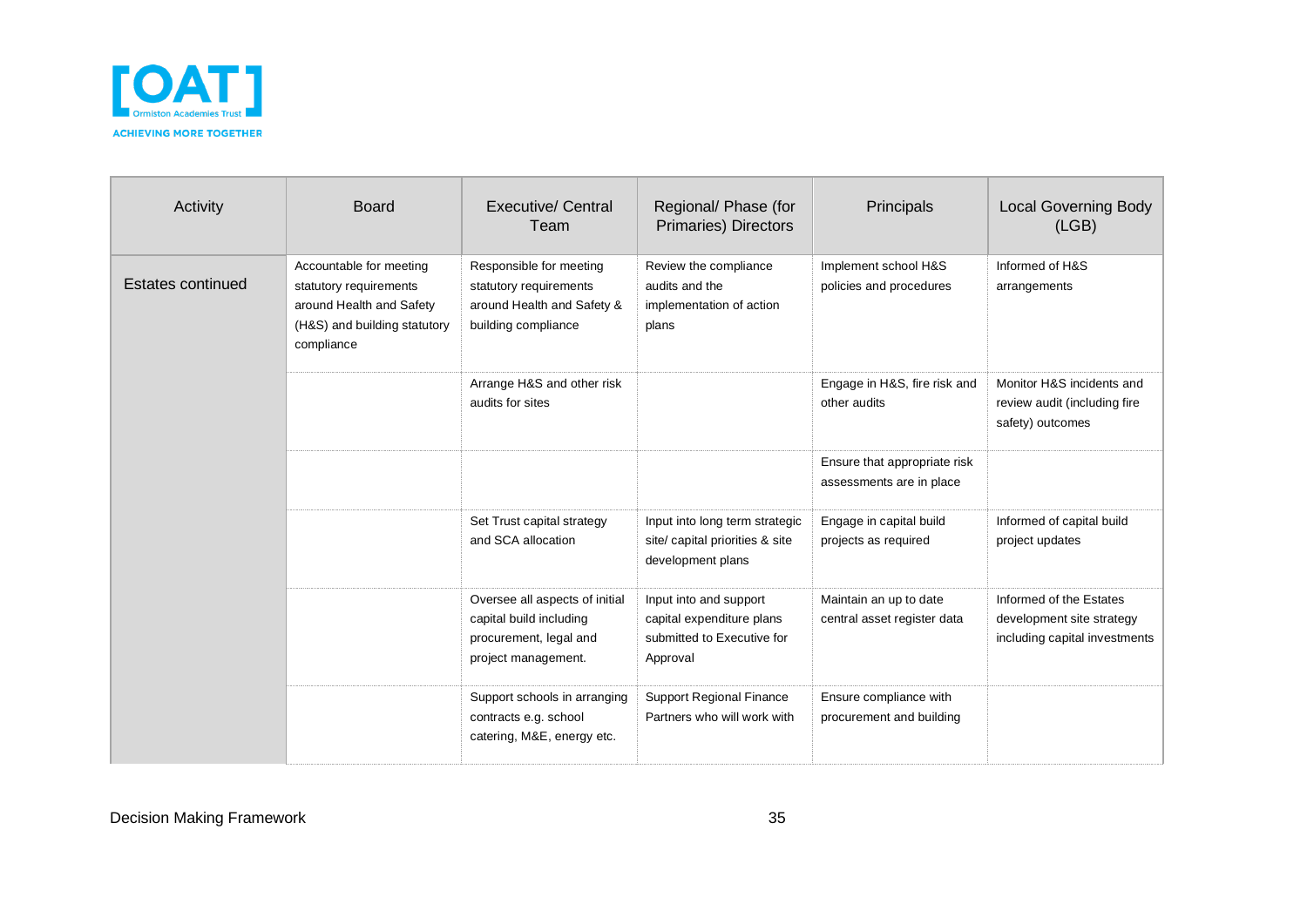

| Activity          | <b>Board</b>                                                                                                                     | <b>Executive/ Central</b><br>Team                                                                                                | Regional/ Phase (for<br><b>Primaries) Directors</b>                                                    | Principals                                                                                                                                    | <b>Local Governing Body</b><br>(LGB)                               |
|-------------------|----------------------------------------------------------------------------------------------------------------------------------|----------------------------------------------------------------------------------------------------------------------------------|--------------------------------------------------------------------------------------------------------|-----------------------------------------------------------------------------------------------------------------------------------------------|--------------------------------------------------------------------|
|                   |                                                                                                                                  |                                                                                                                                  | Estates to realise regional<br>procurement opportunities                                               | maintenance regulations at<br>school level                                                                                                    |                                                                    |
| Estates continued |                                                                                                                                  |                                                                                                                                  |                                                                                                        | Determine and deliver<br>ongoing maintenance for<br>school building as agreed<br>with Regional Estates Team                                   |                                                                    |
|                   |                                                                                                                                  | Responsible for training and<br>people development of<br>Estates staff across OAT                                                |                                                                                                        |                                                                                                                                               |                                                                    |
|                   | Oversight of Estates<br>performance monitoring &<br>improvement                                                                  | <b>Responsible for Estates</b><br>performance monitoring &<br>improvement                                                        |                                                                                                        |                                                                                                                                               | Informed of performance of<br>local Estates Arrangements           |
|                   |                                                                                                                                  | Liaising with HSE and other<br>regulatory bodies                                                                                 |                                                                                                        |                                                                                                                                               |                                                                    |
| <b>GDPR</b>       | Accountable for meeting<br>statutory requirements<br>around data protection and<br>security of paper and<br>electronic documents | Responsible for meeting<br>statutory requirements<br>around data protection and<br>security of paper and<br>electronic documents | Review the Academies<br>compliance audits website,<br>safeguarding, SCR and<br>pathways and enrichment | Ensure Academy meets and<br>implements data protection<br>requirements and standards<br>at Academy level in line with<br>overall OAT approach | Informed of overall approach<br>to Data Protection and<br>security |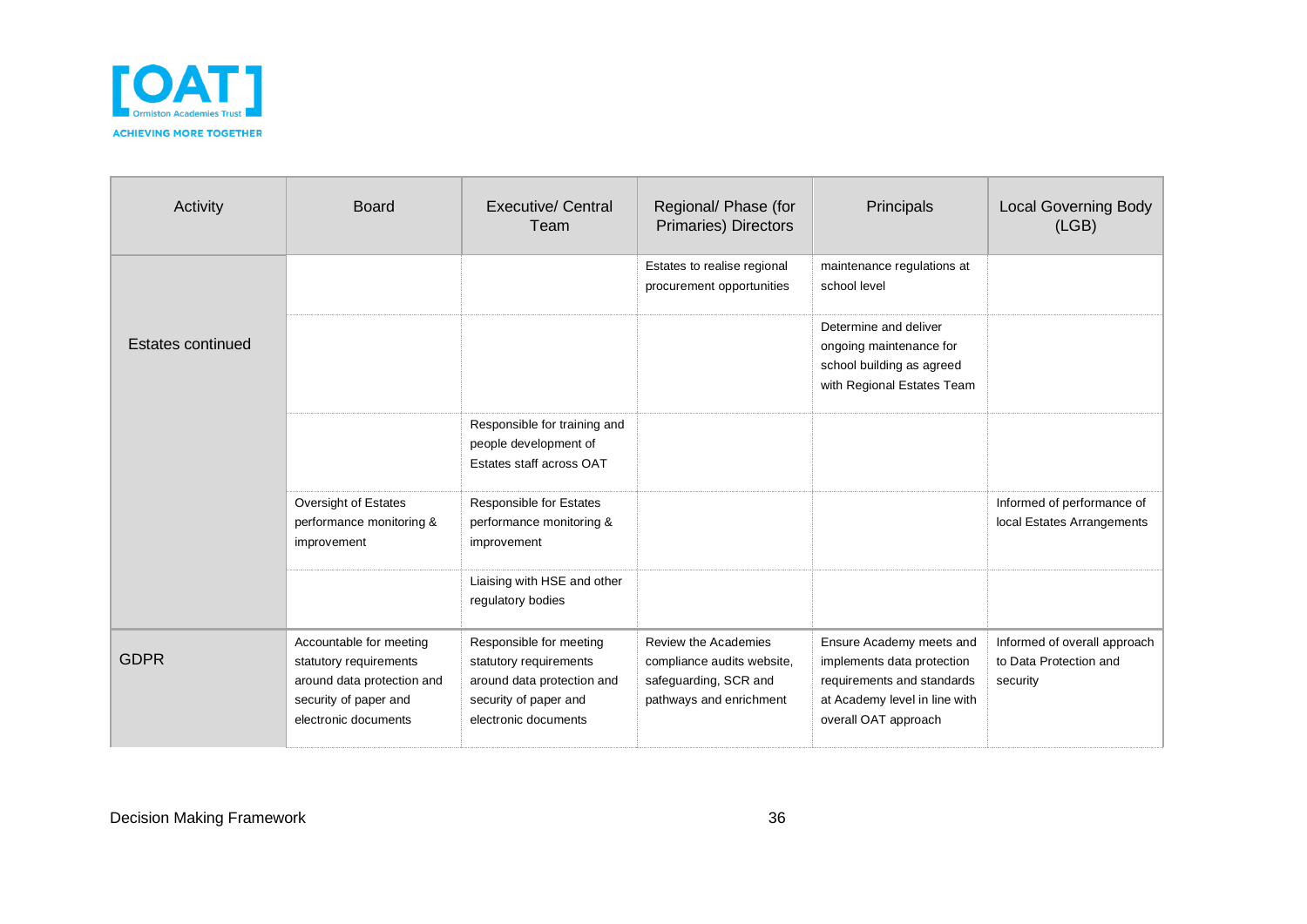

| Activity              | <b>Board</b>                                              | Executive/ Central<br>Team                                                                                                         | Regional/ Phase (for<br>Primaries) Directors                                                                                          | Principals                                                                                                     | <b>Local Governing Body</b><br>(LGB)                                                       |
|-----------------------|-----------------------------------------------------------|------------------------------------------------------------------------------------------------------------------------------------|---------------------------------------------------------------------------------------------------------------------------------------|----------------------------------------------------------------------------------------------------------------|--------------------------------------------------------------------------------------------|
|                       | Approve GDPR Trust Wide<br>Strategy                       |                                                                                                                                    |                                                                                                                                       |                                                                                                                |                                                                                            |
| <b>GDPR</b> continued | Approve Trust Data<br>Protection polices and<br>processes | Approve data protection<br>policy and processes                                                                                    | Review the academies<br>performance data for GDPR<br>compliance taking action<br>where needed to address<br>concerns / non-compliance | Support Academy<br>performance monitoring to<br>ensure compliance                                              | Informed of data breaches<br>and status of Data Subject<br>Requests                        |
|                       |                                                           | Provide data protection<br>guidelines and standards<br>and oversee OAT approach<br>to data protection controls<br>across the Trust |                                                                                                                                       | Support responding to FOI's<br>DSR and Data Breaches as<br>needed                                              | Review and Adopt Data<br>Protection Policy and<br>process                                  |
|                       |                                                           | Lead response in event of<br>data breaches                                                                                         |                                                                                                                                       | Ensure staff engagement<br>with training as required to<br>ensure staff are competent<br>to manage data safely | Review performance of<br>GDPR compliance data and<br>actions to address non-<br>compliance |
|                       |                                                           | Coordinate responses to<br>FOI's and Data Subject<br>Requests                                                                      |                                                                                                                                       |                                                                                                                | Complete GDPR training.                                                                    |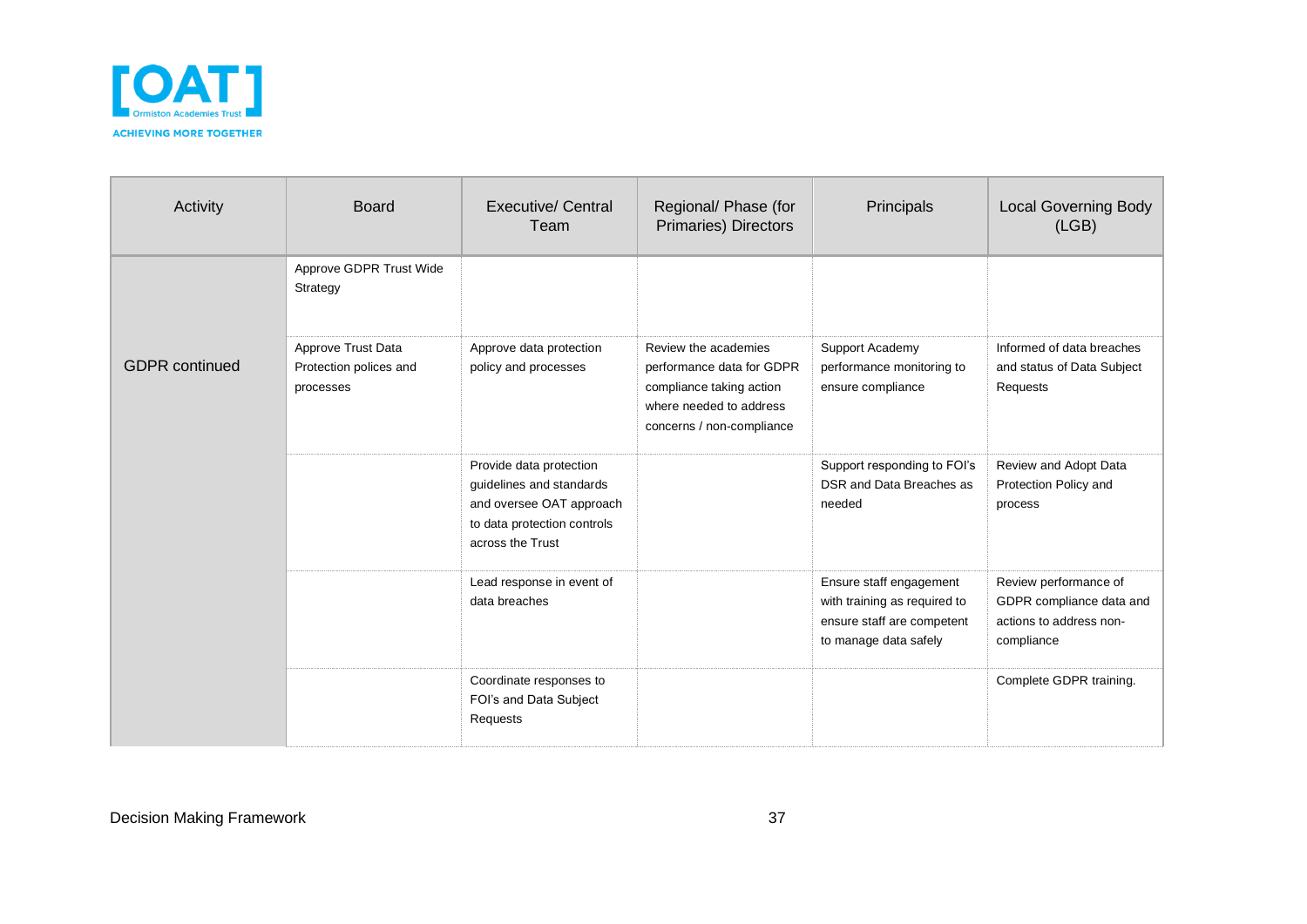

| Activity                   | <b>Board</b>                                                            | <b>Executive/ Central</b><br>Team                                                          | Regional/ Phase (for<br>Primaries) Directors                                                                                                   | Principals                                                                                                        | <b>Local Governing Body</b><br>(LEB)                              |
|----------------------------|-------------------------------------------------------------------------|--------------------------------------------------------------------------------------------|------------------------------------------------------------------------------------------------------------------------------------------------|-------------------------------------------------------------------------------------------------------------------|-------------------------------------------------------------------|
|                            | Oversight of Data Protection<br>Services Performance &<br>Improvement   | Responsible for Data<br><b>Protection Services</b><br>monitoring & improvement             |                                                                                                                                                | Perform routine annual<br>audits (website, data<br>protection safeguarding,<br>SCR and pathways and<br>enrichment |                                                                   |
|                            |                                                                         | Liaising with ICO and other<br>regulatory bodies                                           |                                                                                                                                                |                                                                                                                   |                                                                   |
| <b>Business Continuity</b> | <b>Accountable for Business</b><br>Continuity                           | Set the Strategy for<br><b>Business Continuity</b>                                         | Support Principals with<br>preparation of school<br><b>Business Continuity Plans</b><br>and completing the OAT<br><b>Head Office Templates</b> | Develop School Business<br>Continuity Plan using policy,<br>processes, and templates<br>from Head Office          | Review and validate school<br><b>Business Continuity Plan</b>     |
|                            | Approve Strategy for<br>business continuity systems                     | Set the policies and<br>processes for Business<br>continuity                               | Supporting the auditing &<br>testing of the academy<br>continuity plan with Regional<br>ICT/Estates/Finance teams                              | Support completing<br>performance reporting to<br>show levels of readiness to<br>respond to incidents             | Adopt relevant policies and<br>processes                          |
|                            | Oversight of Performance &<br>trust readiness to deal with<br>incidents | Ensure emergency<br>response function is in place<br>24/7/365 at Head Office that<br>will: | Support the academy in the<br>event of an incident                                                                                             | SLT respond to incidents<br>and be an active members<br>of response team                                          | Respond and be part of the<br>incident response team as<br>needed |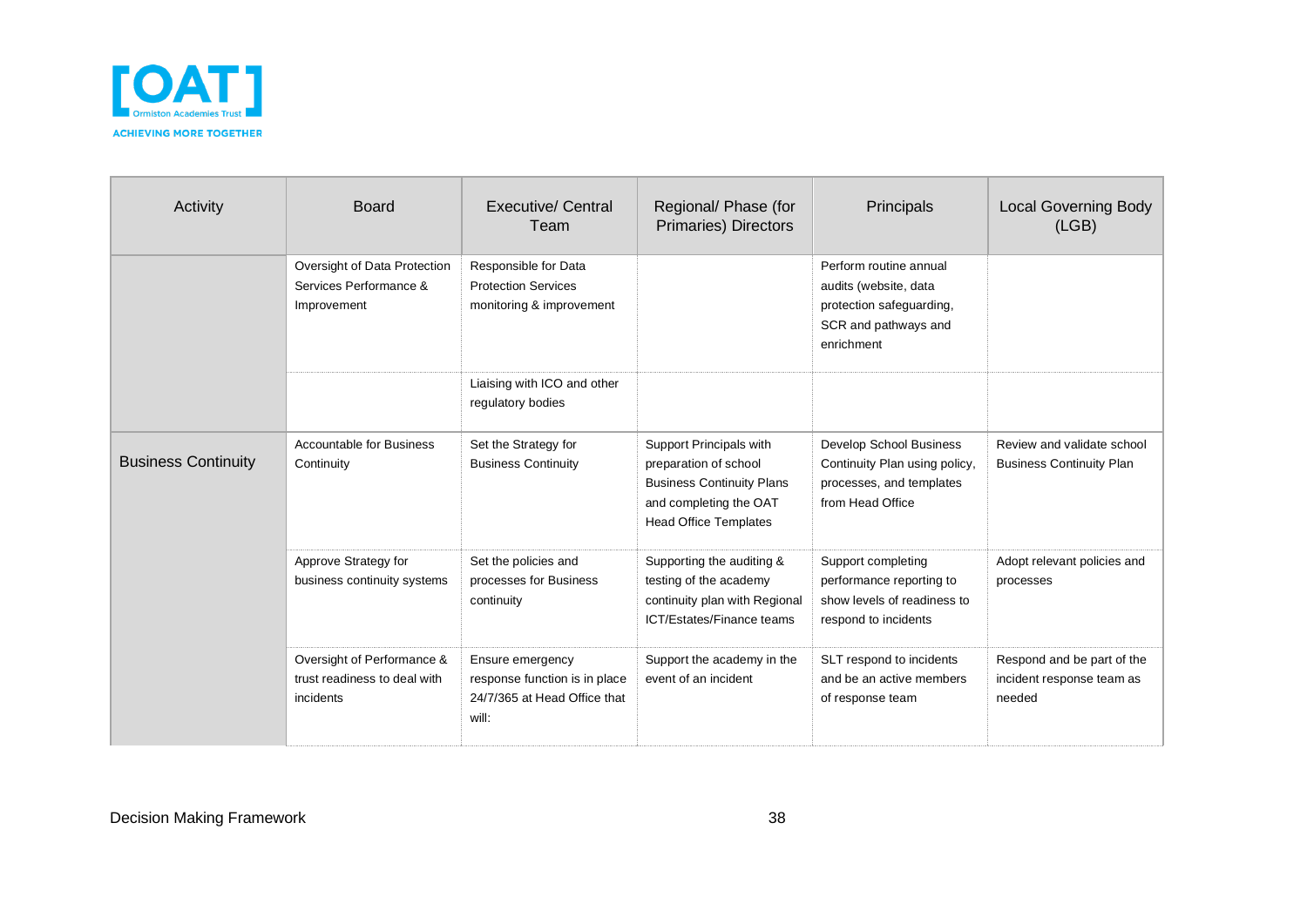

| Activity                                       | <b>Board</b>                                                         | <b>Executive/ Central</b><br>Team                                                                                                                                                                                                                                                | Regional/ Phase (for<br>Primaries) Directors | Principals | <b>Local Governing Body</b><br>(LGB)                                                       |
|------------------------------------------------|----------------------------------------------------------------------|----------------------------------------------------------------------------------------------------------------------------------------------------------------------------------------------------------------------------------------------------------------------------------|----------------------------------------------|------------|--------------------------------------------------------------------------------------------|
| <b>Business Continuity</b><br>continued        |                                                                      | 1. Identify risk<br>2. Business Impact Analysis<br>3. Action planning to<br>stabilise<br>4. measure, test, train &<br>maintain<br>Responsible for training staff<br>have to use process<br>Responsible for<br>performance monitoring and<br>readiness to respond to<br>incidents |                                              |            | Review & monitor<br>performance data pertaining<br>to readiness to respond to<br>incidents |
| Governance,<br>Compliance & Risk<br>Frameworks | Accountable for meeting<br>statutory requirements for<br>governance. |                                                                                                                                                                                                                                                                                  |                                              |            |                                                                                            |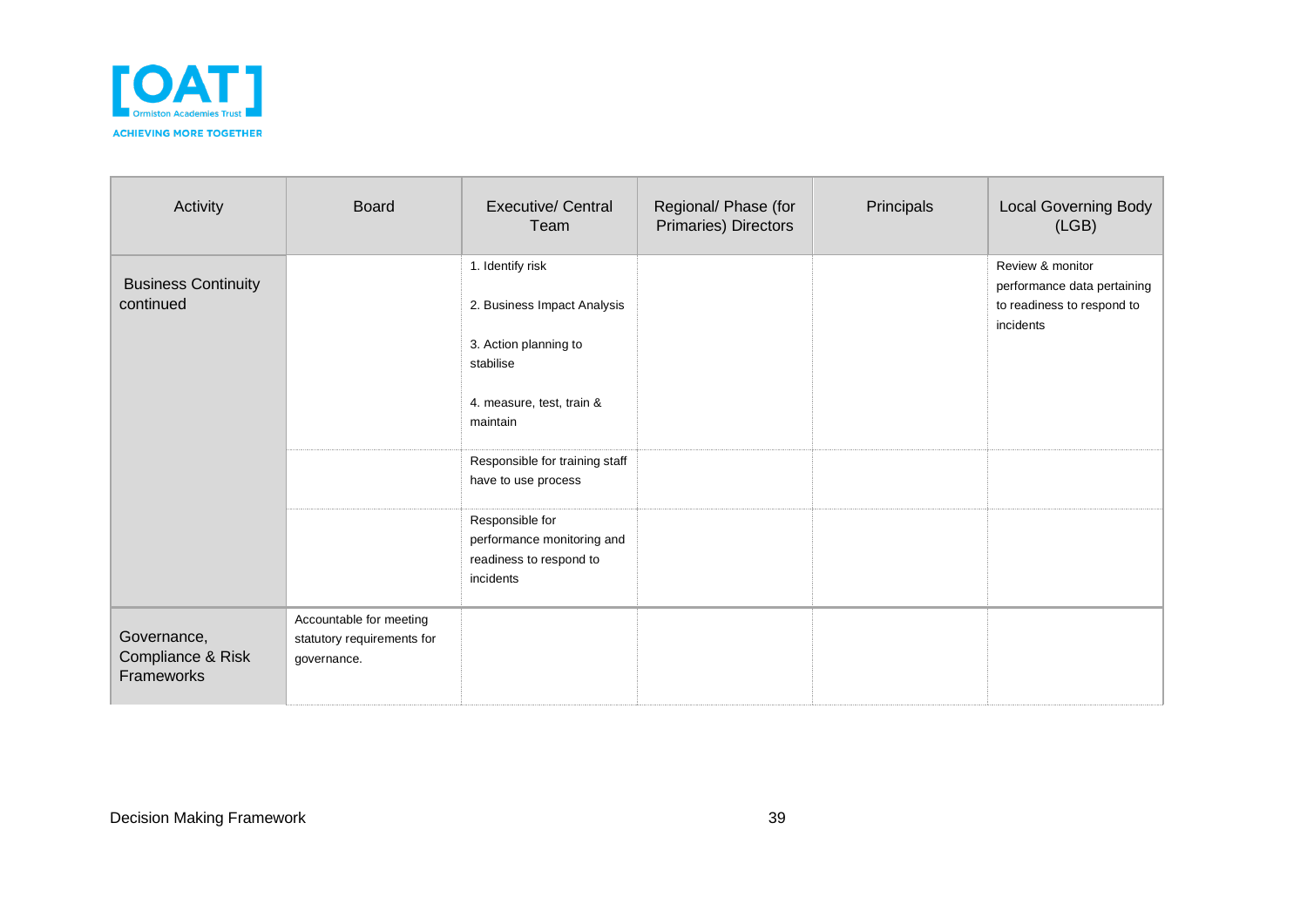

| Activity                                                 | <b>Board</b>                                                                                                                                                                                                           | <b>Executive/ Central</b><br>Team                                                                                                                                                                                          | Regional/ Phase (for<br><b>Primaries) Directors</b>                                                                                            | Principals                                                                                                     | <b>Local Governing Body</b><br>(LGB)                                                                                    |
|----------------------------------------------------------|------------------------------------------------------------------------------------------------------------------------------------------------------------------------------------------------------------------------|----------------------------------------------------------------------------------------------------------------------------------------------------------------------------------------------------------------------------|------------------------------------------------------------------------------------------------------------------------------------------------|----------------------------------------------------------------------------------------------------------------|-------------------------------------------------------------------------------------------------------------------------|
| Governance,<br>Compliance & Risk<br>Frameworks continued | Approve Scheme of<br>Delegation including:<br>Governance Structure;<br><b>Decision Framework:</b><br>Financial Delegation of<br>Authority; Terms of<br><b>Reference for Committees:</b><br>Roles and Responsibilities. | Develop and Maintain a<br>Scheme of Delegation<br>including: Governance<br>Structure; Decision<br>Framework; Financial<br>Delegation of Authority;<br>Terms of Reference for<br>Committees: Roles and<br>Responsibilities. | Responsible for identifying<br>regional risks arising from<br>individual school risk<br>registers and reporting on<br>them to OAT Head Office. | Ensure required policies are<br>in place and communicated<br>to all staff according to<br>overall OAT approach | Agree additions to school<br>level policies, school [risk<br>register] and individual audit<br>reports (where relevant) |
|                                                          | Approve all relevant policies.                                                                                                                                                                                         | Oversee the creation and<br>on-going management of all<br>policies across OAT to<br>ensure that they are<br>reviewed, updated and<br>communicated as<br>appropriate.                                                       | Adhere to OAT policies.                                                                                                                        | Adhere to OAT policies.                                                                                        | Adopt OAT policies.                                                                                                     |
|                                                          | Approve Risk Policy.                                                                                                                                                                                                   | Set Risk Policy and<br>Processes.                                                                                                                                                                                          | Adhere to Risk Policy.                                                                                                                         | Adhere to Risk Policy.                                                                                         | Adopt Risk Policy.                                                                                                      |
|                                                          | Accountable for<br>management of risk<br>including the annual review<br>of all risks.                                                                                                                                  | Develop and maintain Risk<br><b>Framework and Register</b><br>across all areas and at all<br>levels within OAT. Monitor<br>risks on an on-going basis                                                                      | Reviews school risks on a<br>termly basis for any<br>changes/ status of<br>associated actions.                                                 | Maintain risk register on an<br>on-going basis with a<br>minimum of a termly review.                           | Reviews school risks and<br>mitigating actions on a<br>termly basis for any                                             |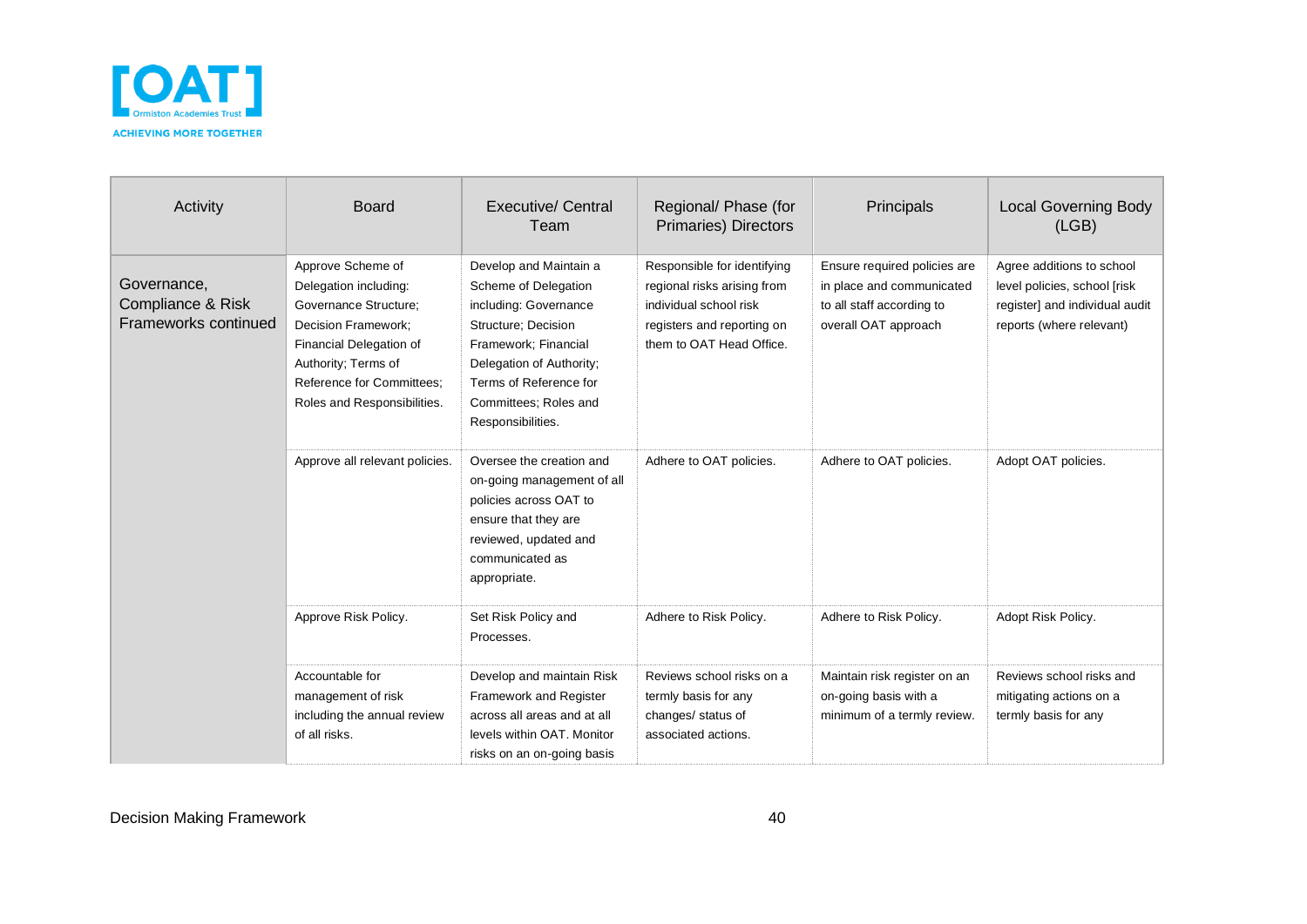

| Activity                                                 | <b>Board</b>                                                                                                                                                                                              | Executive/ Central<br>Team                                                                                                                               | Regional/ Phase (for<br>Primaries) Directors                                                                                                                                                                       | Principals | <b>Local Governing Body</b><br>(LGB)                                                                                                                                                                               |
|----------------------------------------------------------|-----------------------------------------------------------------------------------------------------------------------------------------------------------------------------------------------------------|----------------------------------------------------------------------------------------------------------------------------------------------------------|--------------------------------------------------------------------------------------------------------------------------------------------------------------------------------------------------------------------|------------|--------------------------------------------------------------------------------------------------------------------------------------------------------------------------------------------------------------------|
| Governance,<br>Compliance & Risk<br>Frameworks continued |                                                                                                                                                                                                           | and formally review and<br>update the Trust Risk<br>Register on a termly basis.                                                                          |                                                                                                                                                                                                                    |            | changes/ status of<br>associated actions.                                                                                                                                                                          |
|                                                          | Accountable for ensuring<br>that information used in<br>governance forums is fit for<br>purpose to enable timely<br>and effective decision<br>making and provide an<br>appropriate level of<br>assurance. |                                                                                                                                                          | Review quality of<br>information used in<br>governance forums to<br>ensure that it is fit for<br>purpose to enable timely<br>and effective decision<br>making and provide an<br>appropriate level of<br>assurance. |            | Review quality of<br>information used in<br>governance forums to<br>ensure that it is fit for<br>purpose to enable timely<br>and effective decision<br>making and provide an<br>appropriate level of<br>assurance. |
|                                                          |                                                                                                                                                                                                           | Responsible for ensuring<br>that information flows and<br>communication flows<br>between governance forums<br>is working effectively and<br>efficiently. | Review information flows<br>and communication flows<br>between governance forums<br>to ensure that they are<br>working effectively and<br>efficiently.                                                             |            |                                                                                                                                                                                                                    |